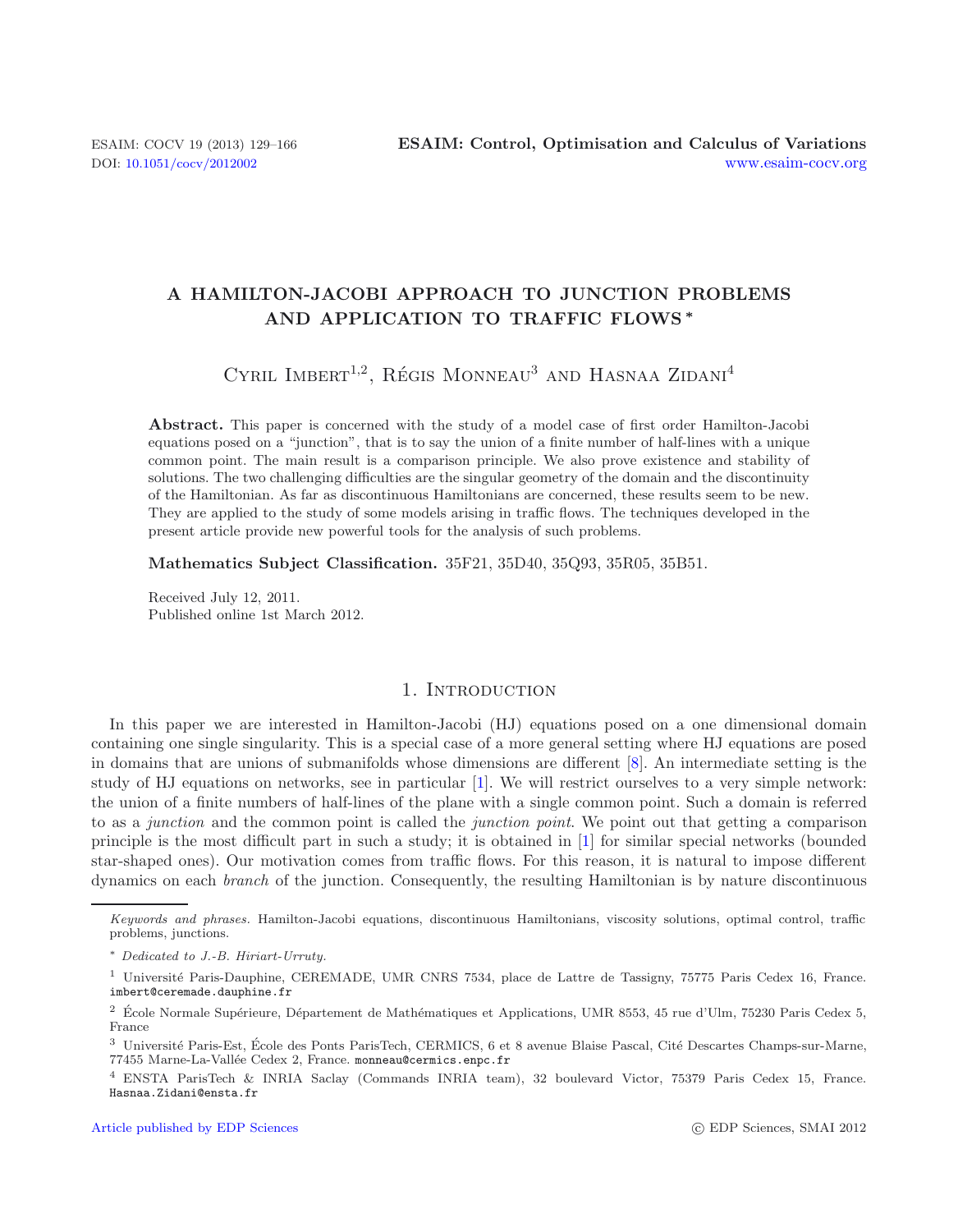<span id="page-1-0"></span>

FIGURE 1. A junction.

at the junction point. Together with the singularity of the domain, this is the major technical difficulty to overcome. The analysis relies on the complete study of some *minimal action* (or *metric*) related to the optimal control interpretation of the equation [\[16,](#page-37-0) [33\]](#page-37-1). We prove in particular that this minimal action is semi-concave by computing it.

We first present the problem and the main results in details. Then we recall existing results and compare them with ours.

### <span id="page-1-1"></span>**1.1. Setting of the problem**

In this subsection, the analytical problem is introduced in details. We first define the junction, then the space of functions on the junction and finally the Hamilton-Jacobi equation.

**The junction.** Let us consider  $N \geq 1$  different unit vectors  $e_i \in \mathbb{R}^2$  for  $i = 1, ..., N$ . We define the branches

$$
J_i = [0, +\infty) \cdot e_i, \quad J_i^* = J_i \setminus \{0\}, \quad i = 1, ..., N
$$

and the *junction* (see Fig. [1\)](#page-1-0)

$$
J = \bigcup_{i=1,\dots,N} J_i.
$$

The origin  $x = 0$  is called the *junction point*. It is also useful to write  $J^* = J \setminus \{0\}$ . For a time  $T > 0$ , we also define

$$
J_T = (0, T) \times J.
$$

The reader can remark that we chose to embed the junction in a two-dimensional Euclidean space. But we could also have considered an abstract junction, or we could have embedded it for instance in a higher dimensional Euclidean space. We made such a choice for the sake of clarity.

**Space of functions.** For a function  $u: J_T \to \mathbb{R}$ , we denote by  $u^i$  the restriction of u to  $(0,T) \times J_i$ . Then we define the natural space of functions on the junction

$$
C_*^1(J_T) = \{ u \in C(J_T), \quad u^i \in C^1((0,T) \times J_i) \text{ for } i = 1,\dots,N \}.
$$

In particular for  $u \in C^1_*(J_T)$  and  $x = x_i e_i$  with  $x_i \geq 0$ , we define

$$
u_t(t,x) = \frac{\partial u^i}{\partial t}(t, x_i e_i)
$$
 and  $u^i_x(t,x) = \frac{\partial u^i}{\partial x_i}(t, x_i e_i).$ 

Then we set

$$
\begin{cases} u_x(t,x) = u_x^i(t,x) & \text{if } x \neq 0, \\ u_x(t,0) = (u_x^j(t,0))_{j=1,...,N} & \text{if } x = 0. \end{cases}
$$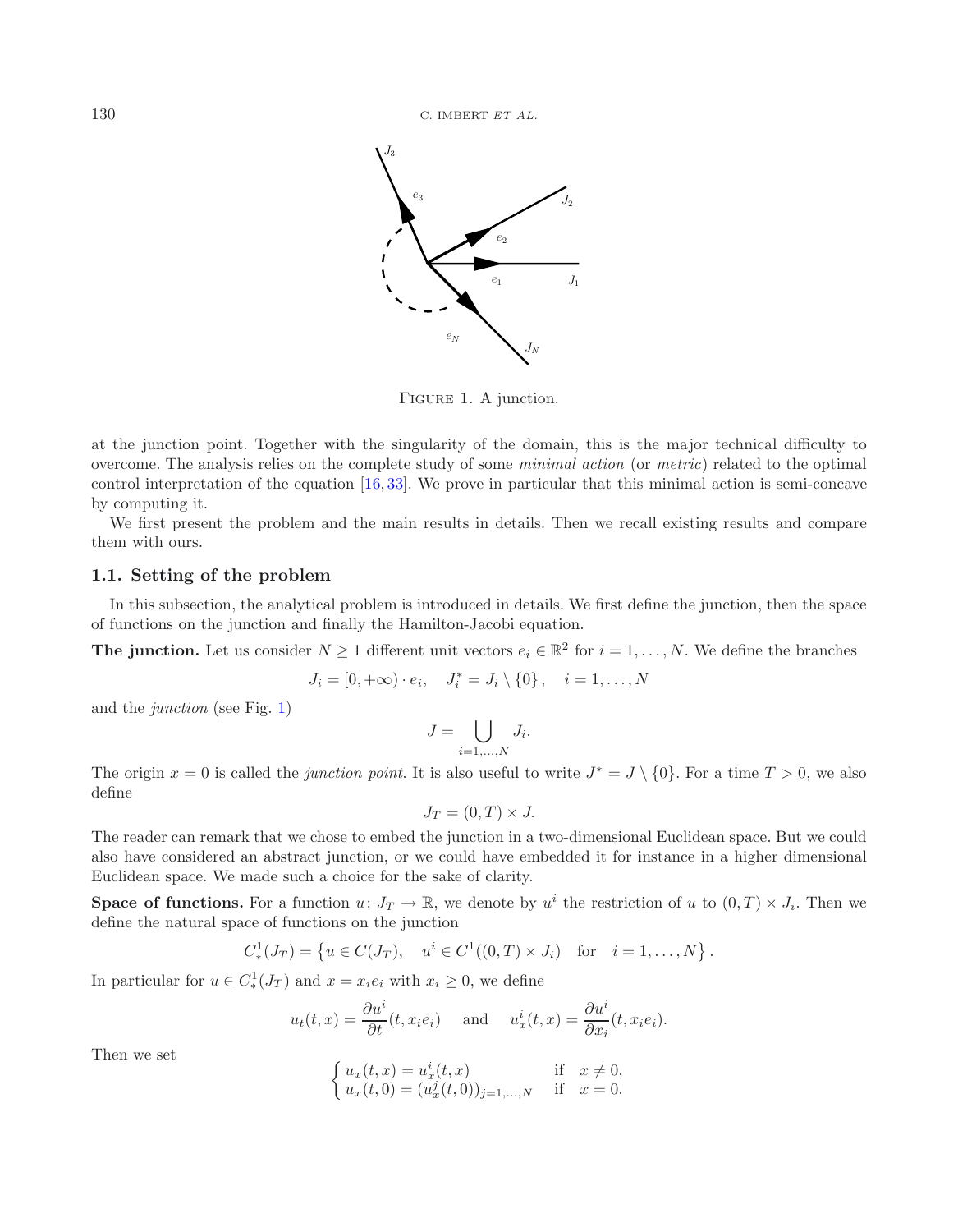<span id="page-2-3"></span><span id="page-2-0"></span>**HJ equation on the junction.** We are interested in continuous functions  $u: [0, T] \times J \rightarrow \mathbb{R}$  which are *viscosity solutions* (see Def. [3.2\)](#page-10-0) on  $J_T$  of

$$
u_t + H(x, u_x) = 0 \t\t(1.1)
$$

<span id="page-2-1"></span>submitted to an initial condition

$$
u(0,x) = u_0(x), \quad x \in J. \tag{1.2}
$$

<span id="page-2-2"></span>Because of the optimal control problem we have in mind (see Sect. [1.1](#page-1-1) below), we restrict ourselves to the simplest case of discontinuous Hamiltonians; precisely, we consider

$$
H(x,p) = \begin{cases} H_i(p) & \text{for } p \in \mathbb{R} \\ \max_{i=1,\dots,N} H_i^-(p_i) & \text{for } p = (p_1,\dots,p_N) \in \mathbb{R}^N \text{ if } x = 0 \end{cases}
$$

where  $H_i$  are convex functions whose Legendre-Fenchel transform is denoted by  $L_i$ . We recall that

<span id="page-2-6"></span>
$$
H_i(p) = L_i^*(p) = \sup_{q \in \mathbb{R}} (pq - L_i(q))
$$

and

$$
H_i = L_i^*.\tag{1.3}
$$

We also consider

<span id="page-2-5"></span>
$$
H_i^-(p_i) = \sup_{q \le 0} (p_i q - L_i(q)). \tag{1.4}
$$

Therefore equation [\(1.1\)](#page-2-0) can be rewritten as follows

$$
\begin{cases}\n u_t^i + H_i(u_x^i) = 0 & \text{on} \quad (0, T) \times J_i^* \\
 u_t + \max_{i=1,\dots,N} H_i^-(u_x^i) = 0 & \text{on} \quad (0, T) \times \{0\}.\n\end{cases} \quad \text{for} \quad i = 1,\dots,N,
$$
\n(1.5)

**The optimal control framework.** In this paragraph, we give an optimal control interpretation [\[4](#page-36-2),[7,](#page-36-3)[26\]](#page-37-2) of the Hamilton-Jacobi equation. We define the set of admissible controls at a point  $x \in J$  by

<span id="page-2-4"></span>
$$
A(x) = \begin{cases} \mathbb{R}e_{i_0} & \text{if } x \in J_{i_0}^*, \\ \bigcup_{i=1,\dots,N} \mathbb{R}^+ e_i & \text{if } x = 0. \end{cases}
$$

For  $(s, y), (t, x) \in [0, T] \times J$  with  $s \leq t$  (the case  $s = t$  being trivial and forcing  $y = x$ ), we define the set of admissible trajectories from  $(s, y)$  to  $(t, x)$  by

$$
\mathcal{A}(s,y;t,x) = \left\{ X \in W^{1,1}([s,t];\mathbb{R}^2) : \begin{vmatrix} X(\tau) \in J & \text{for all } \tau \in (s,t), \\ \dot{X}(\tau) \in A(X(\tau)) \text{ for a.e. } \tau \in (s,t) \\ X(s) = y & \text{and } X(t) = x \end{vmatrix} \right\}.
$$
 (1.6)

For  $P = pe_i \in A(x)$  with  $p \in \mathbb{R}$ , we define the Lagrangian on the junction

$$
L(x, P) = \begin{cases} L_i(p) & \text{if } x \in J_i^* \\ L_0(p) & \text{if } x = 0 \end{cases}
$$
 (1.7)

with

$$
L_0(p) = \min_{j=1,...,N} L_j(p).
$$

The reader can be surprised by the definition of  $L(x, P)$  for  $x = 0$ . In fact, if one considers only trajectories that do not stay at the junction point, then the ones staying at 0 are approximated by those staying very close to 0 on a branch  $i \in I_0$  and moving "slowly"  $(X \simeq 0)$ .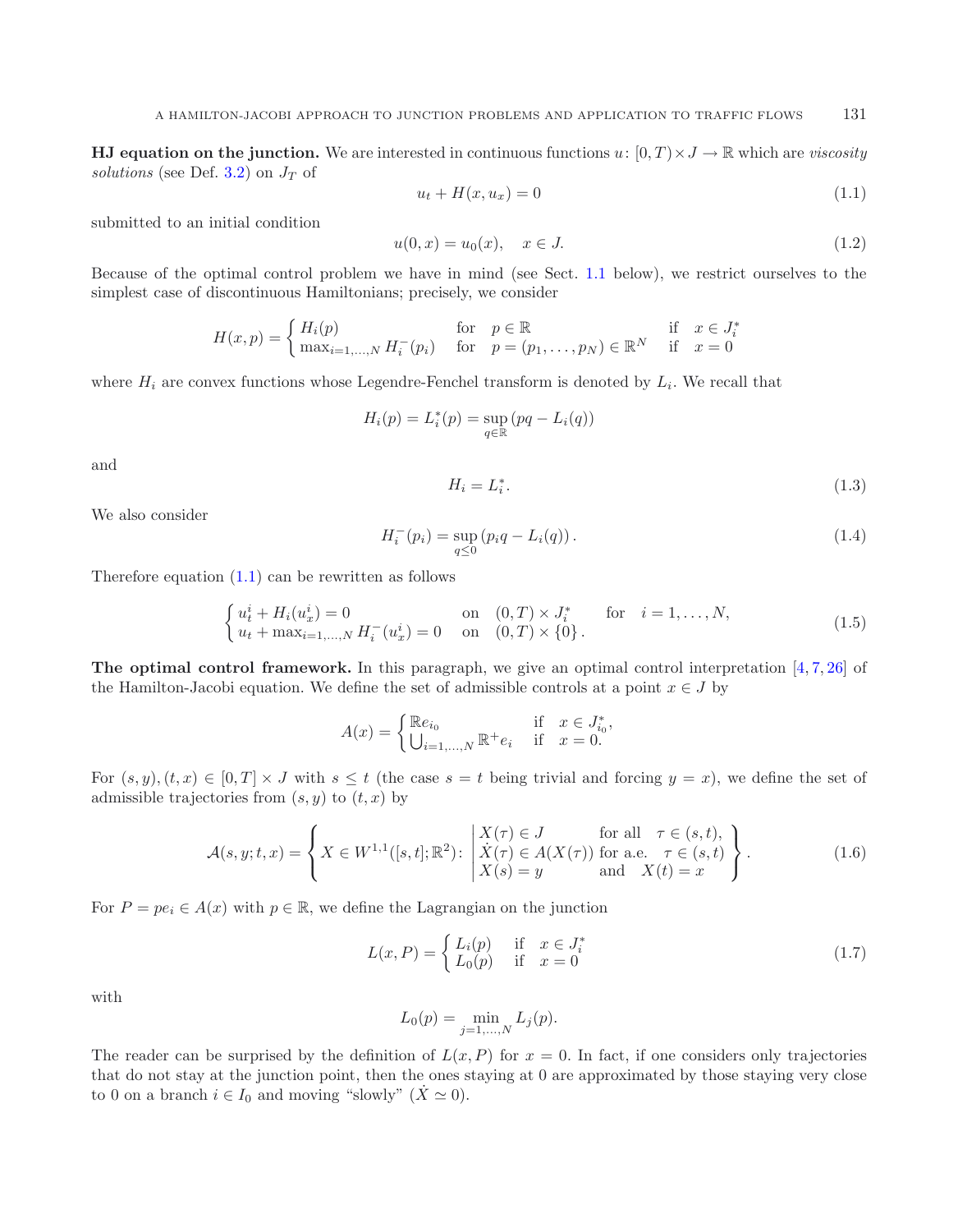# **1.2. Main results**

We make the following assumptions:

- (A0) The initial data  $u_0$  is Lipschitz continuous.
- **(A1)** There exists a constant  $\gamma > 0$ , and for all  $i = 1, \ldots, N$ , there exists  $C^2(\mathbb{R})$  functions  $L_i$  satisfying  $L_i'' \ge \gamma > 0$ , such that  $(1.3)$  and  $(1.4)$  hold.

<span id="page-3-1"></span>**Theorem 1.1** (existence and uniqueness). Assume  $(A0)$ – $(A1)$  and let  $T > 0$ . Then there exists a unique *viscosity solution* u of  $(1.1)$ – $(1.2)$  on  $J_T$  *in the sense of Definition [3.2,](#page-10-0) satisfying for some constant*  $C_T > 0$ 

<span id="page-3-4"></span><span id="page-3-2"></span><span id="page-3-0"></span>
$$
|u(t,x) - u_0(x)| \le C_T \quad \text{for all} \quad (t,x) \in J_T.
$$

*Moreover the function* u *is Lipschitz continuous with respect to*  $(t, x)$  *on*  $J_T$ *.* 

On one hand, we will see below that the existence of a solution can be obtained with Perron's method under weaker assumptions than (A1) (see Thm. [A.2\)](#page-3-0). On the other hand, we are able to get uniqueness of the solution only under assumption (A1) and this is a consequence of the following result:

**Theorem 1.2** (comparison principle). Assume  $(A0)$ – $(A1)$ . Let  $T > 0$  and let u (resp. v) be a sub-solution *(resp. a super-solution) of*  $(1.1)$ – $(1.2)$  *on*  $J<sub>T</sub>$  *in the sense of Definition* [3.2.](#page-10-0) We also assume that there exists a *constant*  $C_T > 0$  *such that for all*  $(t, x) \in J_T$ 

$$
u(t, x) \leq C_T(1+|x|)
$$
 (resp.  $v(t, x) \geq -C_T(1+|x|))$ .

<span id="page-3-5"></span>*Then we have*  $u \leq v$  *on*  $J_T$ *.* 

In order to prove this strong uniqueness result, we will use in an essential way the *value function* associated to the optimal control problem described in Section [1.1:](#page-1-1) for  $t \geq 0$ ,

$$
u_{oc}(t,x) = \inf_{y \in J, \ X \in \mathcal{A}(0,y;t,x)} \left\{ u_0(y) + \int_0^t L(X(\tau), \dot{X}(\tau)) d\tau \right\}
$$
(1.8)

where L is defined in  $(1.7)$  and  $\mathcal{A}(0, y; t, x)$  is defined in  $(1.6)$ .

<span id="page-3-3"></span>**Theorem 1.3** (optimal control representation of the solution). Assume  $(A0)$ – $(A1)$  and let  $T > 0$ . The unique *solution given by Theorem* [1.1](#page-3-1) *is*  $u = u_{\text{oc}}$  *with*  $u_{\text{oc}}$  *given in* [\(1.8\)](#page-3-2)*. Moreover, we have the following Hopf-Lax representation formula*

$$
u_{\rm oc}(t,x) = \inf_{y \in J} \{u_0(y) + \mathcal{D}(0,y;t,x)\}\tag{1.9}
$$

*with*

$$
\mathcal{D}(0, y; t, x) = \inf_{X \in \mathcal{A}(0, y; t, x)} \left\{ \int_0^t L(X(\tau), \dot{X}(\tau)) d\tau \right\}.
$$

The comparison principle is obtained by combining

- a super-optimality principle for super-solutions v, which implies  $v \geq u_{\text{oc}}$ ;
- a direct comparison result with sub-solutions u, which gives  $u_{\text{oc}} \geq u$ .

We finally have the following result which shed light on the role of the junction condition (see the second line of  $(1.5)$ ).

**Theorem 1.4** (comparison with continuous solutions outside the junction point)**.** *Assume (A0)–(A1) and let*  $T > 0$ *. Let*  $u \in C([0, T) \times J)$  *be such that*  $u(0, \cdot) = u_0$  and for each  $i \in \{1, \ldots, N\}$ , the restriction  $u^i$  of u to  $(0, T) \times J_i$  *is a classical viscosity solution of* 

$$
u_t^i + H_i(u_x^i) = 0
$$
 on  $(0, T) \times J_t^*$ .

*Then* u *is a sub-solution of* [\(1.1\)](#page-2-0)–[\(1.2\)](#page-2-3) *on*  $J_T$  *in the sense of Definition [3.2,](#page-10-0)* and  $u \leq u_{\text{oc}}$ .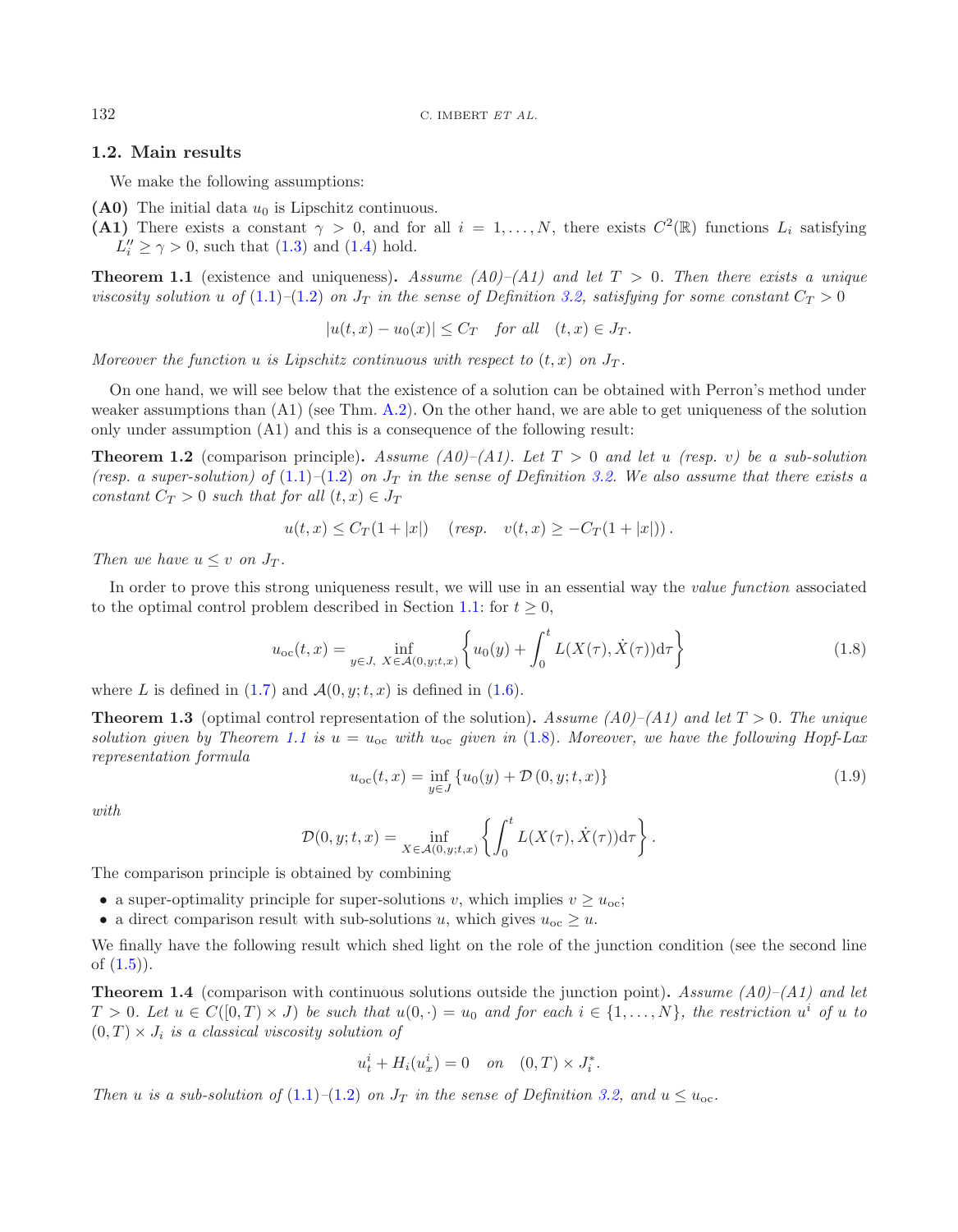An immediate consequence of Theorem [1.4](#page-3-3) is the fact that the optimal control solution  $u_{\rm oc}$  is the maximal continuous function which is a viscosity solution on each open branch.

We apply in Section [2](#page-6-0) our HJ approach to describe traffic flows on a junction. In particular, we recover the well-known junction conditions of Lebacque (see [\[22\]](#page-37-3)) or equivalently those for the Riemann solver at the junction as in the book of Garavello and Piccoli [\[17\]](#page-37-4); see also [\[18\]](#page-37-5).

### **1.3. Comments**

We already mentioned that the main difficulties we have to overcome in order to get our main results are on one hand the singular geometry of the domain and on the other hand the discontinuity of the Hamiltonian.

**Discontinuity.** Several papers in the literature deal with HJB equations with discontinuous coefficients; see for instance  $[6, 9, 12, 13, 28, 34, 37–39]$  $[6, 9, 12, 13, 28, 34, 37–39]$  $[6, 9, 12, 13, 28, 34, 37–39]$  $[6, 9, 12, 13, 28, 34, 37–39]$  $[6, 9, 12, 13, 28, 34, 37–39]$  $[6, 9, 12, 13, 28, 34, 37–39]$  $[6, 9, 12, 13, 28, 34, 37–39]$  $[6, 9, 12, 13, 28, 34, 37–39]$  $[6, 9, 12, 13, 28, 34, 37–39]$  $[6, 9, 12, 13, 28, 34, 37–39]$  $[6, 9, 12, 13, 28, 34, 37–39]$  $[6, 9, 12, 13, 28, 34, 37–39]$  $[6, 9, 12, 13, 28, 34, 37–39]$  $[6, 9, 12, 13, 28, 34, 37–39]$  $[6, 9, 12, 13, 28, 34, 37–39]$ . Note that in these works the optimal trajectories do cross the regions of discontinuities (*i.e.* the junction in the present paper) only on a set of time of measure zero. In the present paper, the optimal trajectories can remain on the junction during some time intervals, and the results cited above do not apply then to the problem studied here.

On the other hand, the analysis of scalar conservation laws with discontinuous flux functions has been extensively studied, we refer to [\[3](#page-36-7), [10](#page-36-8), [32\]](#page-37-11) and references therein. We also point out that a uniqueness result is proved in R in the framework corresponding a junction with two branches [\[21](#page-37-12)]. To the best of our knowledge, in the case of junctions with more than two branches, there are no uniqueness result. Moreover, the link between HJB equations and conservation laws with discontinuous has been seldom investigated [\[29](#page-37-13)].

The main differences between the study in [\[1\]](#page-36-1) and the one carried out in the present paper lie in the fact that in  $[1]$  $[1]$  the Lagrangian can depend on x and is continuous with respect to this variable, while we consider a Lagrangian which is constant in x on each branch but can be discontinuous (with respect to x) at the junction. We point out that we cannot extend directly our approach to Lagrangians depending on  $x$  since we use extensively the representation formula "à la Hopf-Lax". In order to generalize results in this direction, the semi-concavity of the "fundamental solution"  $D$  should be proved without relying on explicit computations. This question is very interesting but is out of the scope of the present paper.

**Networks.** It is by now well known that the study of traffic flows on networks is an important motivation that give rise to several difficulties related to scalar conservation laws with discontinuous coefficients. This topic has been widely studied by many authors, see for instance [\[10,](#page-36-8) [15,](#page-37-14) [17\]](#page-37-4) and the references therein.

However, the study of HJB equations on networks has been considered very recently; the reader is referred to [\[11,](#page-36-9)[31\]](#page-37-15) where Eikonal equations are considered. A more general framework was also studied in [\[1](#page-36-1),[2](#page-36-10)] where a definition of viscosity solutions on networks, similar to Definition [3.2,](#page-10-0) has been introduced.

It would be interesting to extend the results of the present paper to more general networks but the obstacle is the same than the one to be overcome if one wants to deal with Lagrangians depending on x: for a general network, the complete study of the fundamental solution is probably out of reach. This is the reason why we only consider the very specific case of a junction in order to be able to overcome the difficulty of the discontinuity of the Lagrangian.

**The optimal control interpretation.** As explained above, the comparison principle is proved by using in an essential way the optimal control interpretation of the Hamilton-Jacobi equation. The use of representation formulas and/or optimality principles is classical in the study of Hamilton-Jacobi equations [\[19](#page-37-16), [20](#page-37-17), [27,](#page-37-18) [35,](#page-37-19) [36](#page-37-20)]. More specifically, it is also known that a "metric" interpretation of the Hamilton-Jacobi equation is fruitful [\[33](#page-37-1)]. Such an interpretation plays a central role in the weak KAM theory [\[16\]](#page-37-0).

As far as our problem is concerned, we are not able to prove uniqueness of viscosity solutions by using the classical techniques of doubling variable. The idea used here is based on the equivalence between the viscosity super-solution and the super-optimality principle (also known as weak-invariance principle), and by using representation formulas for the viscosity sub-solutions. This representation seems to be new for HJB equations with discontinuous coefficients, see for instance [\[14](#page-37-21)].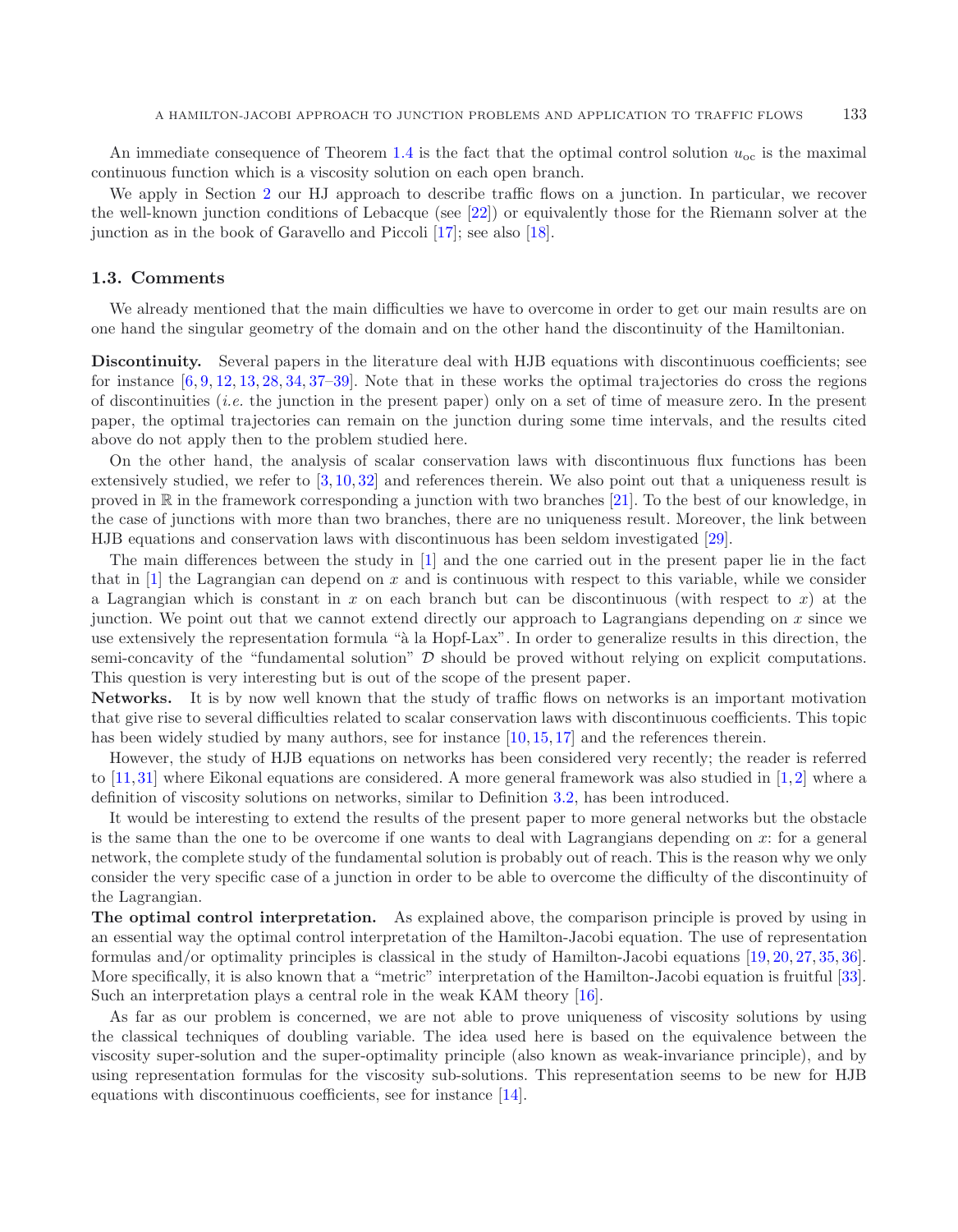#### <sup>134</sup> C. IMBERT *ET AL.*

We would like next to be a bit more precise. The technical core of the paper lies in Theorem [4.2.](#page-13-0) This result implies that the function

$$
\mathcal{D}(s, y; t, x) = (t - s)\mathcal{D}_0\left(\frac{y}{t - s}, \frac{x}{t - s}\right)
$$

is semi-concave with respect to  $(t, x)$  and  $(s, y)$  and, if there are at least two branches  $(N \geq 2)$ , that  $D$  satisfies

$$
\begin{cases}\n\mathcal{D}_t + H(x, \mathcal{D}_x) = 0, \\
-\mathcal{D}_s + H(y, -\mathcal{D}_y) = 0\n\end{cases}
$$

(in a weak sense made precise in the statement of Thm. [4.2\)](#page-13-0). In the case where the Lagrangians coincide at the junction point  $(L_1(0) = \ldots = L_N(0))$ , it turns out that the restriction  $\mathcal{D}_0^{ji}(y, x)$  of  $\mathcal{D}_0$  to  $J_j \times J_i$  belongs to  $C^1(L \times L)$  and is convex. A more general case is considered in this paper: Lagrangians can diff to  $C^1(J_j \times J_i)$  and is convex. A more general case is considered in this paper: Lagrangians can differ at the junction point and in this case, the functions  $\mathcal{D}_0^{ji}$  are not convex nor  $C^1$  anymore for some  $(i, j)$ . Let us point<br>out here that the assumptions on the Hamiltonian  $H_i$  and in particular the fact that it does not out here that the assumptions on the Hamiltonian  $H_i$ , and in particular the fact that it does not depend on the space variable x, plays a crucial role to establish the properties satisfied by the minimal action function  $\mathcal{D}$ .

**Generalization and open problems.** Eventually, we briefly mention natural generalizations of our results and some important open problems. First of all, it would be natural to extend the results of this paper to more general setting where the Hamiltonians  $H_i$  depend on the space variable x. Moreover, it would be interesting to consider general networks with several junction points. Dealing with non-convex and non-coercive Hamiltonians is quite challenging and would require first to have a direct proof of the comparison principle which does not need to go through the interpretation of the viscosity solution as the value function of an optimal control problem.

### **Organization of the article**

Section [2](#page-6-0) is devoted to the application of our results to some traffic flow problems. In particular, the HJ equation is derived and the junction condition is interpreted. In Section [3,](#page-10-1) the definition of (viscosity) solutions is made precise. In Section [4,](#page-12-0) the first important properties of optimal trajectories are given. Section [5](#page-14-0) is devoted to the proof of the main results of the paper. In particular, the comparison principle is derived by proving a super-optimality principle and by comparing sub-solutions with the solution given by the optimal control interpretation of the equation. Section [6](#page-19-0) is devoted to the proof of the technical core of the paper, namely the existence of test functions for the minimal action associated with the optimal control interpretation.

# **Notation**

**Distance and coordinates in the junction.** We denote by d the geodesic distance defined on J by

 $d(x,y) = \begin{cases} |x-y| & \text{if } x,y \text{ belong to the same branch } J_i \text{ for some } i, \\ |x|+|y| & \text{if } x,y \text{ do not belong to the same branch.} \end{cases}$ 

For  $x \in J$ ,  $B(x, r)$  denotes the (open) ball centered at x of radius r. We also consider balls  $B((t, x), r)$  centered at  $(t, x) \in (0, +\infty) \times J$  of radius  $r > 0$ . For  $x \in J$ , let us define the index  $i(x)$  of the branch where x lies. Precisely we set:

<span id="page-5-0"></span>
$$
i(x) = \begin{cases} i_0 & \text{if } x \in J_{i_0}^*, \\ 0 & \text{if } x = 0. \end{cases}
$$

Up to reordering the indices, we assume that there exists an index  $k_0 \in \{1, \ldots, N\}$  such that

$$
L_0(0) = L_1(0) = \dots = L_{k_0}(0) < L_{k_0+1}(0) \leq \dots \leq L_N(0). \tag{1.10}
$$

We also set

$$
I_0 = \{1, ..., k_0\}
$$
 and  $I_N = \{1, ..., N\}$ .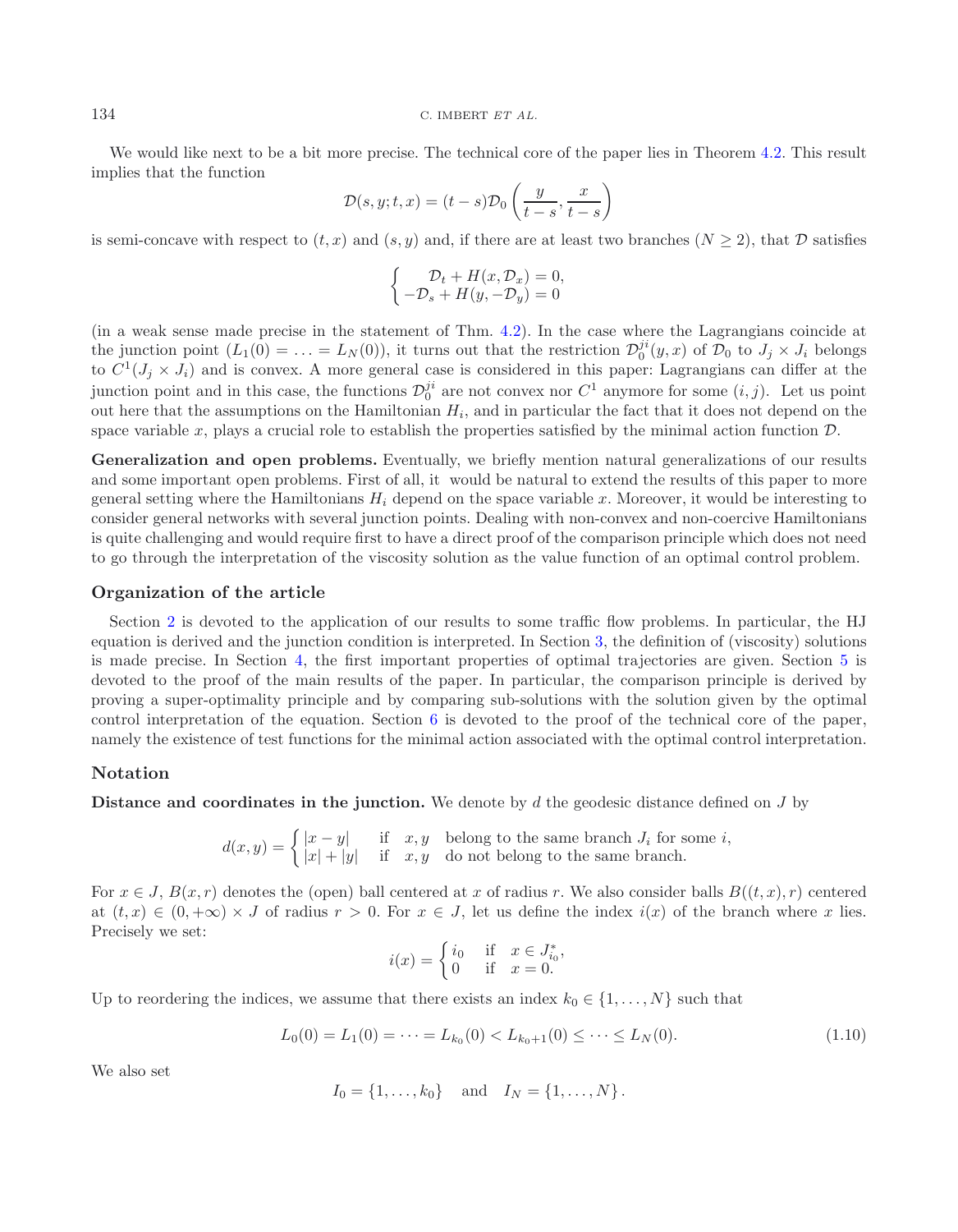<span id="page-6-1"></span>

FIGURE 2. A traffic junction.

**Functions defined in**  $J^2$ **. For a function**  $\varphi$  **defined on**  $J \times J$ **, we call**  $\varphi^{ij}$  **its restriction to**  $J_i \times J_j$ **. Then we** define the space

 $C^1_*(J^2) = \{ \varphi \in C(J^2), \quad \varphi^{ij} \in C^1(J_i \times J_j) \text{ for all } i, j \in I_N \}.$ 

We also call for  $x = x_i e_i$  with  $x_i \geq 0$  and  $y = y_i e_j$  with  $y_j \geq 0$ 

$$
\partial_x^i \varphi(x, y) = \frac{\partial}{\partial x_i} \varphi^{ij}(x_i e_i, y)
$$
 and  $\partial_y^j \varphi(x, y) = \frac{\partial}{\partial y_j} \varphi^{ij}(x, y_j e_j)$ 

and

$$
\partial_x \varphi(x, y) = \begin{cases} \partial_x^i \varphi(x, y) & \text{if } x \in J_i^*, \\ \left(\partial_x^i \varphi(x, y)\right)_{i=1,\dots,N} & \text{if } x = 0 \end{cases}
$$

and similarly

$$
\partial_y \varphi(x,y) = \begin{cases} \partial_y^j \varphi(x,y) & \text{if } y \in J_j^*, \\ \left(\partial_y^j \varphi(x,y)\right)_{j=1,...,N} & \text{if } y = 0. \end{cases}
$$

We also set

<span id="page-6-3"></span>
$$
\begin{cases}\nx\partial_x\varphi(x,y) = x_i\partial_x^i\varphi(x,y) & \text{if } x \in J_i, \\
y\partial_y\varphi(x,y) = y_j\partial_y^j\varphi(x,y) & \text{if } y \in J_j.\n\end{cases}
$$

### 2. Application to the modeling of traffic flows

<span id="page-6-0"></span>In this section we present the derivation of the Hamilton-Jacobi formulation of traffic on a junction. We also discuss the meaning of our junction condition in this framework and relate it to known results.

### <span id="page-6-2"></span>**2.1. Primitive of the densities of cars**

We consider a junction (represented in Fig. [2\)](#page-6-1) with  $m \ge 1$  incoming roads (labeled by the index  $i = 1, \ldots, m$ ) and  $n \geq 1$  outgoing roads (labeled by  $j = m + 1, \ldots, m + n = N$ ). This means that the cars move on the incoming roads in the direction of the junction and then have to choose to go on one of the n outgoing roads. We assume that the proportion of cars coming from the branch  $i = 1, \ldots, m$  is a fixed number  $\gamma_i > 0$  (which may be not realistic for  $m \ge 2$ ), and that the proportion of cars going on each branch  $j \in \{m+1,\ldots,m+n\}$ is also a fixed number  $\gamma_j > 0$ . We also assume the obvious relations (for conservation of cars)

$$
\sum_{i=1,\dots,m} \gamma_i = 1 \quad \text{and} \quad \sum_{j=m+1,\dots,m+n} \gamma_j = 1.
$$

We denote by  $\rho^{k}(t, X) \geq 0$  the car density at time t and at the position X on the branch k. In particular, we assume that the traffic is described on each branch k by a flux function  $f^k: \mathbb{R} \to \mathbb{R}$ . We assume

each function 
$$
f^k
$$
 is concave and has a unique maximum value at  $\rho = \rho_c^k > 0$ . (2.1)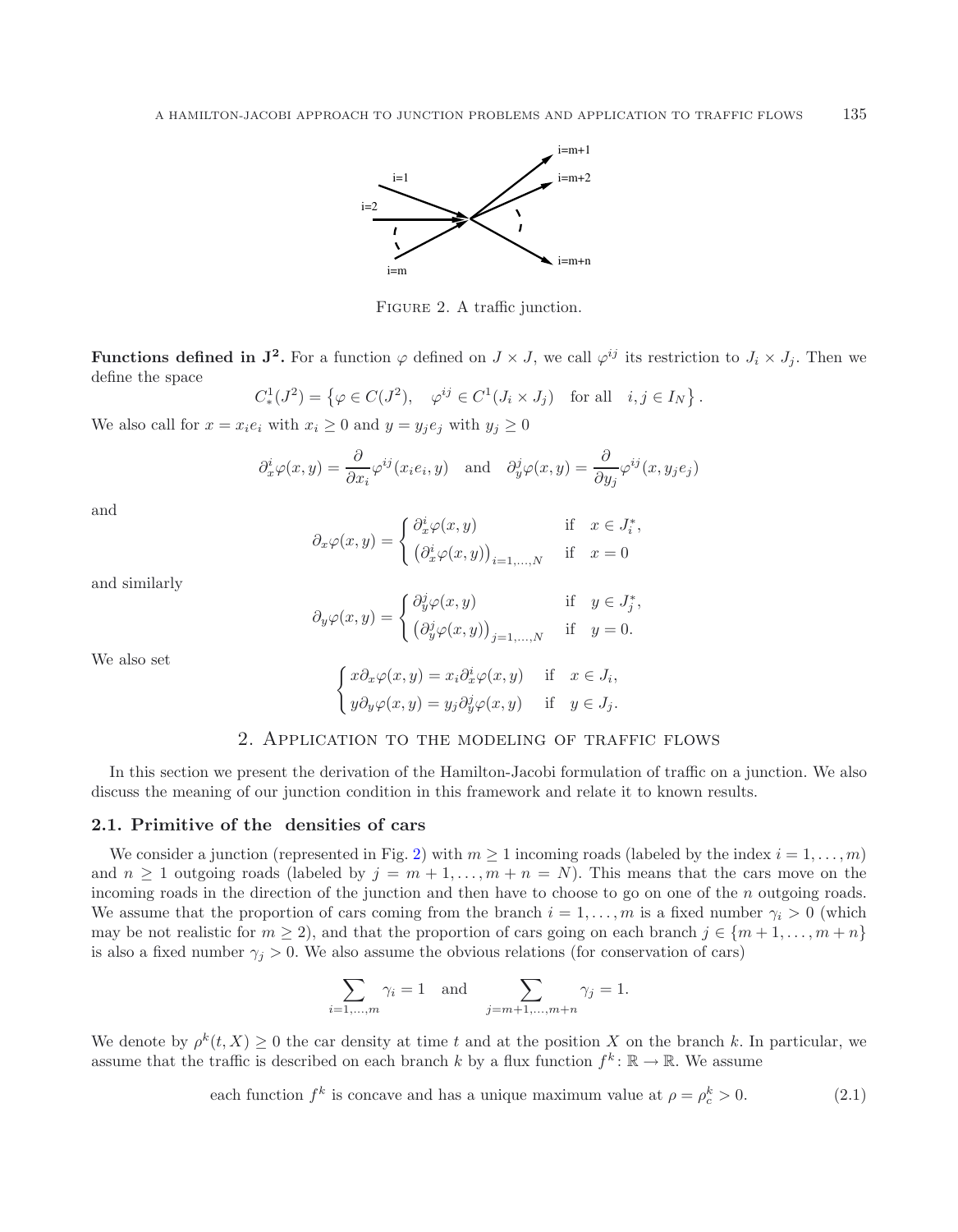#### <span id="page-7-2"></span><sup>136</sup> C. IMBERT *ET AL.*

The typical example of such flux function is given by the LWR model (Lighthill and Whitham [\[25\]](#page-37-22) and Richards [\[30\]](#page-37-23)), with

$$
f(\rho) = \rho v(\rho) \quad \text{with the velocity} \quad v(\rho) = V_{\text{max}}(1 - \rho/\rho_{\text{max}}) \tag{2.2}
$$

where  $V_{\text{max}}$  and  $\rho_{\text{max}}$  are respectively the maximal velocity and the maximal car density in the model). In this model the critical car density  $\rho_c$  where f is maximal, is equal to  $\frac{1}{2}\rho_{\text{max}}$ .<br>We assume that the car densities are solution of non-linear transport

We assume that the car densities are solution of non linear transport equations:

$$
\begin{cases}\n\rho_t^i + (f^i(\rho^i))_X = 0, & X < 0, \quad \text{for} \quad i = 1, ..., m \\
\rho_t^j + (f^j(\rho^j))_X = 0, & X > 0, \quad \text{for} \quad j = m+1, ..., m+n\n\end{cases}
$$
\n(2.3)

where we assume that the junction point is located at the origin  $X = 0$ .

We do not precise yet the junction condition at  $X = 0$ , and we now proceed formally to deduce the Hamilton-Jacobi model of such a junction. For a function  $g$ , that will be defined precisely later, let us consider the functions

$$
\begin{cases} U^{i}(t, X) = g(t) + \frac{1}{\gamma^{i}} \int_{0}^{X} \rho^{i}(t, Y) dY, & X < 0, \text{ for } i = 1, ..., m, \\ U^{j}(t, X) = g(t) + \frac{1}{\gamma^{j}} \int_{0}^{X} \rho^{j}(t, Y) dY, & X > 0, \text{ for } j = m + 1, ..., m + n. \end{cases}
$$
\n(2.4)

Then we can compute formally for  $j = m + 1, \ldots, m + n$ 

<span id="page-7-0"></span>
$$
U_t^j = g'(t) + \frac{1}{\gamma^j} \int_0^X \rho_t^j(t, Y) \, dY
$$

$$
= g'(t) - \frac{1}{\gamma^j} \int_0^X (f^j(\rho^j(t, Y)))_X \, dY
$$

$$
= -\frac{1}{\gamma^{j}} f^{j}(\rho^{j}(t, X)) + g'(t) + \frac{1}{\gamma^{j}} f^{j}(\rho^{j}(t, 0^{+})).
$$

<span id="page-7-1"></span>This shows that for  $j = m + 1, \ldots, m + n$ 

$$
U_t^j + \frac{1}{\gamma^j} f^j(\gamma_j U_X^j) = h^j(t)
$$
\n(2.5)

where

$$
h^{j}(t) := g'(t) + \frac{1}{\gamma^{j}} f^{j}(\rho^{j}(t, 0^{+})).
$$

<span id="page-7-3"></span>Remark that we can show similarly that [\(2.5\)](#page-7-0) is still true for the index j replaced by  $i = 1, \ldots, m$  with

$$
h^{i}(t) = g'(t) + \frac{1}{\gamma^{i}} f^{i}(\rho^{i}(t, 0^{-})).
$$

In particular, this shows (at least when the quantities in  $(2.5)$  are well defined) that we can choose g such that the total flux  $-g'(t)$  is given by

$$
-g'(t) = \sum_{i=1,\dots,m} f^i(\rho^i(t, 0^-))
$$
\n(2.6)

and then we have

$$
h^{k}(t) \equiv 0 \quad \text{for} \quad i = 1, \dots, m+n
$$

if and only if

$$
\begin{cases}\nf^i(\rho^i(t,0-)) = \gamma^i(-g'(t)) & \text{for} \quad i = 1,\dots, m \\
f^j(\rho^j(t,0^+)) = \gamma^j(-g'(t)) & \text{for} \quad j = m+1,\dots, m+n\n\end{cases}
$$
\n(2.7)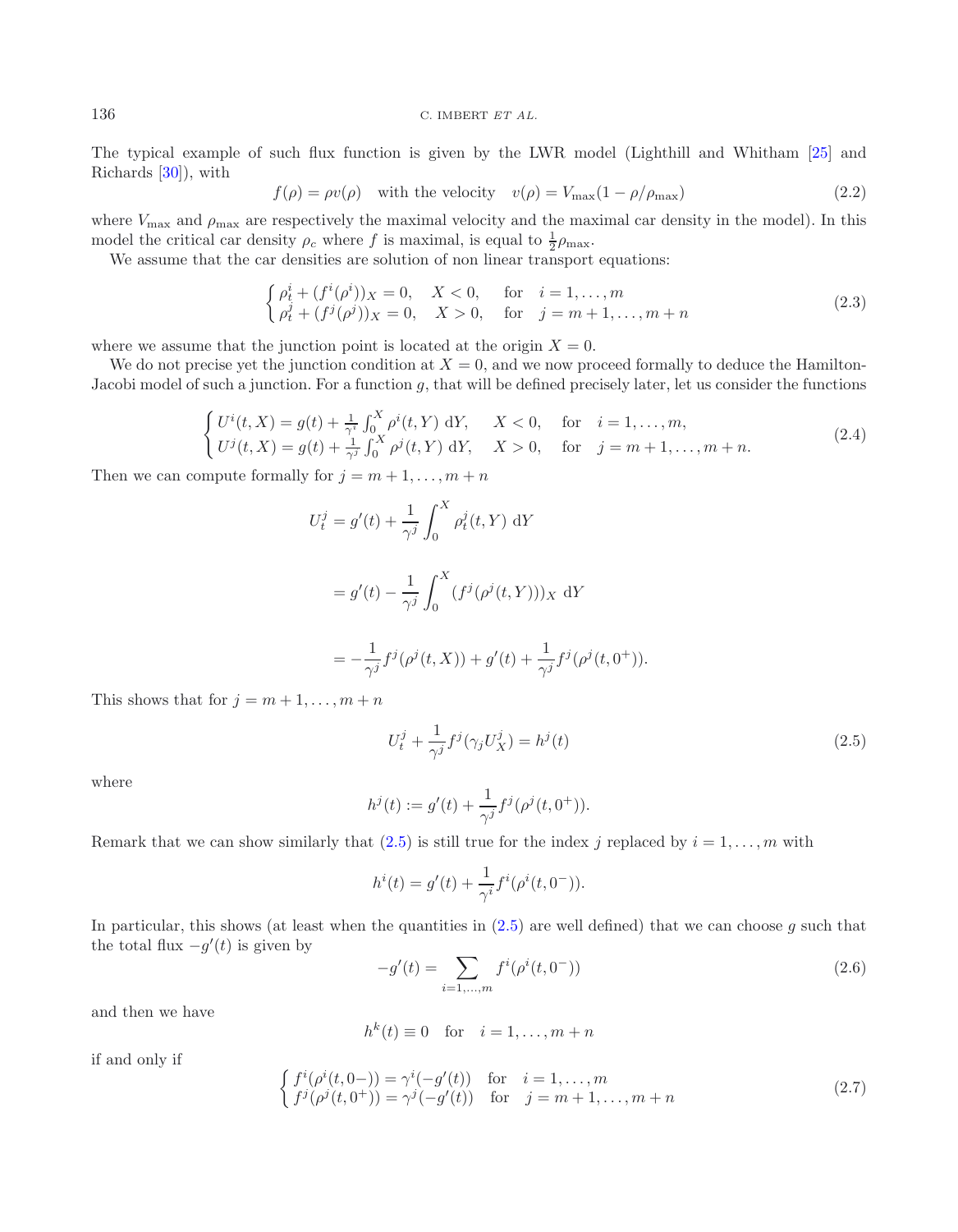which is exactly the expected condition which says that the proportion of incoming cars going in the junction from the branch i is  $\gamma^{i}$  and the proportion of cars getting out of the junction which choose to go on the branch j is  $\gamma^j$ .

Let us notice that if we choose the initial condition  $g(0) = 0$ , then we deduce from [\(2.6\)](#page-7-1) that we have for  $l=1,\ldots,m+n$ 

$$
-U^{l}(t,0) = -g(t) = \int_{0}^{t} \sum_{i=1,...,m} f^{i}(\rho^{i}(\tau,0^{-})) d\tau
$$

which shows that  $-U^l(t,0)$  *can be interpreted as the total quantity of cars passing through the junction point*  $X = 0$  *during the time interval* [0,*t*). As a consequence, the quantity  $-U_t^l(t,0)$  can also be interpreted as the instantaneous flux of cars passing through the junction point.

<span id="page-8-1"></span>We now give a further interpretation of the problem in the special case  $m = 1$ . In the special case  $m = 1$ , imagine for a moment, that we come back to a discrete description of the traffic, where each car of label k has a position  $x_k(t)$  with the ordering  $x_k(t) < x_{k+1}(t) < 0$ . We can be interested in the label k of the car  $x_k(t) \leq 0$ which is the closest to the junction point  $X = 0$ . Let us call it  $K(t)$ . We can normalize the initial data such that  $K(0) = 0$ . Then the quantity of cars that have passed through the junction point  $X = 0$  during the time interval [0, t) is equal to  $-K(t)$ , which is the exact discrete analogue of the continuous quantity  $-U^1(t, 0)$ .

On the other hand the number of cars between the positions  $a = x_A(t)$  and  $b = x_B(t)$  is obviously equal to B−A, and its continuous analogue on the branch  $i = m = 1$  with  $\gamma^1 = 1$ , is  $\int_a^b \rho^1(t, X) dX = U^1(t, b) - U^1(t, a)$ . This shows that  $U^1(t, X)$  can be interpreted as the exact continuous analogue of the discrete labeling of the cars moving in the traffic.

This interpretation is also meaningful on the "exit" branches, *i.e.* for  $j \in \{m+1,\ldots,m+n\}$ . Indeed, for such j's,  $U^{j}(t, X)$  is the continuous analogue of the discrete label of the car that have decided to choose the branch j and which is at time t close to the position  $X > 0$ .

### **2.2. Getting the Hamilton-Jacobi equations**

We now set

<span id="page-8-0"></span>
$$
\begin{cases}\nu^{i}(t,X) = -U^{i}(t,-X), & X > 0, \text{ for } i = 1,\dots, m \\
u^{j}(t,X) = -U^{j}(t,X), & X > 0, \text{ for } j = m+1,\dots, m+n\n\end{cases}
$$
\n(2.8)

and we define the convex Hamiltonians

$$
\begin{cases}\nH_i(p) = -\frac{1}{\gamma^i} f^i(\gamma^i p) & \text{for } i = 1, \dots, m \\
H_j(p) = -\frac{1}{\gamma^j} f^j(-\gamma^j p) & \text{for } j = m+1, \dots, m+n.\n\end{cases}
$$
\n(2.9)

Then we deduce from [\(2.5\)](#page-7-0) that we have

 $u_t^k + H_k(u_X^k) = 0, \quad X > 0, \quad \text{for} \quad k = 1, \dots, m + n$  (2.10)

with equality of the functions at the origin, *i.e.*

 $u^{k}(t, 0) = u(t, 0)$  for any  $k \in \{1, ..., m+n\}$ .

Notice that for the choice  $V_{\text{max}} = 1 = \rho_{\text{max}}$  in [\(2.2\)](#page-7-2), we get with  $f^k(\rho) = f(\rho) = \rho(1 - \rho)$  for all  $k \in I_N$ , that

$$
\begin{cases}\nL_{\text{ref}}(q) = \frac{1}{4}(1+q)^2 \\
L_i(q) = \frac{1}{\gamma^i}L_{\text{ref}}(q) \quad \text{for} \quad i = 1, \dots, m \\
L_j(q) = \frac{1}{\gamma^j}L_{\text{ref}}(-q) \quad \text{for} \quad j = m+1, \dots, m+n.\n\end{cases}
$$

In particular this shows that the  $L_k(0)$  are not all the same, even in the simplest case.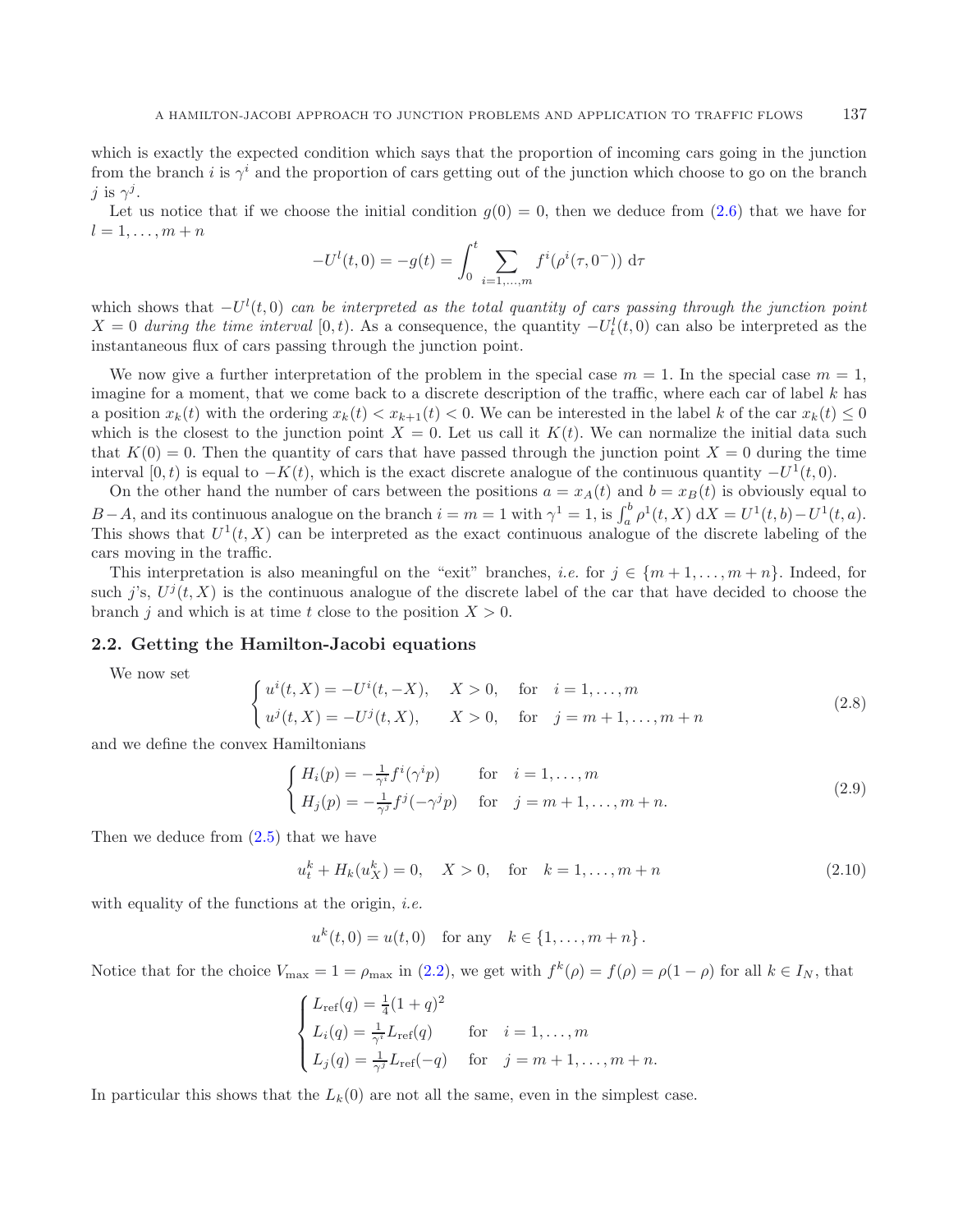<sup>138</sup> C. IMBERT *ET AL.*

### **2.3. The junction condition and its interpretation**

A junction condition is still needed so that the solution of  $(2.10)$  be uniquely defined. Indeed, at first glance, one may think that  $u_t(t,0)$  is equal to  $-g'(t)$  which is given by  $(2.6)$  (where we have assumed  $(2.7)$ ). The point is that this condition can not be satisfied for every time. One way to be convinced oneself of that fact is to consider the case  $m = n = 1$  with  $f^1 = f^2 = f$ . Then, we look at solutions u of the Hamilton-Jacobi equation in R with the artificial junction. We can simply associate with it the classical conservation law on the whole real line. We can then consider a single shock moving with constant velocity for the conservation law. When this shock will pass through the junction point (let us say at time  $t_0$ ), this will mean that  $u_t(t_0, \cdot)$  is discontinuous in space at the junction point. In particular the formal computations of Section [2.1](#page-6-2) are no longer valid at that time  $t_0$ , even if they are valid for  $t \neq t_0$ . For a general problem, one may expect that our formal computations are only valid for almost every time (even if it is not clear for us).

<span id="page-9-0"></span>In view of Theorem [1.4,](#page-3-3) if we restrict our attention to continuous solutions u, then we will have  $u \leq u_{\rm oc}$ where  $u_{\rm oc}$  is the solution associated to the optimal control problem. This shows in particular that we have

$$
u(t,0) \le u_{\rm oc}(t,0)
$$

which means (in view of [\(2.8\)](#page-8-1) and the interpretation of  $-U^l$  given in Sect. [2.1\)](#page-6-2) that we have a universal bound on the total amount of cars passing through the junction point during the time interval  $[0, t)$ . If we assume moreover that this amount of cars is maximal, then we can choose (and indeed have to choose)  $u = u_{\rm oc}$  and the natural junction condition is then

$$
u_t(t,0) + \max_{k=1,\dots,N} H_k^-(u_X^k(t,0^+)) = 0
$$
\n(2.11)

with

$$
H_k^-(p) = \sup_{q \le 0} (pq - L_k(q)) \text{ and } L_k(p) = \sup_{q \in \mathbb{R}} (pq - H_k(q)).
$$

Using our assumption [\(2.1\)](#page-6-3) on the functions  $f^k$ , let us define for  $k = 1, \ldots, N$  the Demand functions

$$
f_D^k(p) = \begin{cases} f^k(p) & \text{for } p \le \rho_c^k \\ f^k(\rho_c^k) & \text{for } p \ge \rho_c^k \end{cases}
$$

and the Supply functions

<span id="page-9-1"></span>
$$
f_S^k(p) = \begin{cases} f^k(\rho_c^k) & \text{for } p \le \rho_c^k \\ f^k(p) & \text{for } p \ge \rho_c^k. \end{cases}
$$

From assumption [\(2.1\)](#page-6-3) on the functions  $f^k$ , we deduce that

$$
\begin{cases}\nH_i^-(p) = -\frac{1}{\gamma^i} f_D^i(\gamma^i p), & \text{for } i = 1, ..., m \\
H_j^-(p) = -\frac{1}{\gamma^j} f_S^j(-\gamma^j p), & \text{for } j = m+1, ..., m+n = N.\n\end{cases}
$$

Condition [\(2.11\)](#page-9-0) means that

$$
-U_t^1(t,0) = u_t(t,0) = \min_{k=1,\dots,N} -H_k^-(u_X^k(t,0^+))
$$
  
= min  $\left(\min_{i=1,\dots,m} \frac{1}{\gamma^i} f_D^i(\rho^i(t,0^-)), \min_{j=m+1,\dots,m+n} \frac{1}{\gamma^j} f_S^j(\rho^j(t,0^+))\right)$ . (2.12)

Notice that from  $(2.7)$ , it is natural to compare

$$
\frac{1}{\gamma^{i}} f^{i}(\rho^{i}(t, 0^{-})) \text{ and } \frac{1}{\gamma^{j}} f^{j}(\rho^{j}(t, 0^{+})).
$$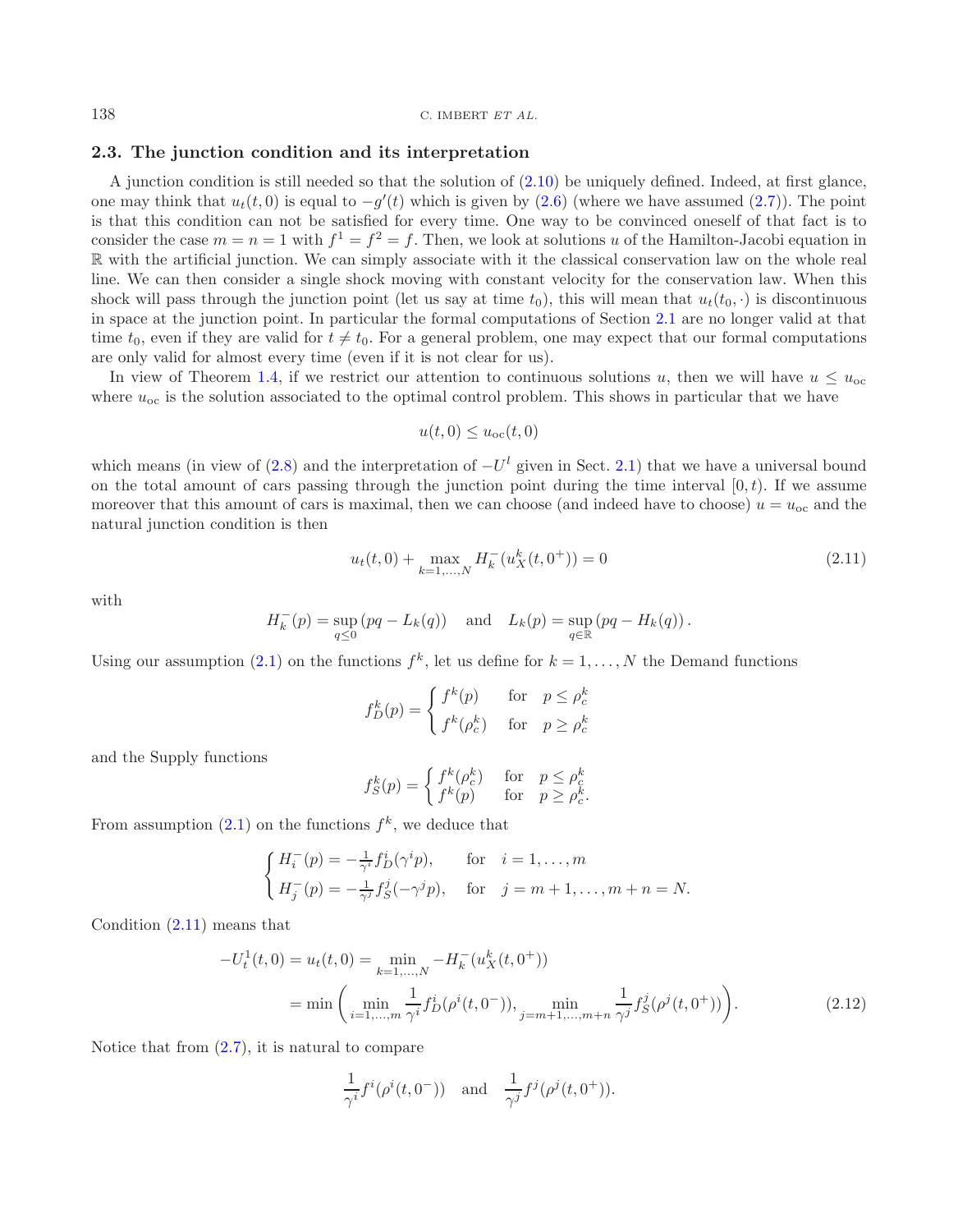Then condition [\(2.12\)](#page-9-1) is nothing else that the Demand and Supply condition of Lebacque, which claims that the passing flux is equal to the minimum between the Demand and the Supply, as it is defined in [\[23\]](#page-37-24) (at least in the case  $m = 1$ .

<span id="page-10-1"></span>In the special case  $m = 1$ , it is explained in [\[24\]](#page-37-25) that this condition [\(2.12\)](#page-9-1) is also equivalent to the condition defining the Riemann solver at the junction point in the book of Garavello and Piccoli [\[17](#page-37-4)]. Let us notice that this condition is also related to the Bardos *et al.* [\[5](#page-36-11)] boundary condition.

### <span id="page-10-4"></span>3. Viscosity solutions

In this section, we consider a weaker assumption than (A1). We introduce the following assumption:  $(A1')$  For each  $i \in I_N$ ,

- the function  $H_i: \mathbb{R} \to \mathbb{R}$  is continuous and  $\lim_{|p| \to +\infty} H_i(p) = +\infty;$
- there exists  $p_0^i \in \mathbb{R}$  such that  $H_i$  is non-increasing on  $(-\infty, p_0^i]$  and non-decreasing on  $[p_0^i, +\infty)$ ;

<span id="page-10-0"></span>When (A1') holds true, the function  $H_i^-$  is defined by  $H_i^-(p) = \inf_{q \leq 0} H_i(p+q)$ . We now make the following useful remark whose proof is left to the reader.

**Lemma 3.1.** *Assumption (A1) implies Assumption (A1').*

Next we give equivalent definitions of viscosity solutions for [\(1.1\)](#page-2-0). We give a first definition where the junction condition is satisfied in "the classical sense"; we then prove that it is equivalent to impose it in "the generalized sense". It is essential if one expects solutions to be stable.

We give a first definition of viscosity solutions for  $(1.1)$  in terms of test functions by imposing the junction condition in the classical sense. We recall the definition of the upper and lower semi-continuous envelopes  $u^*$ and  $u_*$  of a function  $u: [0, T] \times J$ :

$$
u^*(t, x) = \limsup_{(s,y)\to(t,x)} u(s,y)
$$
 and  $u_*(t,x) = \liminf_{(s,y)\to(t,x)} u(s,y)$ .

<span id="page-10-2"></span>**Definition 3.2** (viscosity solutions). A function  $u: [0, T] \times J \to \mathbb{R}$  is a *sub-solution (resp. super-solution) of* [\(1.1\)](#page-2-0) *on*  $J_T$  if it is upper semi-continuous (resp. lower semi-continuous) and if for any  $\phi \in C^1_*(J_T)$  such that  $u \leq \phi$  in  $B(P,r)$  for some  $P = (t,x) \in J_T$ ,  $r > 0$  and such that  $u = \phi$  at  $P \in J_T$ , we have

<span id="page-10-3"></span>
$$
\phi_t(t,x) + H(x, \phi_x(t,x)) \le 0 \quad (resp. \ge 0),
$$

that is to say

• if  $x \in J_i^*$ , then

 $\phi_t(t, x) + H_i(\phi_x(t, x)) \leq 0$  (*resp.* > 0);

• if  $x = 0$ , then

$$
\phi_t(t,0) + \max_{i \in I_N} H_i^-(\phi_x^i(t,0)) \le 0 \quad (resp. \ge 0). \tag{3.1}
$$

A function  $u: [0, T] \times J \to \mathbb{R}$  is a *sub-solution (resp. super-solution) of*  $(1.1)$ – $(1.2)$  *on*  $J_T$  if it is a sub-solution (resp. super-solution) of [\(1.1\)](#page-2-0) on  $J_T$  and moreover satisfies  $u(0, \cdot) \le u_0$  (resp.  $u(0, \cdot) \ge u_0$ ).

A function  $u: [0, T) \times J \to \mathbb{R}$  is a *(viscosity) solution of* [\(1.1\)](#page-2-0) *(resp.* (1.1)–[\(1.2\)](#page-2-3)*)* on  $J_T$  if  $u^*$  is a sub-solution and  $u_*$  is a super-solution of  $(1.1)$  (resp.  $(1.1)$ – $(1.2)$ ) on  $J_T$ .

As mentioned above, the following proposition is important in order to get discontinuous stability results for the viscosity solutions of Definition [3.2.](#page-10-0)

**Proposition 3.3** (equivalence with relaxed junction conditions). Assume (A1'). A function  $u: J_T \to \mathbb{R}$  is a  $sub-solution$  (resp. super-solution) of [\(1.1\)](#page-2-0) on  $J_T$  if and only if for any function  $\phi \in C^1_*(J_T)$  such that  $u \leq \phi$ *in*  $J_T$  *and*  $u = \phi$  *at*  $(t, x) \in J_T$ ,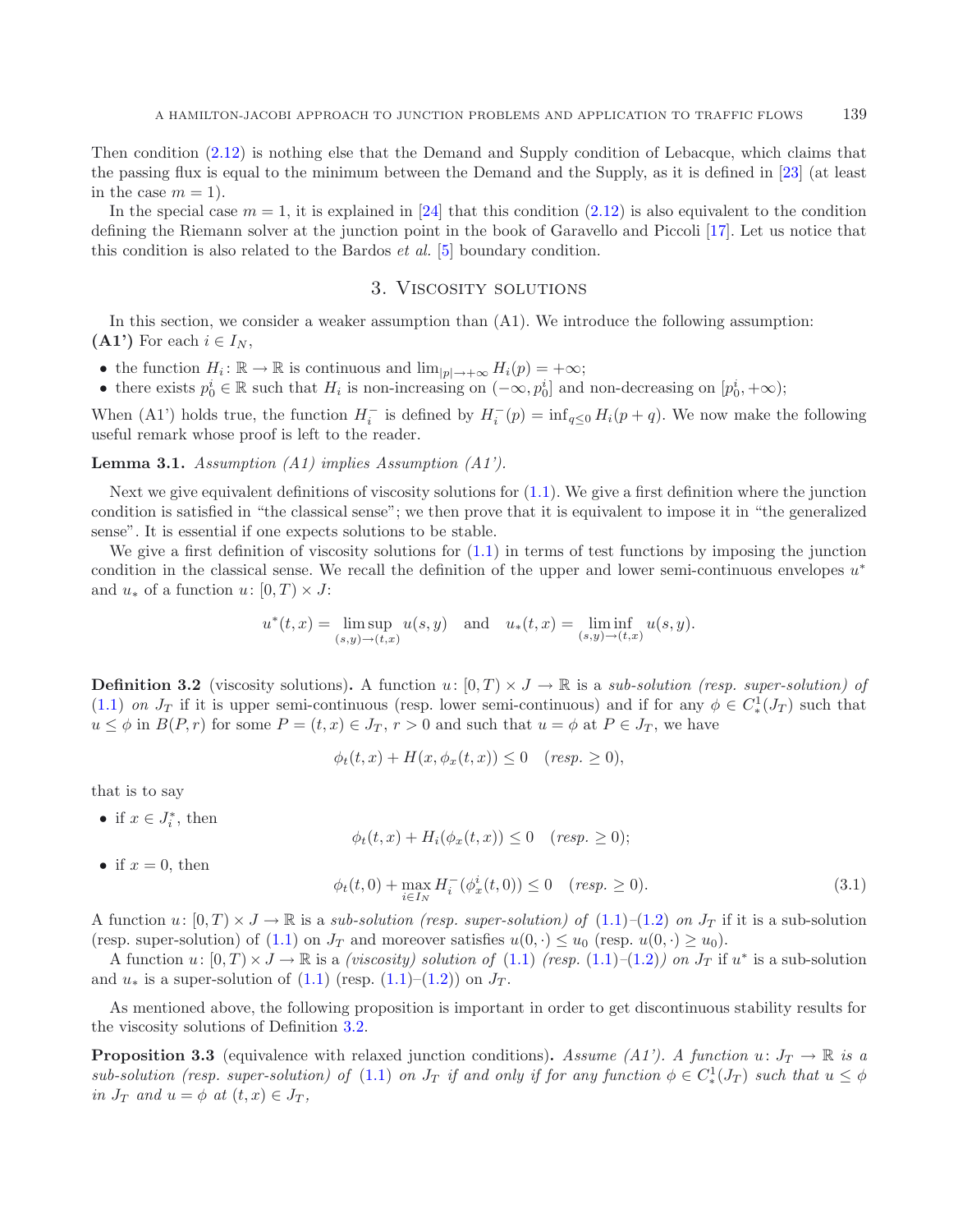• *if*  $x \in J_i^*$ , then

<span id="page-11-2"></span>
$$
\phi_t(t,x) + H_i(\phi_x(t,x)) \le 0 \quad (resp. \ge 0),
$$

• *if*  $x = 0$ *, then either there exists*  $i \in I_N$  *such that* 

$$
\phi_t(t,0) + H_i(\phi_x(t,0)) \le 0 \quad (resp. \ge 0)
$$

<span id="page-11-0"></span>*or* [\(3.1\)](#page-10-2) *holds true.*

*Proof of Proposition* [3.3.](#page-10-3) We classically reduce to the case where the ball  $B(P,r)$  is replaced with  $J_T$ .

<span id="page-11-1"></span>The "if" part is clear. Let us prove the "only if" one. We distinguish the sub-solution case and the supersolution one. We start with the super-solutions case since it is slightly easier.

**Case 1: super-solution case.** We consider a test function  $\phi \in C^1_*(J_T)$  such that  $u \ge \phi$  in  $J_T$  and  $u = \phi$ at  $(t_0, x_0)$ . There is nothing to prove if  $x_0 \neq 0$ , so we assume  $x_0 = 0$ . We have to prove that  $\phi_t(t_0, 0)$  +  $\sup_{i\in I_N} H_i^-(\phi_x^i(t_0,0)) \geq 0$ . We argue by contradiction and we assume that

$$
\phi_t(t_0, 0) + \sup_{i \in I_N} H_i^-(\phi_x^i(t_0, 0)) < 0. \tag{3.2}
$$

Then it is easy to see that there exists a function  $\tilde{\phi} \in C^1_*(J_T)$  such that  $\phi \geq \tilde{\phi}$  with equality at the point  $(t_0, 0)$  and such that

$$
\tilde{\phi}_x^i(t_0,0) = \min(\phi_x^i(t_0,0), p_0^i) \quad \text{and} \quad \tilde{\phi}_t(t_0,0) = \phi_t(t_0,0). \tag{3.3}
$$

Notice that

$$
H_i^-(\tilde{\phi}_x^i(t_0,0)) \le H_i(\tilde{\phi}_x^i(t_0,0)) \le H_i^-(\phi_x^i(t_0,0)).
$$
\n(3.4)

The first inequality is straightforward. To check the second inequality, we have to distinguish two cases. Either we have  $\tilde{\phi}_x^i(t_0,0) < \phi_x^i(t_0,0)$ , and then  $\tilde{\phi}_x^i(t_0,0) = p_0^i$  and we use the fact that the minimum of  $H_i^-$  is  $H_i(p_0^i)$ . Or  $\tilde{\phi}_x^i(t_0,0) = \phi_x^i(t_0,0)$  and then this common value belongs to the interval  $(-\in$  $\tilde{\phi}_x^i(t_0, 0) = \phi_x^i(t_0, 0)$  and then this common value belongs to the interval  $(-\infty, p_0^i]$  on which we have  $H_i = H_i^-$ .<br>Since  $u > \tilde{\phi}$  in  $L_i$  and  $u = \tilde{\phi}$  at  $(t_i, 0)$  we conclude that either Since  $u \geq \tilde{\phi}$  in  $J_T$  and  $u = \tilde{\phi}$  at  $(t_0, 0)$ , we conclude that either

<span id="page-11-4"></span>
$$
\tilde{\phi}_t(t_0, 0) + \sup_{i \in I_N} H_i^-(\tilde{\phi}_x^i(t_0, 0)) \ge 0
$$

or there exists  $i \in I_N$  such that

<span id="page-11-3"></span>
$$
\tilde{\phi}_t(t_0,0) + H_i(\tilde{\phi}_x^i(t_0,0)) \geq 0.
$$

In view of  $(3.3)$  and  $(3.4)$ , we obtain a contradiction with  $(3.2)$ .

**Case 2: sub-solution case.** We consider a function  $\phi \in C^1(J_T)$  such that  $u \leq \phi$  in  $J_T$  and  $u = \phi$  at  $(t_0, x_0)$ . There is nothing to prove if  $x_0 \neq 0$  and we thus assume  $x_0 = 0$ . We have to prove that  $\phi_t(t_0, 0)$  +  $\sup_{i\in I_N} H_i^-(\phi_x^i(t_0,0)) \leq 0$ . We argue by contradiction and we assume that

$$
\phi_t(t_0, 0) + \sup_{i \in I_N} H_i^-(\phi_x^i(t_0, 0)) > 0. \tag{3.5}
$$

In order to construct a test function  $\tilde{\phi}$ , we first consider  $\bar{I}_1 \subset I_N$  the set of j's such that

$$
H_j^-(\phi_x^j(t_0,0)) < \sup_{i \in I_N} H_i^-(\phi_x^i(t_0,0)).
$$

Since  $H_j$  is coercive, there exists  $q^j \geq p_0^j$  such that  $H_j(q^j) = \sup_{i \in I_N} H_i^-(\phi_x^i(t_0, 0)).$ <br>We need sensitive that for the  $\tilde{j} \in Cl(I_1)$  and that  $j \in \tilde{j}$  with sensitive to  $(t_0, t_0)$ .

We next consider a test function  $\tilde{\phi} \in C^1_*(J_T)$  such that  $\phi \leq \tilde{\phi}$  with equality at  $(t_0, 0)$  and such that

$$
\tilde{\phi}_x^i(t_0, 0) = \begin{cases}\n\max(\phi_x^i(t_0, 0), q^i) & \text{if } i \in \bar{I}_1, \\
\phi_x^i(t_0, 0) & \text{if } \text{not,}\n\end{cases} \quad \text{and} \quad \tilde{\phi}_t(t_0, 0) = \phi_t(t_0, 0).
$$
\n(3.6)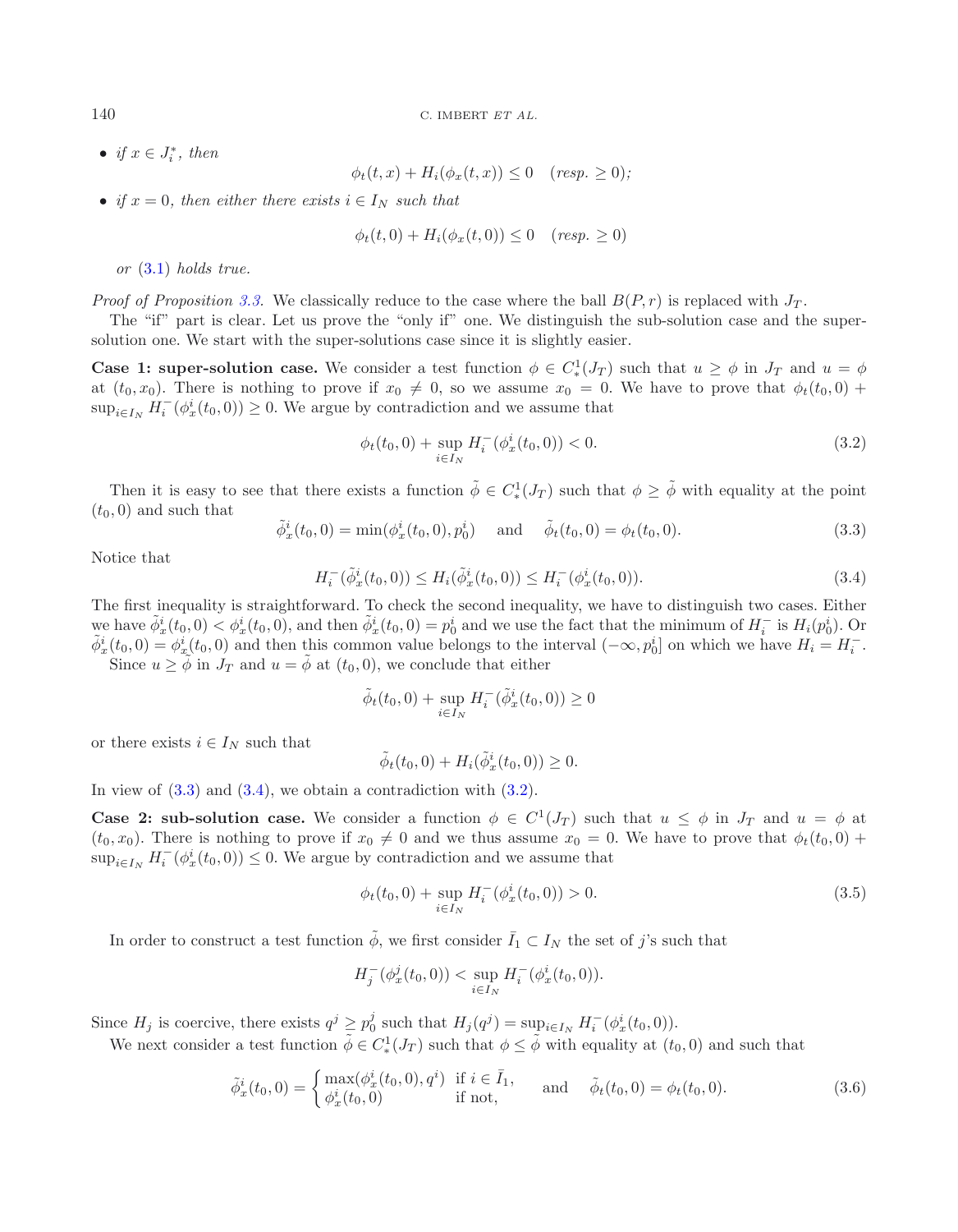<span id="page-12-1"></span>Notice that for all  $j \in I_N$ ,

$$
H_j(\tilde{\phi}_x^j(t_0,0)) \ge \sup_{i \in I_N} H_i^-(\tilde{\phi}_x^i(t_0,0)) = \sup_{i \in I_N} H_i^-(\phi_x^i(t_0,0))
$$
\n(3.7)

where for the inequality, we have in particular used the fact that  $H_j$  is non-decreasing on  $[p_0^j, +\infty)$ .<br>Since  $u \leq \tilde{\phi}$  in  $I_{\overline{\phi}}$  and  $u = \tilde{\phi}$  at  $(t_0, 0)$ , we conclude that either

Since  $u \leq \tilde{\phi}$  in  $J_T$  and  $u = \tilde{\phi}$  at  $(t_0, 0)$ , we conclude that either

$$
\tilde{\phi}_t(t_0, 0) + \sup_{i \in I_N} H_i^-(\tilde{\phi}_x^i(t_0, 0)) \le 0
$$

or there exists  $j \in I_N$  such that

<span id="page-12-2"></span>
$$
\tilde{\phi}_t(t_0,0) + H_j(\tilde{\phi}_x^j(t_0,0)) \leq 0.
$$

In view of [\(3.6\)](#page-11-3) and [\(3.7\)](#page-12-1), we obtain a contradiction with [\(3.5\)](#page-11-4). This ends the proof of the proposition.  $\Box$ 

We now prove Theorem [1.4.](#page-3-3)

*Proof of Theorem [1.4.](#page-3-3)* Let us consider a function  $\phi \in C^1_*(J_T)$  such that  $u \leq \phi$  with equality at  $(t_0, 0)$  with  $t_0 \in C^1_*(J_T)$ .  $t_0 \in (0,T)$ . Modifying  $\phi$  if necessary, we can always assume that the supremum of  $u - \phi$  is strict (and reached at  $(t_0, 0)$ ). For  $\eta = (\eta_1, \ldots, \eta_N) \in (\mathbb{R}^+)^N$ , we set

$$
M_{\eta} = \sup_{(t,x=x_j\epsilon_j)\in J_T} \left( u(t,x) - \phi(t,x) - \frac{\eta_j}{|x_j|} \right).
$$

Because u is continuous at  $(t_0, 0)$ , we get for  $\eta \in (\mathbb{R}_*^+)^N$  that

$$
\begin{cases}\nM_{\eta} \to M_0 = 0 \\
(t^{\eta}, x^{\eta}) \to (t_0, 0)\n\end{cases}
$$
 as soon as one of the component  $\eta_{i_0} \to 0$ . (3.8)

where  $(t^n, x^n) \in J_T$  is a point where the supremum in  $M_\eta$  is reached.

Moreover given the components  $\eta_j > 0$  for  $j \in I_N \setminus \{i_0\}$ , we can use [\(3.8\)](#page-12-2) in order to find  $\eta_{i_0} > 0$  small enough to ensure that  $x^{\eta} \in J_{i_0}^*$ . Then we have in particular the following sub-solution viscosity inequality at that point  $(t^{\eta}, x^{\eta})$ :

<span id="page-12-3"></span>
$$
\phi_t + H_{i_0} \left( \phi_x - \frac{\eta_{i_0}}{|x^{\eta}|^2} \right) \leq 0.
$$

Therefore passing to the limit  $\eta_{i_0} \to 0$ , we get

$$
\phi_t + H_{i_0}^{-}(\phi_x^{i_0}) \le 0
$$
 at  $(t_0, 0)$ .

Because this is true for any  $i_0 \in I_N$ , we finally get the sub-solution viscosity inequality at the junction:

$$
\phi_t + \max_{i \in I_N} H_i^-(\phi_x^i) \le 0
$$
 at  $(t_0, 0)$ .

<span id="page-12-0"></span>Now the fact that  $u \leq u_{\rm oc}$  follows from the comparison principle. This ends the proof of the theorem.

# 4. The minimal action

We already mentioned that the optimal control solution of the Hamilton-Jacobi equation defined by [\(1.8\)](#page-3-2) plays a central role in our analysis. We remark that for  $x \in J$  and  $t > 0$ ,

$$
u_{oc}(t,x) = \inf_{y \in J} \{u_0(y) + \mathcal{D}(0, y; t, x)\}\
$$
\n(4.1)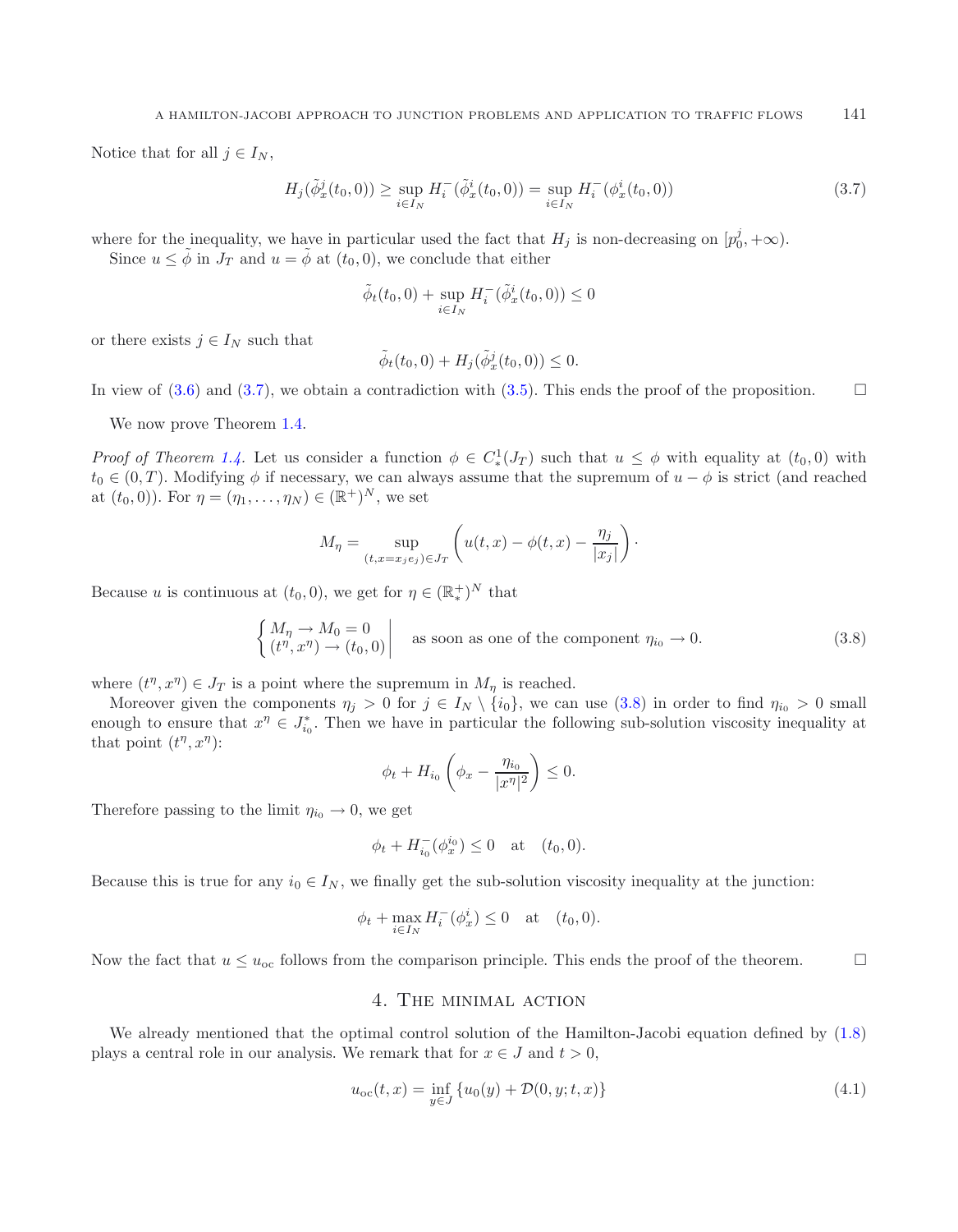where

$$
\mathcal{D}(0, y; t, x) = \min_{X \in \mathcal{A}(0, y; t, x)} \int_0^t L(X(\tau), \dot{X}(\tau)) d\tau.
$$

More generally, keeping in mind the weak KAM theory, we define the so-called *minimal action*  $\mathcal{D}: \{(s, y, t, x) \in$  $([0,\infty) \times J)^2$ ,  $s < t$   $\rightarrow \mathbb{R}$  by

$$
\mathcal{D}(s, y; t, x) = \inf_{X \in \mathcal{A}(s, y; t, x)} \int_{s}^{t} L(X(\tau), \dot{X}(\tau)) \, d\tau.
$$
\n(4.2)

It is convenient to extend  $\mathcal{D}$  to  $\{s = t\}$ . We do so by setting

<span id="page-13-0"></span>
$$
\mathcal{D}(t, y, t, x) = \begin{cases} 0 & \text{if } y = x, \\ +\infty & \text{if } y \neq x. \end{cases}
$$

**Remark 4.1** (dynamic programming principle). Under assumptions  $(A0)$ –(A1), it is possible (and easy) to prove the following dynamic programming principle: for all  $x \in J$  and  $s \in [0, t]$ ,

<span id="page-13-2"></span><span id="page-13-1"></span>
$$
u_{\rm oc}(t,x) = \inf_{y \in J} \{ u_{\rm oc}(s,y) + \mathcal{D}(s,y;t,x) \} .
$$

Notice that a super-optimality principle will be proved in Proposition [5.1.](#page-14-1)

The following result can be considered as the core of our analysis. The most important part of the following theorem is the fact that the minimal action is semi-concave with respect to  $(t, x)$  (resp.  $(s, y)$ ).

**Theorem 4.2** (key inequalities for D). D is finite, continuous in  $\{(s, y; t, x): 0 < s < t, x, y \in J\}$  and lower *semi-continuous in*  $\{(s, y; t, x): 0 < s \le t, x, y \in J\}$ *. Moreover, for all*  $(s_0, y_0)$  *and*  $(t_0, x_0) \in (0, T) \times J$ *,*  $s_0 < t_0$ *, there exist two functions*  $\phi, \psi \in C^1_*(J_T)$  *and*  $r > 0$  *such that* 

•  $\phi \geq \mathcal{D}(s_0, y_0; \cdot, \cdot)$  *on a ball*  $B(P_0, r)$  *with equality at*  $P_0 = (t_0, x_0)$  *and* 

<span id="page-13-4"></span>
$$
\phi_t + H(x_0, \phi_x) \ge 0 \quad at \quad (t_0, x_0); \tag{4.3}
$$

•  $\psi \ge \mathcal{D}(\cdot, \cdot; t_0, x_0)$  *on a ball*  $B(Q_0, r)$  *with equality at*  $Q_0 = (s_0, y_0)$  *and* 

<span id="page-13-3"></span>
$$
\begin{cases}\n-\psi_s + H(y_0, -\psi_y) \le 0 & at \quad (s_0, y_0) \quad \text{if} \quad N \ge 2, \\
-\psi_s + H_1(-\psi_y) \le 0 & at \quad (s_0, y_0) \quad \text{if} \quad N = 1.\n\end{cases}
$$
\n(4.4)

*Moreover, for all*  $R > 0$ *, there exists a constant*  $C_R > 0$  *such that we have* 

$$
d(y_0, x_0) \le R \quad \Longrightarrow \quad |\phi_x(t_0, x_0)| + |\psi_y(s_0, y_0)| \le C_R. \tag{4.5}
$$

**Remark 4.3.** As we shall see when proving this result, we can even require equalities instead of inequalities in  $(4.3)$  and  $(4.4)$ .

Since the proof of Theorem [4.2](#page-13-0) is lengthy and technical, we postpone it until Section [6.](#page-19-0) When proving the main results of our paper in the next section, we also need the following lower bound on D. We remark that this bound ensures in particular that it is finite.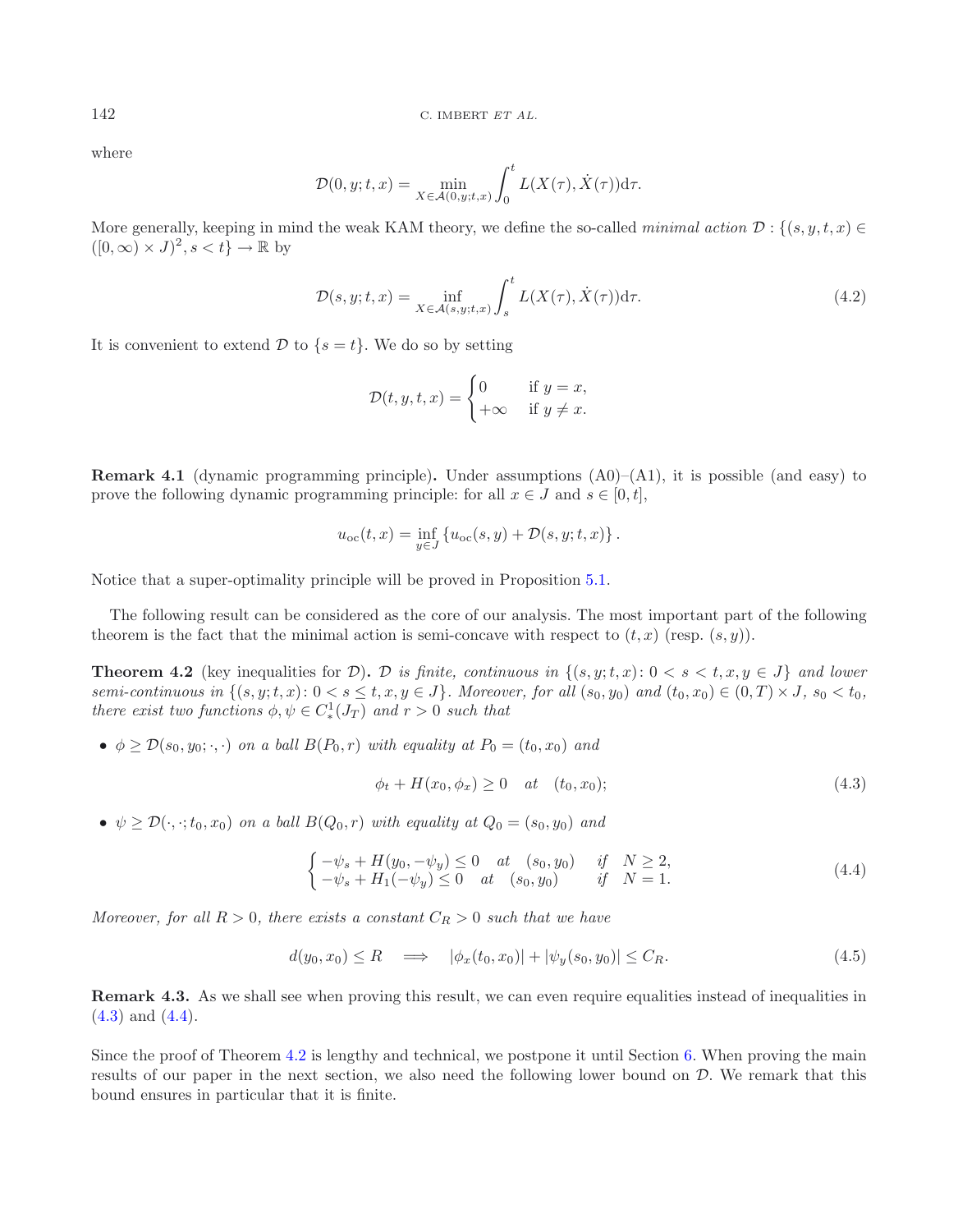<span id="page-14-2"></span>**Lemma 4.4.** *Assume (A1). Then*

$$
\mathcal{D}(s, y; t, x) \ge \frac{\gamma}{4(t-s)} d(y, x)^2 - C_0(t-s)
$$

*where*  $C_0$ : = max(0, -L<sub>0</sub>(0) +  $\frac{\gamma_0^2}{\gamma}$ ,  $\gamma$  appears in (A1),  $\gamma_0 = \max_{i \in I_N} |L'_i(0)|$  and  $L_0(0)$  is chosen as in [\(1.10\)](#page-5-0)*.*<br>*Moreover Moreover,*

$$
\mathcal{D}(s, x; t, x) \le L_0(0)(t - s).
$$

*In particular, if*  $(t_n, x_n) \rightarrow (t, x)$ *, then*  $\mathcal{D}(t_n, x_n; t, x_n) \rightarrow 0$  *as*  $n \rightarrow \infty$ *.* 

*Proof of Lemma [4.4.](#page-13-3)* We only prove the first inequality since the remaining of the statement is elementary. We have

$$
L_i(p) \ge \frac{\gamma}{2}p^2 + L'_i(0)p + L_i(0) \ge \frac{\gamma}{2}p^2 - \gamma_0|p| + L_0(0) \ge \frac{\gamma}{4}p^2 + L_0(0) - \frac{\gamma_0^2}{\gamma}.
$$

This shows that

$$
L_i(p) \ge \frac{\gamma}{4}p^2 - C_0. \tag{4.6}
$$

Thus we can write for  $X(\cdot) \in \mathcal{A}(s, y; t, x)$ ,

$$
\int_s^t L(X(\tau), \dot{X}(\tau)) d\tau \geq -C_0(t-s) + \frac{\gamma}{4} \int_s^t (\dot{X}(\tau))^2 d\tau.
$$

<span id="page-14-0"></span>Then Jensen's inequality allows us to conclude.  $\Box$ 

# 5. Proofs of the main results

In this section, we investigate the uniqueness of the solution of  $(1.1)$ – $(1.2)$ . In particular, we will show that the solution constructed by Perron's method coincide with the function  $u_{\rm oc}$  coming from the associated optimal control problem.

#### **5.1. super-solutions and super-optimality**

In this subsection, we will show that a super-solution satisfies a super-optimality principle. For the sake of clarity, we first give a formal argument to understand this claim. We consider the auxiliary function, for  $s \leq t$ ,

$$
U_{t,x}(s) = \inf_{y \in J} \{ u(s, y) + \mathcal{D}(s, y; t, x) \}
$$
\n(5.1)

and we are going to explain formally that it is non-decreasing with respect to  $s$  as soon as  $u$  is a super-solution of [\(1.1\)](#page-2-0). We call this property a super-optimality principle. Notice that this is strongly related to the fact that the quantity  $U_{t,x}(s)$  is constant in s if u is equal to the optimal control solution  $u_{\text{oc}}$ .

<span id="page-14-1"></span>Assume that the infimum defining U is attained for some  $\bar{y} \in J$ . Then we write

$$
U'_{t,x}(s) = \partial_s u(s, \bar{y}) + \partial_s \mathcal{D}(s, \bar{y}; t, x)
$$

$$
\partial_x u(s, \bar{y}) = -\partial_y \mathcal{D}(s, \bar{y}; t, x).
$$

Moreover assuming  $D$  to be smooth (which is not the case), we formally get from  $(4.4)$  the fact that  $\partial_s \mathcal{D}(s, \bar{y}; t, x) \geq H(\bar{y}, -\partial_y \mathcal{D}(\bar{s}, \bar{y}; t, x))$  (at least in the case  $N \geq 2$ ). Hence

$$
U'_{t,x}(s) \ge \partial_s u(s,\bar{y}) + H(\bar{y}, \partial_x u(s,\bar{y})) \ge 0.
$$

We thus conclude that  $U_{t,x}$  is non-decreasing if u is a super-solution of  $(1.1)$ . We now give a precise statement and a rigorous proof.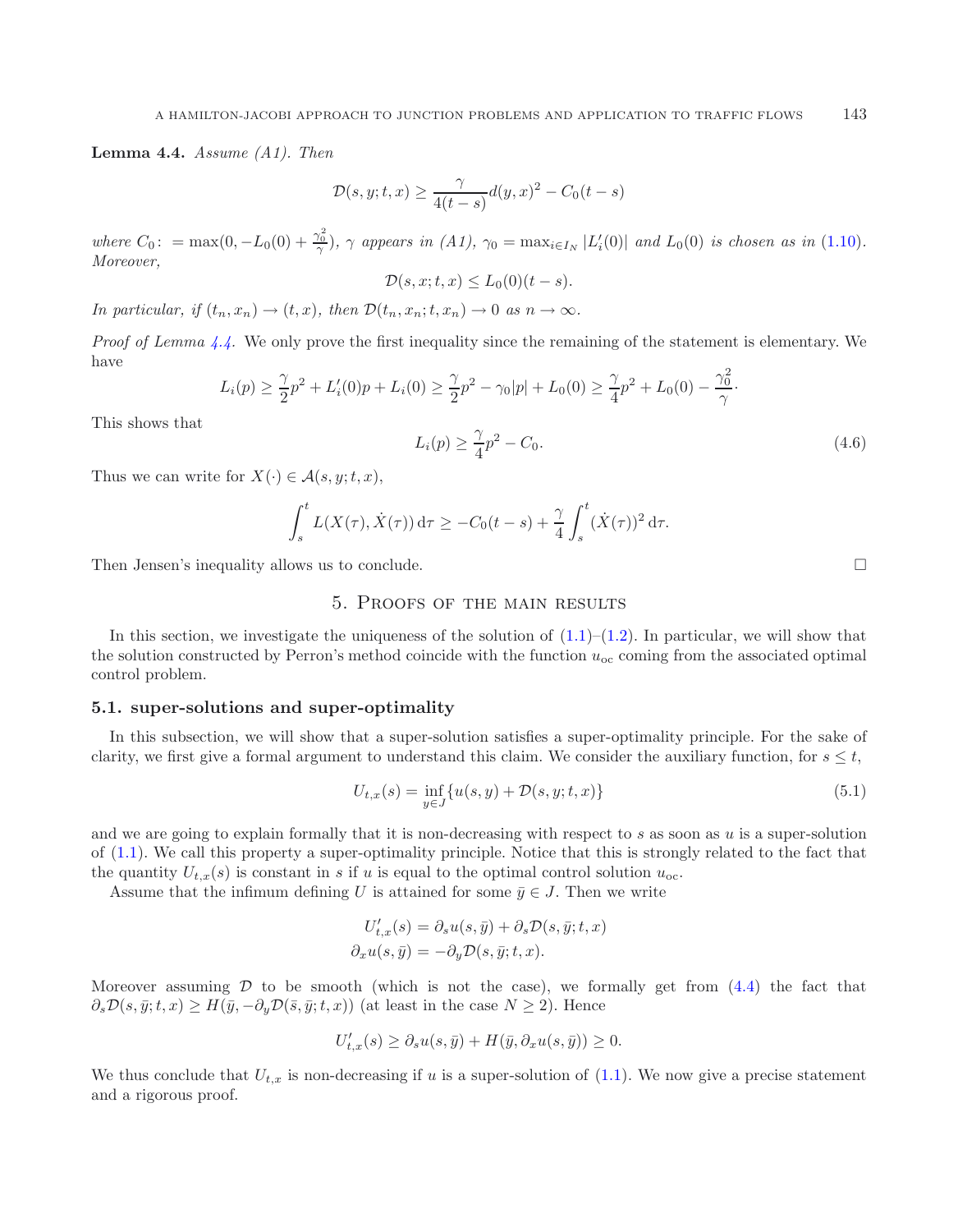<span id="page-15-1"></span>**Proposition 5.1** (super-optimality of super-solutions). Assume  $(A1)$ . Let  $u: [0, T] \times J \rightarrow \mathbb{R}$  be a super-solution *of* [\(1.1\)](#page-2-0) *on*  $J_T$  *such that there exists*  $\sigma > 0$  *such that for all*  $(t, x) \in J_T$ ,

$$
u(t,x) \ge -\sigma(1 + d(x,0)).
$$
\n(5.2)

*Then for all*  $(t, x) \in J_T$  *and*  $s \in (0, t]$ *,* 

$$
u(t,x) \ge \inf_{y \in J} \{ u(s,y) + \mathcal{D}(s,y;t,x) \}. \tag{5.3}
$$

*Assume moreover* (A0) and that u is a super-solution of [\(1.1\)](#page-2-0)–[\(1.2\)](#page-2-3) on  $J_T$ . Then we have  $u \geq u_{\infty}$  on  $[0, T) \times J$ .

*Proof of Proposition [5.1.](#page-14-1)* The proof proceeds in several steps.

**Step 1: preliminary.** Notice first that from  $(6.7)$ , we get

$$
u(s,y) + \mathcal{D}(s,y;t,x) \ge \frac{\gamma}{4(t-s)}d(y,x)^2 - C_0(t-s) - \sigma(1+|y|).
$$

Using the lower semi-continuity of D, we see that the infimum in y of this function is then reached for bounded y's. Moreover by lower semi-continuity of the map  $(s, y; t, x) \mapsto u(s, y) + \mathcal{D}(s, y; t, x)$ , we deduce in particular that the map  $(s; t, x) \mapsto U_{t,x}(s)$  (and then also  $s \mapsto U_{t,x}(s)$ ) is lower semi-continuous.

**Step 2: the map**  $s \mapsto U_{t,x}(s)$  **is non-decreasing. We are going to prove that for**  $s \in (0,t)$ **,**  $U'_{t,x}(s) \ge 0$  **in the** viscosity sense. We consider a test function  $\varphi$  touching  $U_{t,x}$  from below at  $\bar{s} \in (0,t)$ . There exists  $\bar{y}$  such that

$$
U_{t,x}(\bar{s}) = u(\bar{s}, \bar{y}) + \mathcal{D}(\bar{s}, \bar{y}; t, x).
$$

We deduce from the definition of  $U_{t,x}$  that

$$
\varphi(s)-\mathcal{D}(s,y;t,x)-[\varphi(\bar{s})-\mathcal{D}(\bar{s},\bar{y};t,x)]\leq u(s,y)-u(\bar{s},\bar{y}).
$$

<span id="page-15-0"></span>By Theorem [4.2,](#page-13-0) there exists a test function  $\psi$  such that  $\psi \ge \mathcal{D}(\cdot, \cdot; t, x)$  on a ball  $B(\bar{Q}, r)$  with equality at  $\overline{Q} = (\overline{s}, \overline{y})$ . Hence, we can rewrite the previous inequality by replacing D with  $\psi$ . We then obtain that  $(s, y) \mapsto \varphi(s) - \psi(s, y)$  is a test function touching u at  $(\bar{s}, \bar{y})$  from below. Since u is a super-solution of  $(1.1)$ , we have in the cases  $N \geq 2$  or  $N = 1$  and  $\bar{y} \neq 0$ 

$$
\varphi'(\bar{s}) \ge \psi_s(\bar{s}, \bar{y}) - H(\bar{y}, -\partial_y \psi(\bar{s}, \bar{y})) \ge 0
$$

and in the case  $N = 1$  and  $\bar{y} = 0$ 

$$
\varphi'(\bar{s}) \ge \psi_s(\bar{s}, \bar{y}) - H_1^-(-\partial_y \psi(\bar{s}, \bar{y})) \ge \psi_s(\bar{s}, \bar{y}) - H_1(-\partial_y \psi(\bar{s}, \bar{y})) \ge 0
$$

where we used the properties of the function  $\psi$  given by Theorem [4.2.](#page-13-0)

**Step 3: conclusion.** Let us define for  $(t, x) \in J_T$  the following kind of lower semi-continuous envelope (for the past in time)

$$
\underline{u}(t,x) = \liminf \{ u(t_n, x_n) : (t_n, x_n) \to (t,x), t_n < t \}.
$$

Let us notice that we have

$$
\underline{u}_* = u_* = u \quad \text{on} \quad J_T. \tag{5.4}
$$

Given a point  $(t, x) \in J_T$ , let us consider a sequence  $(t_n, x_n) \to (t, x)$  such that

$$
\underline{u}(t,x) = \lim_{n \to +\infty} u(t_n, x_n).
$$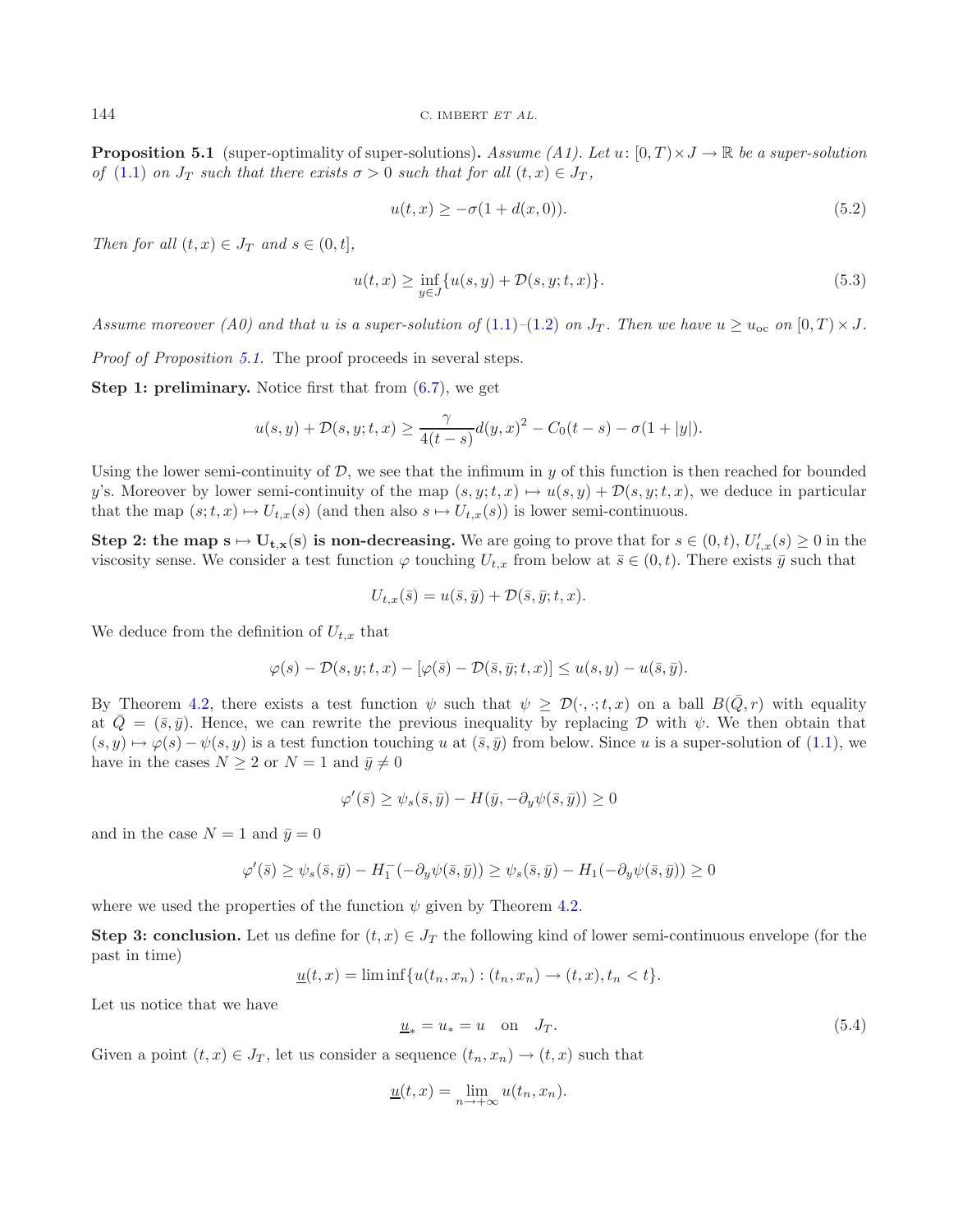Using Lemma [4.4,](#page-13-3) we have for any  $s < t_n < t$ 

<span id="page-16-2"></span>
$$
U_{t,x_n}(s) \leq U_{t,x_n}(t_n) \leq u(t_n,x_n) + \mathcal{D}(t_n,x_n,t,x_n) \to \underline{u}(t,x).
$$

Therefore from the lower semi-continuity of  $U$ , we get

<span id="page-16-1"></span>
$$
U_{t,x}(s) \leq \underline{u}(t,x).
$$

Again from the lower semi-continuity of the map  $(t, x) \mapsto U_{t, x}(s)$ , we get passing to the lower semi-continuous envelopes in  $(t, x)$ :

$$
U_{t,x}(s) \leq \underline{u}_*(t,x) = u(t,x)
$$

where we have used [\(5.4\)](#page-15-0). This shows [\(5.3\)](#page-15-1) for  $0 < s < t$ . This is still true for  $s = t$  by definition of  $D$ . The proof is now complete.  $\Box$ 

### <span id="page-16-0"></span>**5.2. Comparison with sub-solutions**

**Proposition 5.2** (comparison with sub-solutions). Let  $u: J_T \to \mathbb{R}$  be a sub-solution of  $(1.1)-(1.2)$  $(1.1)-(1.2)$  $(1.1)-(1.2)$  on  $J_T$ , such *that there exists*  $\sigma > 0$  *such that for all*  $(t, x) \in J_T$ ,

$$
u(t,x) \le \sigma(1 + d(x,0)).\tag{5.5}
$$

*Then we have*  $u \leq u_{\text{oc}}$  *on*  $J_T$ *.* 

In order to prove Proposition [5.2,](#page-16-0) we first state and prove two lemmas.

**Lemma 5.3.** *Assume (A0)–(A1). Then the function*  $u_{\text{oc}}$  *defined in* [\(1.8\)](#page-3-2) *satisfies* 

$$
|u_{\rm oc}(t,x)-u_0(x)|\leq Ct.
$$

*Proof of Lemma [5.3.](#page-16-1)* We first get a bound from below. Using  $(6.7)$ , we deduce (denoting by  $L_{u_0}$  the Lipschitz constant for  $u_0$ :

$$
u_0(y) + \mathcal{D}(s, y; t, x) \ge u_0(x) + \frac{\gamma}{4t} (d(y, x))^2 - C_0 t - L_{u_0} d(y, x)
$$

$$
\geq u_0(x) - C_2 t
$$

with

<span id="page-16-4"></span>
$$
-C_2 = \inf_{a \in [0, +\infty)} \left\{ \frac{\gamma}{4} a^2 - C_0 - L_{u_0} a \right\} > -\infty.
$$

This implies that

$$
u_{\rm oc}(x) \ge u_0(x) - C_2 t.
$$

We next get a bound from above. We have

$$
u_{\text{oc}}(x) \le u_0(x) + \mathcal{D}(0, x; t, x) \le u_0(x) + Mt
$$

with

$$
M = \sup_{i \in I_N} L_i(0).
$$

<span id="page-16-3"></span>This ends the proof of the lemma.  $\Box$ 

**Lemma 5.4.** *Assume (A0)–(A1).* Let  $u : [0, T) \times J \rightarrow \mathbb{R}$  be a sub-solution of [\(1.1\)](#page-2-0)–[\(1.2\)](#page-2-3) on  $J_T$ , satisfying [\(5.5\)](#page-16-2). Then there exists a constant  $C > 0$  such that

$$
u(t,x) \le u_0(x) + Ct \quad \text{for all} \quad (t,x) \in J_T. \tag{5.6}
$$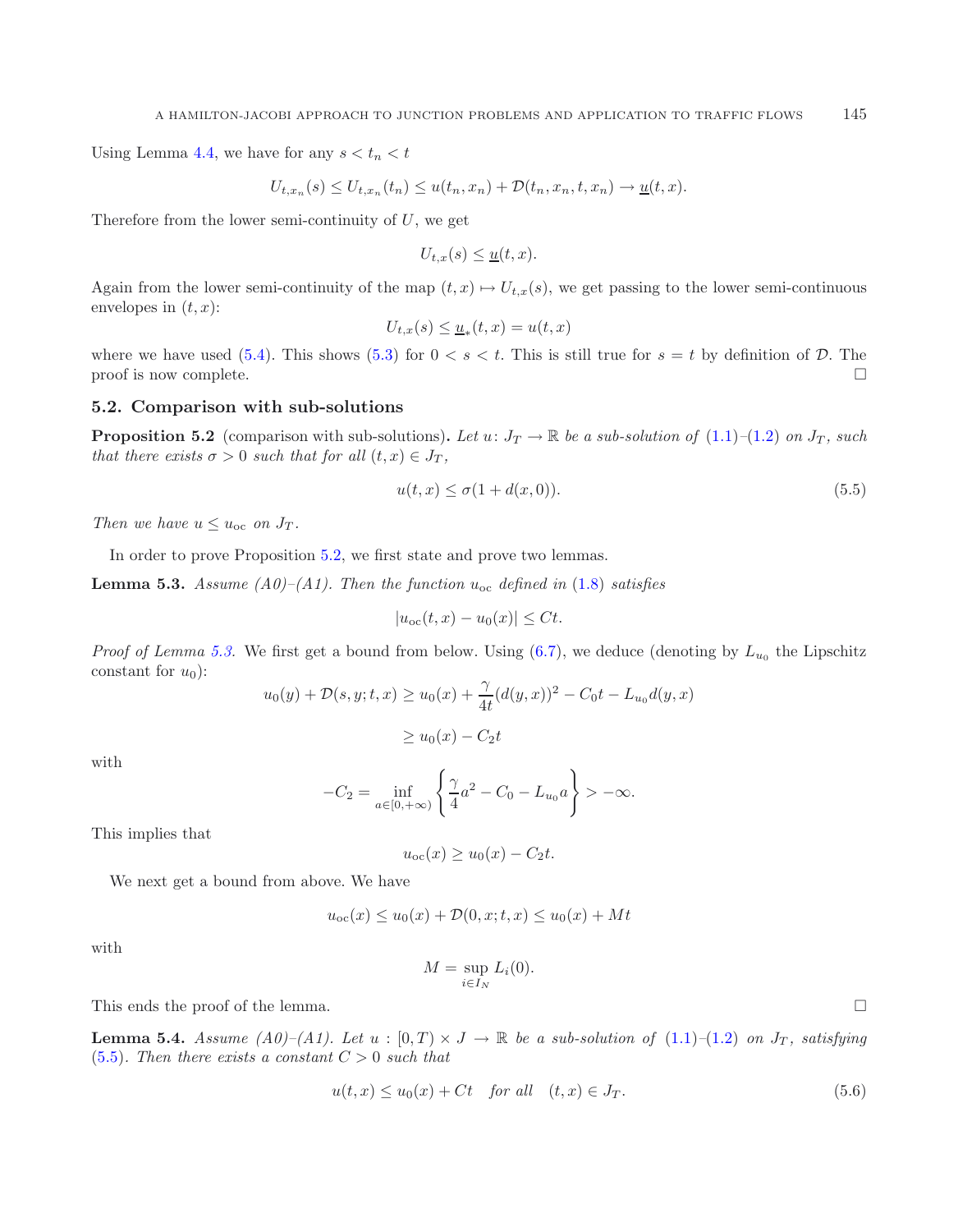*Proof of Lemma [5.4.](#page-16-3)* Using the Lipschitz regularity of  $u_0$ , we can easily consider a smooth approximation  $u_0^{\eta}$  of  $u_0$  such that  $u^{\eta} > u_0$  and  $|u^{\eta} - u_0| \le u_0 \implies 0$  as  $n \to 0$ . Then consider the following sup  $u_0$  such that  $u_0^{\eta} \ge u_0$  and  $|u_0^{\eta} - u_0|_{L^{\infty}(J)} \to 0$  as  $\eta \to 0$ . Then consider the following supremum for  $\eta, \alpha > 0$ 

$$
N_{\eta,\alpha} = \sup_{(t,x)\in[0,T)\times J} \left\{ u(t,x) - u_0^{\eta}(x) - Ct - \alpha d(x,0)^2 - \frac{\eta}{T-t} \right\}.
$$

We claim that  $N_{n,\alpha} \leq 0$  for some C large enough independent on  $\eta, \alpha > 0$  small enough. The lemma will be obtained by letting  $\alpha$  and  $\eta$  go to 0. We argue by contradiction and assume that  $N_{\eta,\alpha} > 0$ . Thanks to [\(5.5\)](#page-16-2), the supremum  $N_{\eta,\alpha}$  is attained for some  $(t, x) \in [0, T) \times J$ . If  $t = 0$ , we have  $N_{\eta,\alpha} \leq 0$ . Therefore  $t > 0$  and we can use the fact that u is a sub-solution to obtain for  $x = x_i e_i$ 

$$
\frac{\eta}{T^2} + C - \max_{j \in I_N} L_j(0) \le \frac{\eta}{T^2} + C + H(x, \partial_x u_0^{\eta}(x) + 2\alpha x_i) \le 0
$$

where we have used assumption  $(A1)$  to estimate H from below. Notice that we have also made use of a slight abuse of notation in the case  $x = 0$ . Choosing  $C = \max_{j \in I_N} |L_j(0)|$  allows us to conclude to a contradiction. This ends the proof of Lemma  $5.4$ .  $\Box$ 

We now turn to the proof of Proposition  $5.2$ .

*Proof of Proposition [5.2.](#page-16-0)* The proof proceeds in several steps.

**Step 1: preliminaries.** Let us consider

$$
M = \sup_{(t,x)\in[0,T)\times J} \{u(t,x) - u_{\text{oc}}(t,x)\}.
$$

From Lemmas [5.3](#page-16-1) and [5.4,](#page-16-3) we deduce that we have  $M \leq 2CT < +\infty$ . We want to prove that  $M \leq 0$ .

To this end, we perform the usual corrections considering the following supremum for  $\eta, \alpha > 0$ 

$$
M_{\eta,\alpha} = \sup_{(t,x)\in[0,T)\times J} \left\{ u(t,x) - u_{\text{oc}}(t,x) - \alpha d(x,0)^2 - \frac{\eta}{T-t} \right\}.
$$

As it is proved classically, we also have that  $M_{\eta,\alpha} \to M_{\eta,0}$  as  $\alpha \to 0$  where

$$
M_{\eta,0} = \sup_{(t,x)\in[0,T)\times J} \left\{ u(t,x) - u_{\text{oc}}(t,x) - \frac{\eta}{T-t} \right\}.
$$

We argue by contradiction by assuming that  $M > 0$  and then  $M_{\eta,0} \geq M/2 > 0$  for  $\eta > 0$  small enough and fixed for the rest of the proof.

**Step 2: reduction to**  $\bar{\mathbf{t}} > 0$ **. Notice that the supremum**  $M_{\eta,\alpha}$  **is achieved for points**  $(\bar{t},\bar{x}) \in [0,T) \times J$ **. Using** again Lemmas [5.3](#page-16-1) and [5.4,](#page-16-3) we also deduce that

$$
M/2 < M_{\eta,0} \le M_{\eta,\alpha} + o_{\alpha}(1) \le 2C\bar{t}
$$

and hence  $\bar{t} \geq \frac{M}{4C} > 0$  for  $\alpha$  small enough.

**Step 3:** *a priori* **bounds.** Using the argument of Step 1 of the proof of Proposition [5.1,](#page-14-1) we see that there exists  $\bar{y} \in J$  such that

$$
u_{\rm oc}(\bar{t},\bar{x}) = u_0(\bar{y}) + \mathcal{D}(0,\bar{y};\bar{t},\bar{x}).
$$

Therefore we can rewrite  $M_{n,\alpha}$  as

$$
M_{\eta,\alpha} = \sup_{0 \le t < T, x, y \in J} \left\{ u(t,x) - u_0(y) - \mathcal{D}(0,y;t,x) - \alpha d(x,0)^2 - \frac{\eta}{T-t} \right\},\,
$$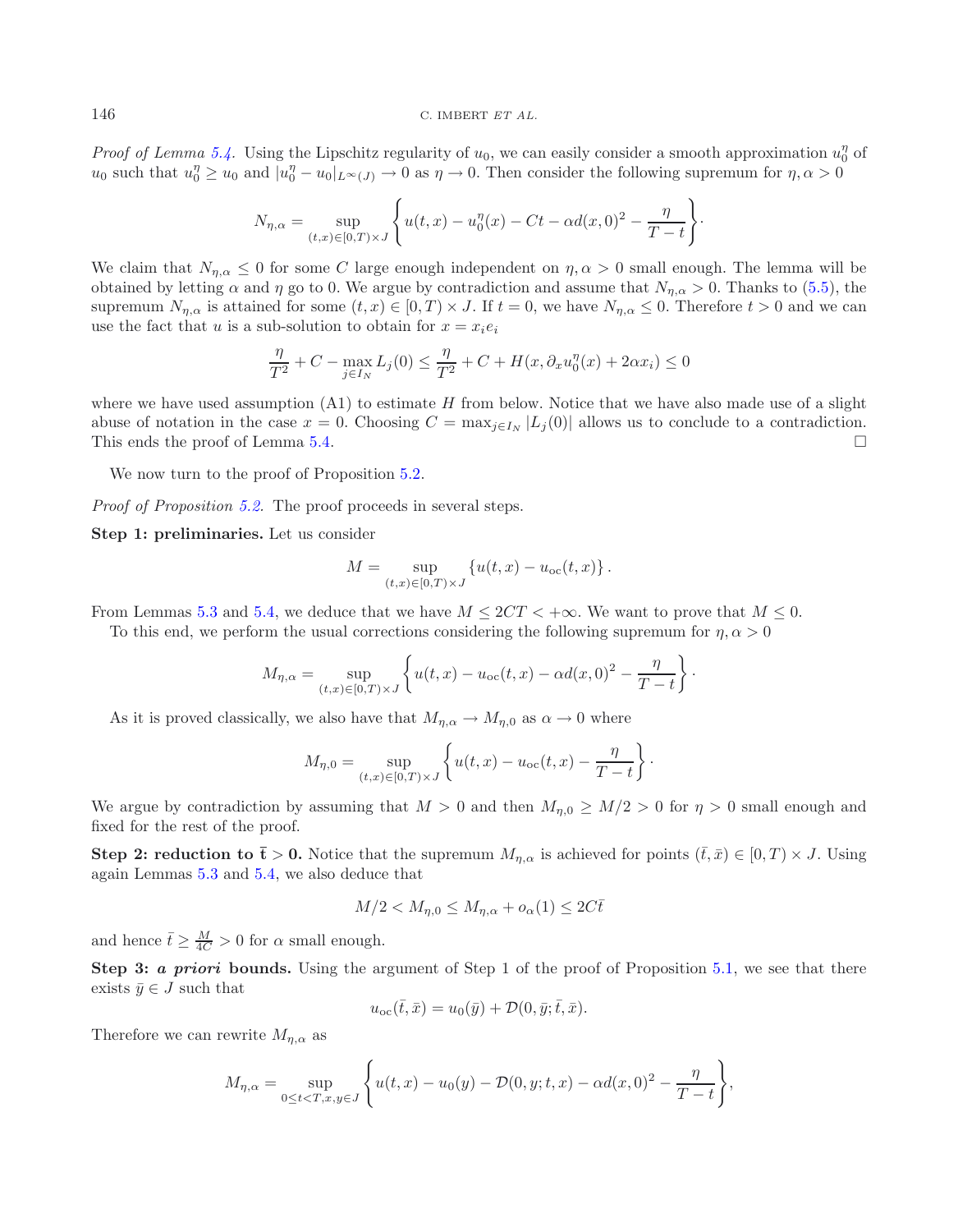and the supremum is achieved for  $(\bar{t}, \bar{x}, \bar{y}) \in (0, T) \times J^2$ . Notice that this supremum looks like the classical one for proving the comparison principle for viscosity solutions, with the usual penalization term  $(y-x)^2/\varepsilon$  replaced here by the function  $\mathcal{D}(0, y; t, x)$ .

In view of the bound [\(6.7\)](#page-20-0) from below on D and [\(5.6\)](#page-16-4), we derive from  $M_{n,\alpha} > 0$  that

<span id="page-18-0"></span>
$$
\frac{\eta}{T-\bar{t}} + \alpha d(\bar{x},0)^2 + \frac{\gamma}{4\bar{t}}d(\bar{y},\bar{x})^2 \leq C_0\bar{t} + C\bar{t} + L_{u_0}d(\bar{y},\bar{x})
$$

where  $L_{u_0}$  denotes the Lipschitz constant of  $u_0$ . We conclude that there exists  $C_T$  such that

$$
\alpha d(\bar{x}, 0)^2 \le C_T \quad \text{and} \quad d(\bar{y}, \bar{x}) \le C_T \tag{5.7}
$$

where  $C_T$  depends on T,  $C_0$ ,  $C$ ,  $L_{u_0}$  and  $\gamma$ .

**Step 4: getting the viscosity inequality.** Since  $\bar{t} > 0$ , we have in particular that

$$
u(t,x) - \left(\mathcal{D}(0,\bar{y};t,x) + \alpha d(x,0)^2 + \frac{\eta}{T-t}\right) \leq u(\bar{t},\bar{x}) - \left(\mathcal{D}(0,\bar{y};\bar{t},\bar{x}) + \alpha d(\bar{x},0)^2 + \frac{\eta}{T-t}\right).
$$

By Theorem [4.2,](#page-13-0) there exists a test function  $\phi$  such that  $\phi \ge \mathcal{D}(0, \bar{y}; \cdot, \cdot)$  on a ball  $B(\bar{P}, r)$  with equality at  $\bar{P} = (\bar{t}, \bar{x})$ . Hence, we can rewrite the previous inequality by replacing D with  $\phi$ . We then obtain that  $(t, x) \mapsto \phi(t, x) + \alpha d(x, 0)^2 + \frac{\eta}{T-t}$  touches u from above at  $(\bar{t}, \bar{x})$  with  $\bar{t} > 0$ . We use next that u is a sub-solution of  $(1.1)$  and get for  $\bar{x} = \bar{x}_i e_i$ 

$$
\frac{\eta}{T^2} + \phi_t(\bar{t}, \bar{x}) + H(\bar{x}, \phi_x(\bar{t}, \bar{x}) + 2\alpha \bar{x}_i) \le 0
$$

where we have made use of a slight abuse of notation in the case  $\bar{x} = 0$ . On the other hand, we have

$$
\phi_t(\bar{t}, \bar{x}) + H(\bar{x}, \phi_x(\bar{t}, \bar{x})) \ge 0
$$

therefore

$$
\frac{\eta}{T^2} + H(\bar{x}, \phi_x(\bar{t}, \bar{x}) + 2\alpha \bar{x}_i) - H(\bar{x}, \phi_x(\bar{t}, \bar{x})) \le 0.
$$

On the one hand, from [\(5.7\)](#page-18-0), we have  $0 \leq \alpha x_i \leq \sqrt{\alpha C_T}$ . On the other hand, we can use (5.7) and [\(4.5\)](#page-13-4) in order to conclude that

<span id="page-18-1"></span>
$$
|\phi_x(\bar{t}, \bar{x})| \leq \bar{C}
$$

for some constant  $\bar{C}$  which does not depend on  $\alpha$ . We can now use the fact that the Hamiltonians are locally Lipschitz continuous in order to get the desired contradiction for  $\alpha$  small enough. This ends the proof of the proposition.  $\square$  $\Box$ 

#### **5.3. Proof of the main results**

In this subsection, we prove the main results announced in the introduction.

*Proof of Theorem [1.2.](#page-3-0)* We simply apply Propositions [5.1](#page-14-1) and [5.2](#page-16-0) and get  $u \le u_{\text{oc}} \le v$  which implies the result.  $\Box$  result.  $\Box$ 

In order to prove Theorem [1.1,](#page-3-1) we should first prove that solutions are Lipschitz continuous.

**Lemma 5.5.** *Assume (A0)–(A1). Let u be a solution of*  $(1.1)–(1.2)$  $(1.1)–(1.2)$  $(1.1)–(1.2)$  *on*  $J_T$ . Then *u is Lipschitz continuous with respect to*  $(t, x)$  *on*  $J_T$ *.*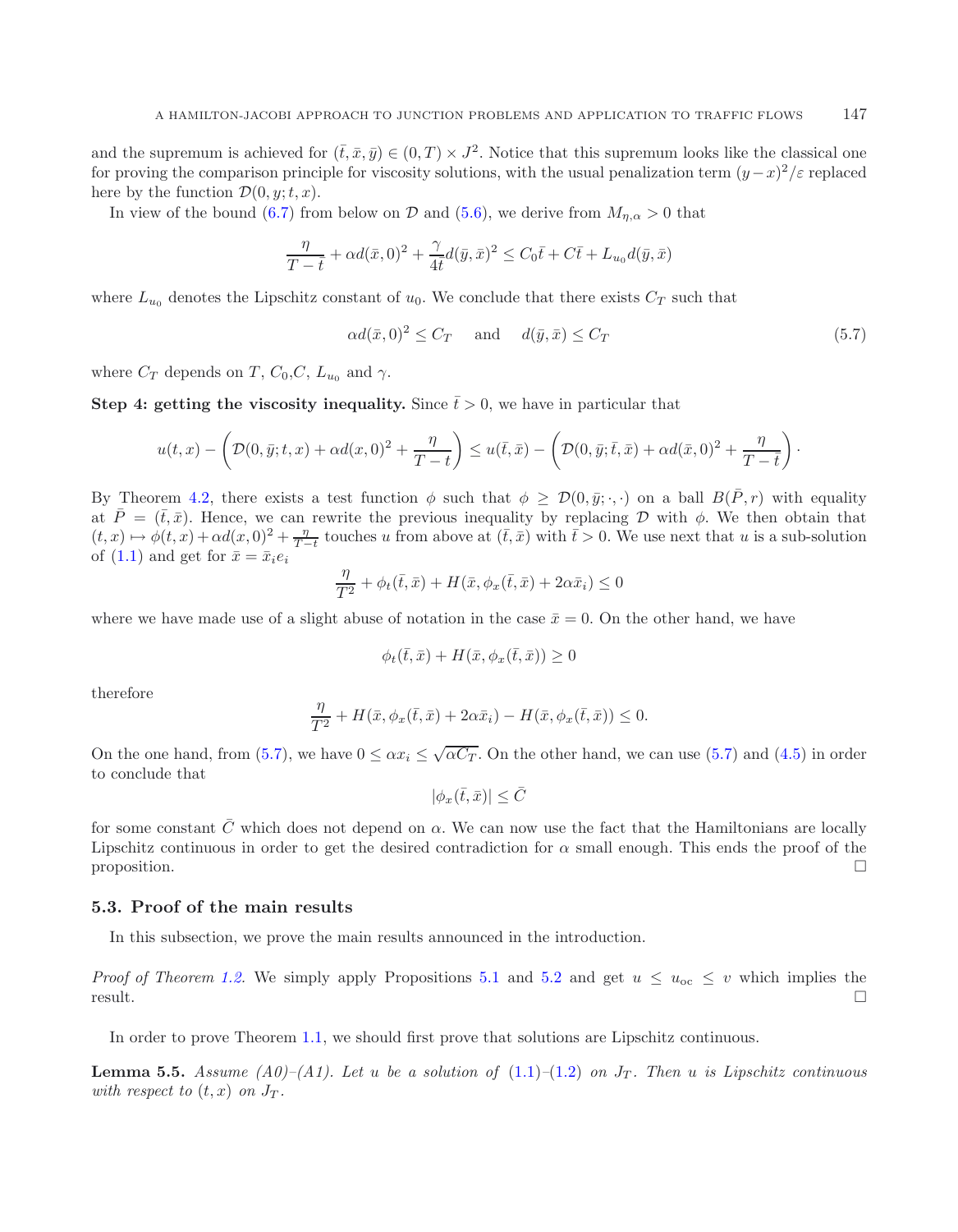<sup>148</sup> C. IMBERT *ET AL.*

*Proof of Lemma* [5.5.](#page-18-1) We first recall (see Lem. [3.1\)](#page-10-4) that (A1) implies (A1'). We know that the solution  $u = u^*$ given by Theorem [A.2](#page-3-0) satisfies for some constant  $C > 0$  and all  $(t, x) \in J_T$ ,

$$
|u(t,x) - u_0(x)| \le Ct.
$$

From the comparison principle (Thm. [1.2\)](#page-3-0), we deduce that  $u = u^* \le u_*$  and then the solution  $u = u^* = u_*$  is continuous.

For  $h_0 > 0$  small (with  $h_0 < T$ ), we now consider  $h \in (0, h_0)$  and

$$
v(t,x) = u(t+h,x) - \sup_{x \in J} (u(h,x) - u_0(x)).
$$

This new function satisfies in particular  $v(0, x) \leq u_0(x)$ . Therefore v is a sub-solution of  $(1.1)$ – $(1.2)$  on  $J_{T-h_0}$ . We thus conclude from the comparison principle that  $v(t, x) \leq u(t, x)$ , which implies

$$
u(t+h,x) \le u(t,x) + Ch \quad \text{for all} \quad (t,x) \in J_{T-h_0}.
$$

Arguing similarly, we can prove that  $u(t + h, x) \ge u(t, x) - Ch$ . Because  $h_0$  can be chosen arbitrarily small, we conclude that u is Lipschitz continuous with respect to time on the whole  $J_T$ .

Since u is a viscosity solution of [\(1.1\)](#page-2-0), it satisfies in particular (in the viscosity sense) for each  $i \in I_N$ :

$$
H_i(u_x) \le C \quad \text{on} \quad (0,T) \times J_i^*.
$$

This implies that there exists a constant  $\tilde{C}$  such that (in the viscosity sense)

$$
|u_x| \leq \tilde{C} \quad \text{on} \quad (0,T) \times J^*.
$$

This implies that  $u$  is Lipschitz continuous with respect to the space variable. This ends the proof of the lemma.  $\Box$ 

We now turn to the proof of Theorem [1.1.](#page-3-1)

*Proof of Theorem [1.1.](#page-3-1)* The uniqueness of the solution follows from Theorem [1.2.](#page-3-0) The existence is obtained thanks to the optimal control interpretation ( $u_{\text{oc}}$  is a solution). The Lipschitz regularity was proved in Lemma [5.5](#page-18-1) above. The proof of Theorem 1.1 is now complete. above. The proof of Theorem  $1.1$  is now complete.

<span id="page-19-0"></span>*Proof of Theorem [1.3.](#page-3-4)* The fact that the solution is equal to  $u_{\text{oc}}$  follows from Propositions [5.1](#page-14-1) and [5.2.](#page-16-0) The representation formula  $(1.9)$  follows from  $(4.1)$ .  $\Box$ 

### 6. A complete study of the minimal action

#### **6.1. Reduction of the study**

We start this section with the following remark: the analysis can be reduced to the case  $(s,t) = (0,1)$ . Precisely, using the fact that the Hamiltonian does not depend on time and is positively homogeneous with respect to the state, the reader can check that a change of variables in time yields the following

**Lemma 6.1.** *For all*  $x, y \in J$  *and*  $s < t$ *, we have* 

$$
\mathcal{D}(s, y; t, x) = (t - s)\mathcal{D}\left(0, \frac{y}{t - s}; 1, \frac{x}{t - s}\right). \tag{6.1}
$$

This is the reason why we consider the reduced minimal action  $\mathcal{D}_0: J^2 \to \mathbb{R}$  defined by

<span id="page-19-1"></span>
$$
\mathcal{D}_0(y, x) = \mathcal{D}(0, y; 1, x).
$$

Thanks to the previous observation, it is enough to prove the following theorem in order to get Theorem [4.2.](#page-13-0)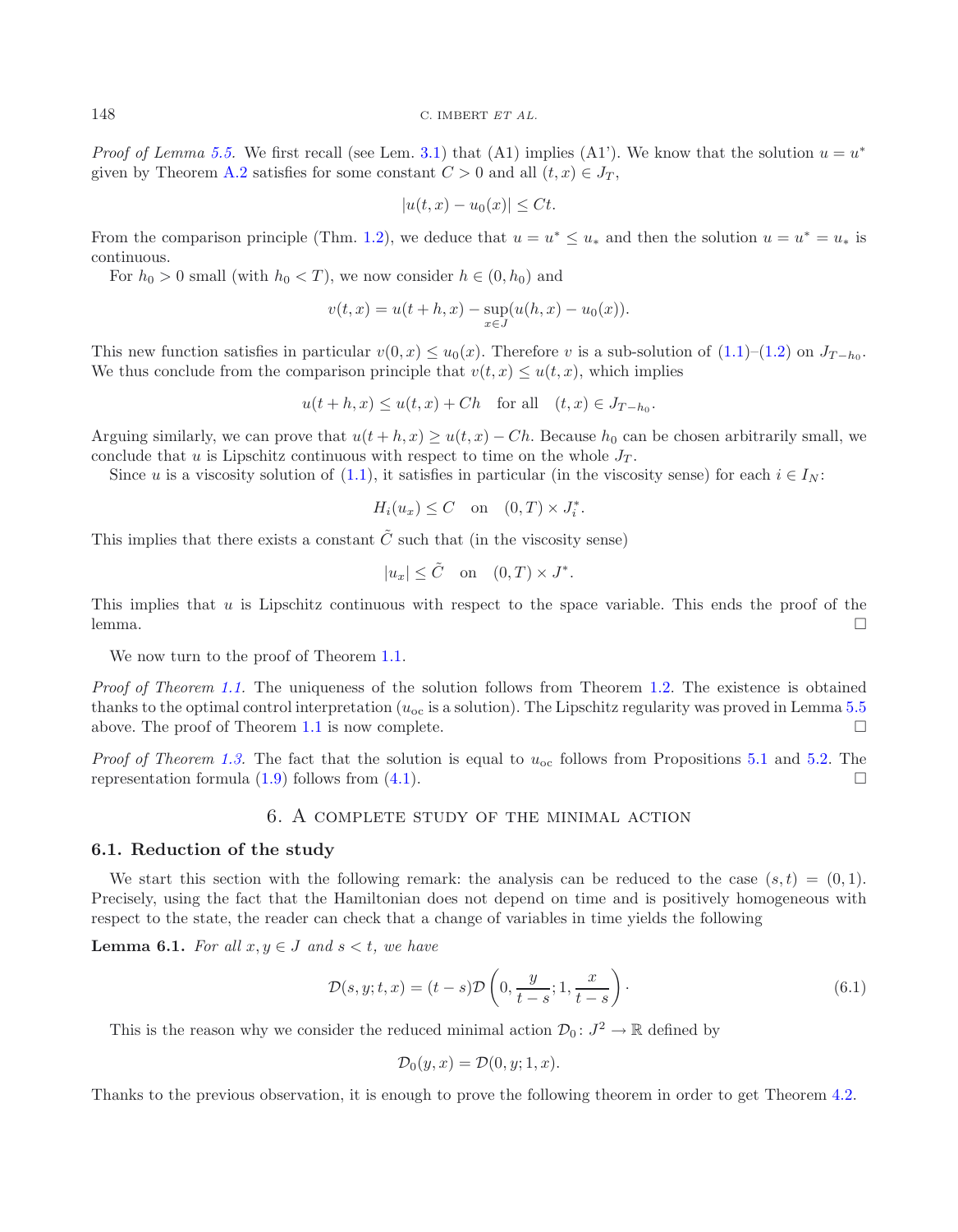**Theorem 6.2** (key equalities for  $\mathcal{D}_0$ ). Let us assume (A1). Then for all  $y, x \in J$ , the  $\mathcal{D}_0(y, x)$  is finite. It *is continuous in*  $J^2$  *and for all*  $y, x \in J$ *, there exists a function*  $\varphi_0 \in C^1_*(J^2)$  *such that*  $\varphi_0 \geq \mathcal{D}_0$  *on*  $J^2$ *,*  $\varphi_0(y, x) = \mathcal{D}_0(y, x)$  *and we have* 

<span id="page-20-1"></span>
$$
if x \neq 0: (\varphi_0 - x \partial_x \varphi_0 - y \partial_y \varphi_0)(y, x) + H(x, \partial_x \varphi_0(y, x)) = 0
$$
\n(6.2)

$$
if x = 0: (\varphi_0 - x\partial_x \varphi_0 - y\partial_y \varphi_0)(y, 0) + \sup_{i \in I_N} H_i^-(\partial_x^i \varphi_0(y, 0)) = 0
$$
\n(6.3)

*and if*  $y \neq 0$ *,* 

$$
(\varphi_0 - x\partial_x \varphi_0 - y\partial_y \varphi_0)(y, x) + H(y, -\partial_y \varphi_0(y, x)) = 0
$$
\n(6.4)

*and if*  $y = 0$ *,* 

<span id="page-20-0"></span>
$$
\begin{cases}\n(\varphi_0 - x \partial_x \varphi_0 - y \partial_y \varphi_0)(0, x) + \sup_{j \in I_N} H_j^-(-\partial_y^j \varphi_0(0, x)) = 0 & \text{if } N \ge 2, \\
(\varphi_0 - x \partial_x \varphi_0 - y \partial_y \varphi_0)(0, x) + H_1(-\partial_y^j \varphi_0(0, x)) = 0 & \text{if } N = 1.\n\end{cases}
$$
\n(6.5)

*Moreover, for all*  $R > 0$ *, there exists*  $C_R > 0$  *such that for all*  $x, y \in J$ *,* 

$$
d(y,x) \le R \Rightarrow |\partial_x \varphi_0(y,x)| + |\partial_y \varphi_0(y,x)| \le C_R. \tag{6.6}
$$

**Remark 6.3.** If  $I_0 = I_N$ , then we have  $\mathcal{D}_0 \in C^1_*(J^2)$ . This good case corresponds to the case where all the  $I_0(S)$  are squal.  $L_i(0)$ 's are equal.

We can interpret Lemma [4.4](#page-13-3) as follows.

**Lemma 6.4.** *Assume (A1). Then*

$$
\mathcal{D}_0(y; x) \ge \frac{\gamma}{4} d(y, x)^2 - C_0 \tag{6.7}
$$

*where constants are made precise in Lemma [4.4.](#page-13-3)*

### **6.2. Piecewise linear trajectories**

We are going to see that the infimum defining the minimal action can be computed among piecewise linear trajectories, and more precisely among trajectories that are linear as long as they do not reach the junction point. This is a consequence of the fact that the Hamiltonians do not depend on x and are convex (through Jensen's inequality).

In order to state a precise statement, we first introduce that optimal curves are of two types: either they reach the junction point, or they stay in a branch and are straight lines. This is the reason why we introduce first the action associated with straight line trajectories

$$
\mathcal{D}_{\text{straight}}(y,x) = \begin{cases} L_i (x_i - y_i) & \text{if } (y,x) \in J_i^2 \setminus \{ (0,0) \}, \\ L_0(0) & \text{if } y = 0 = x, \\ +\infty & \text{otherwise} \end{cases}
$$

and the action associated with piecewise linear trajectories passing through the junction point

$$
\mathcal{D}_{\text{junction}}(y,x) = \inf_{0 \le \tau_1 \le \tau_2 \le 1} \left\{ \mathcal{E}_1(\tau_1, y) + \mathcal{E}_2(\tau_2, x) \right\}
$$

where

$$
\mathcal{E}_1(\tau_1, y) = \begin{cases} \tau_1 L_j \left( -\frac{y_j}{\tau_1} \right) - \tau_1 L_0(0) & \text{for } y = y_j e_j \neq 0, \tau_1 \neq 0 \\ 0 & \text{for } y = 0 \\ +\infty & \text{for } \tau_1 = 0, y \neq 0 \end{cases}
$$

and

$$
\mathcal{E}_2(\tau_2, x) = \begin{cases}\n(1 - \tau_2)L_i \left(\frac{x_i}{1 - \tau_2}\right) + \tau_2 L_0(0), & \text{for } x = x_i e_i \neq 0, \tau_2 \neq 1 \\
L_0(0) & \text{for } x = 0 \\
+\infty & \text{for } \tau_2 = 1, x \neq 0.\n\end{cases}
$$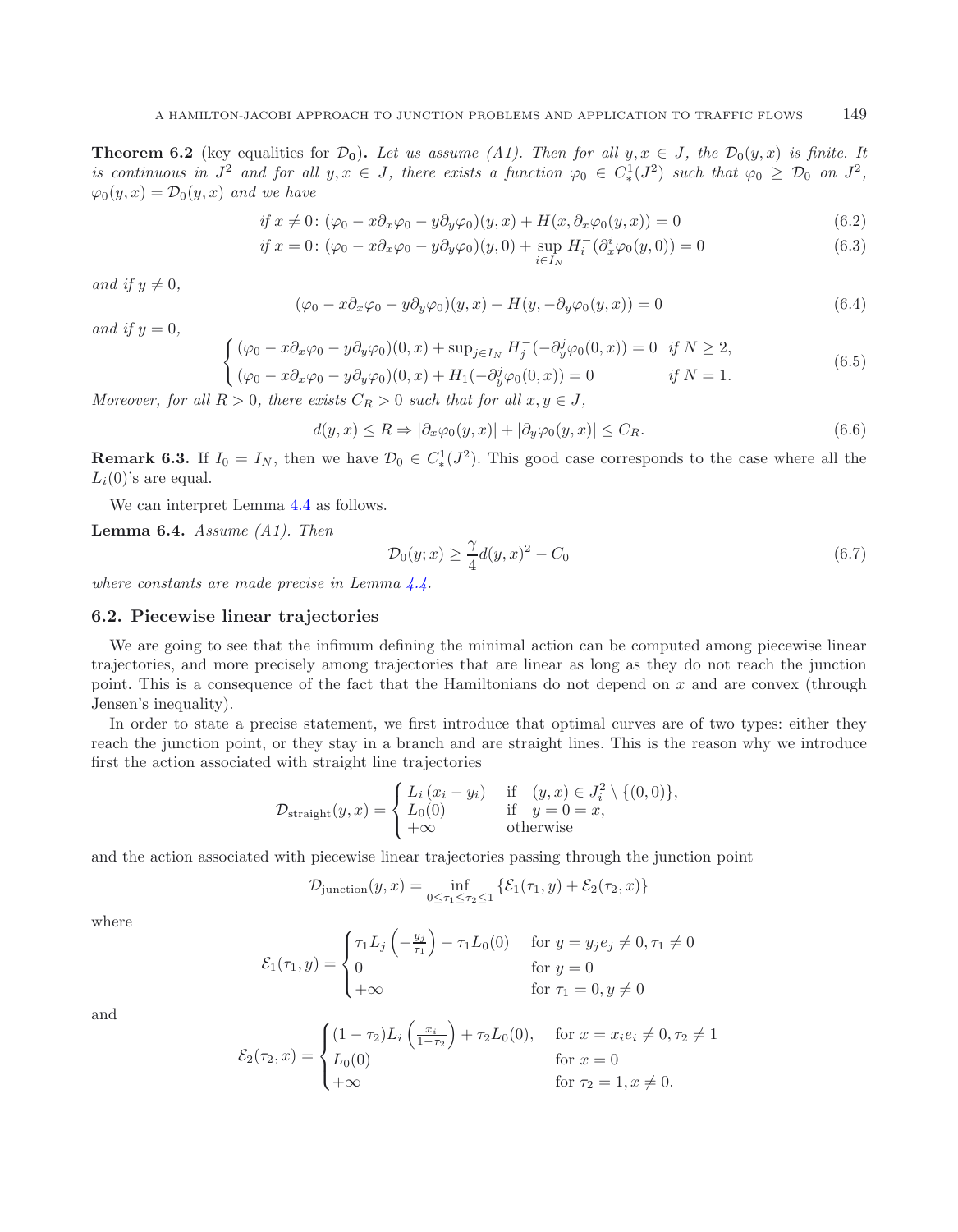<span id="page-21-3"></span>**Remark 6.5.** By defining the  $\mathcal{E}_i$ 's in such a way, we treat the degenerate cases:  $x = 0$  or  $y = 0$ . Indeed,  $\tau_1$ (resp.  $\tau_2$ ) measures how long it takes to the trajectory to reach the junction point (resp. the final point x) from the starting point  $y$  (resp. the junction point).

The following facts will be used several times.

<span id="page-21-2"></span>**Lemma 6.6.** *The function*  $\mathcal{E}_1$  *(resp.*  $\mathcal{E}_2$ *) is continuous in*  $(0, 1] \times J^*$  *(resp. in*  $[0, 1] \times J^*$ *).* 

**Lemma 6.7.** *The function*  $\mathcal{E}_i$ ,  $i = 1, 2$  *are lower semi-continuous in*  $[0, 1] \times J$ *.* 

*Proof.* Consider the function defined for  $(\tau, y) \in [0, 1] \times J$  by

<span id="page-21-4"></span>
$$
g(\tau, y) = \begin{cases} \tau L_i(-\frac{y_i}{\tau}) & \text{if } y = y_i e_i \neq 0, \tau \neq 0 \\ \tau L_0(0) & \text{if } y = 0 \\ +\infty & \text{if } y \neq 0, \tau = 0. \end{cases}
$$

From the inequality for  $\tau > 0$  (consequence of  $(4.6)$ ):

<span id="page-21-0"></span>
$$
g(\tau, y) \ge \frac{\gamma}{4} \frac{|y|^2}{\tau} - C_0 \tau,
$$

we deduce that g is lower semi-continuous. Consequently, the map  $\mathcal{E}_1$  is lower semi-continuous. We proceed similarly for  $\mathcal{E}_2$ . similarly for  $\mathcal{E}_2$ .

We first show the main lemma of this subsection.

**Lemma 6.8.** *The infimum defining the reduced minimal action*  $\mathcal{D}_0$  *can be computed among piecewise linear trajectories; more precisely, for all*  $x, y \in J$ *,* 

$$
\mathcal{D}_0(y,x) = \min (\mathcal{D}_{\text{straight}}(y,x), \mathcal{D}_{\text{junction}}(y,x)).
$$

*Proof.* We write with obvious notation  $\mathcal{D}_0(y, x) = \inf_{X \in \mathcal{A}_0(y, x)} \mathcal{E}(X)$ . In order to prove the lemma, it is enough to consider a curve  $X \in \mathcal{A}_0(y, x)$  and prove that

<span id="page-21-1"></span>
$$
\mathcal{E}(X) \ge \min(\mathcal{D}_{\text{straight}}(y, x), \mathcal{D}_{\text{junction}}(y, x)).
$$

To do so, we first remark that the uniform convexity of  $L_i$  implies that for all  $p_0 \in \mathbb{R}$ , we have

$$
L_i(p) \ge L_i(p_0) + L'_i(p_0)(p - p_0) + \frac{\gamma}{2}(p - p_0)^2.
$$
\n(6.8)

We now consider an admissible trajectory  $X : [0,1] \to J$  and we treat different cases.

**Case A:**  $X((t_1, t_2)) \subset J_i^*$ . We assume that a curve X stays in one of the branch  $J_i^*$  on the time interval  $(t_1, t_2)$ with  $t_1 < t_2$ . In such a case, we consider the curve X with same end points  $X(t_1)$  and  $X(t_2)$  in  $J_i$  but linear. If  $p_0 \in \mathbb{R}$  is such that  $p_0 e_i = \dot{X}(\tau)$  for  $\tau \in (t_1, t_2)$  and  $pe_i = \dot{X}(\tau)$ , we deduce from [\(6.8\)](#page-21-0) that

$$
\int_{t_1}^{t_2} L(X(\tau), \dot{X}(\tau)) d\tau \ge \int_{t_1}^{t_2} L(\tilde{X}(\tau), \dot{\tilde{X}}(\tau)) d\tau + \frac{\gamma}{2} \int_{t_1}^{t_2} |\dot{X}(\tau) - \dot{\tilde{X}}(\tau)|^2 d\tau.
$$
 (6.9)

**Case B:**  $X([t_1, t_2]) \subset J_i$  with  $X(t_1) = X(t_2) = 0$ . In that case, let us set  $\tilde{X}(\tau) = 0$  for  $\tau \in [t_1, t_2]$ . Using [\(6.8\)](#page-21-0) with  $p_0 = 0$  and the definition of  $L_0$  as a minimum of the  $L_j$ 's (see [\(1.10\)](#page-5-0)), we get that

$$
L_i(p) \ge L_0(0) + L'_i(0)p + \frac{\gamma}{2}p^2
$$

from what we deduce that [\(6.9\)](#page-21-1) still holds true.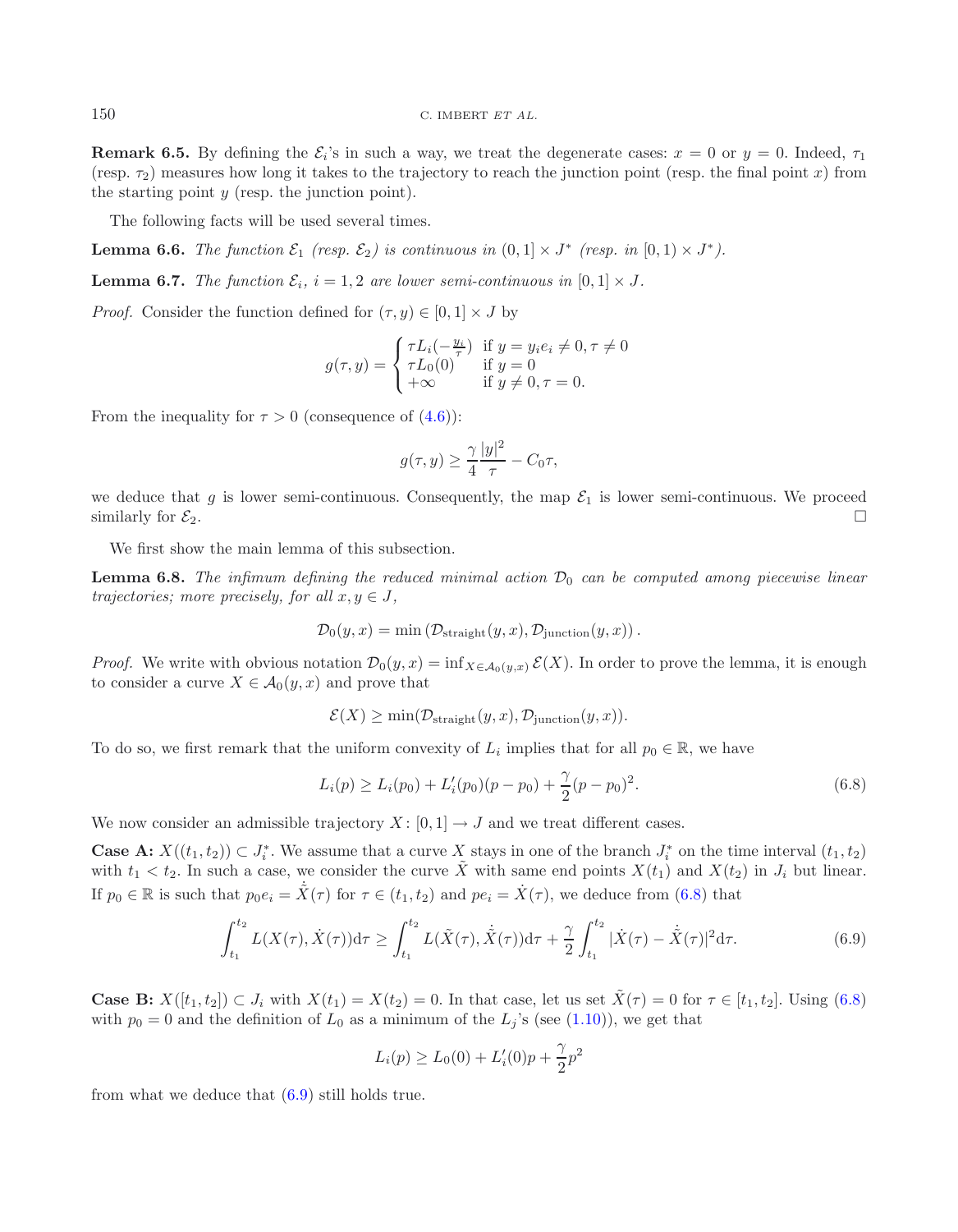**Case C:** the general case. By assumption, we have  $X \in \mathcal{A}_0(y; x) \subset C([0, 1])$ . We then distinguish two cases. Either  $0 \notin X([0,1])$ , and then we define  $\tilde{X}$  as in Case A. In this case, [\(6.9\)](#page-21-1) implies that

$$
\mathcal{E}(X) \geq \mathcal{D}_{\text{straight}}(y, x).
$$

Or  $0 \in X([0,1])$ , and then we call  $[\tau_1, \tau_2] \subset [s,t]$  the largest interval such that  $X(\tau_1)=0=X(\tau_2)$ , and define X as follows: it is linear between 0 and  $\tau_1$ , and reaches 0 at  $\tau_1$ ; it stays at 0 in  $(\tau_1, \tau_2)$ ; then it is linear in  $(\tau_2, 1)$ and reaches x at  $t = 1$ . Using again the continuity of X, we can find a decomposition of  $[\tau_1, \tau_2]$  as a disjoint union of intervals  $\mathcal{I}_k$  (with an at most countable union)

$$
[\tau_1, \tau_2] = \bigcup_k \mathcal{I}_k
$$

such that for each k,  $X(\mathcal{I}_k) \subset J_{i_k}$  for some  $i_k \in I_N$  and  $X = 0$  on  $\partial \mathcal{I}_k$ . Using Case A or Case B on each segment  $\overline{\mathcal{I}}_k$ , we deduce that

$$
\mathcal{E}(X) \ge \mathcal{D}_{\text{junction}}(y, x). \qquad \qquad \Box
$$

### <span id="page-22-1"></span>**6.3. Continuity of the (reduced) minimal action**

**Lemma 6.9** (continuity of  $\mathcal{D}_{\text{junction}}$ ). The function  $\mathcal{D}_{\text{junction}}$  is continuous in  $J^2$ .

*Proof.* We first prove that  $\mathcal{D}_{\text{junction}}$  is lower semi-continuous. We know from Lemma [6.7](#page-21-2) that the function

<span id="page-22-0"></span>
$$
G(\tau_1, \tau_2; y; x) = \mathcal{E}_1(\tau_1, y) + \mathcal{E}_2(\tau_2, x)
$$

is lower semi-continuous for  $y, x \in J$  and  $0 \leq \tau_1 \leq \tau_2 \leq 1$ . Therefore the function

$$
\mathcal{D}_{\text{junction}}(y; x) = \inf_{0 \le \tau_1 \le \tau_2 \le 1} G(\tau_1, \tau_2; y, x)
$$

is also lower semi-continuous (since the infimum is taken over a compact set). Besides, the infimum is in fact a minimum.

We now prove that  $\mathcal{D}_{\text{junction}}$  is upper semi-continuous at any point  $(y, x)$ . Consider first  $(\tau_1, \tau_2) \in [0, 1]^2$  such that

$$
\mathcal{D}_{\text{junction}}(y, x) = \mathcal{E}_1(\tau_1, y) + \mathcal{E}_2(\tau_2, x).
$$

Given any sequence  $(y^k, x^k) \rightarrow (y, x)$ , we want to show that

$$
\mathcal{D}_{\text{junction}}(y^k, x^k) \le \mathcal{D}_{\text{junction}}(y, x) + o_k(1). \tag{6.10}
$$

We use

$$
\mathcal{D}_{\text{junction}}(y^k, x^k) \le \mathcal{E}_1(\tau_1^k, y^k) + \mathcal{E}_2(\tau_2^k, x^k)
$$

with an appropriate choice of  $(\tau_1^k, \tau_2^k)$ .

**Case 1:**  $y \in J_j^*$ ,  $x \in J_i^*$ . In this case, we choose  $(\tau_1^k, \tau_2^k) = (\tau_1, \tau_2) \in (0, 1)^2$  and we use Lemma [6.6](#page-21-3) in order to get

 $\mathcal{E}_1(\tau_1^k, y^k) \rightarrow \mathcal{E}_1(\tau_1, y)$ 

and

$$
\mathcal{E}_2(\tau_2^k, x^k) \to \mathcal{E}_2(\tau_2, x).
$$

Hence we conclude that [\(6.10\)](#page-22-0) holds true.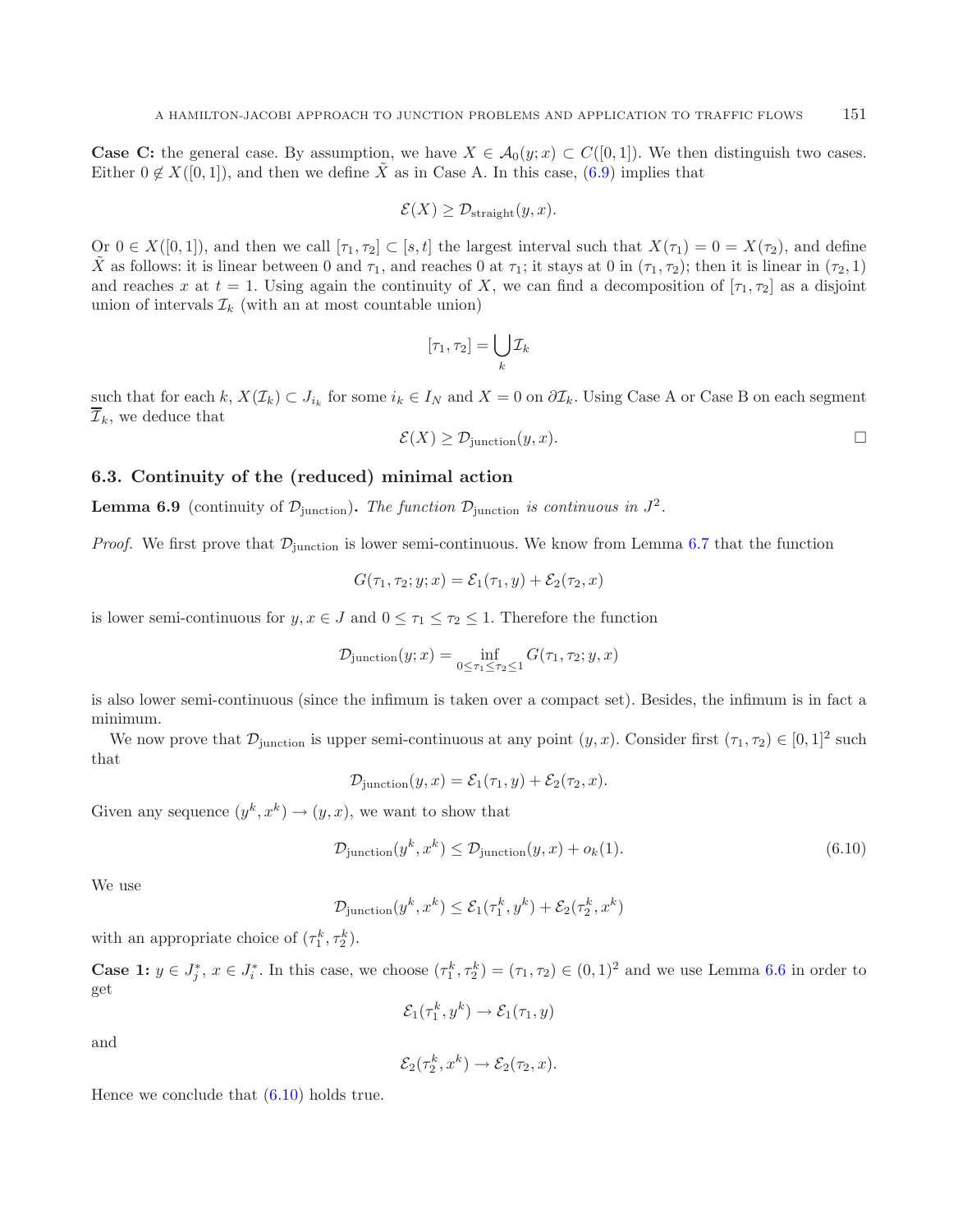**Case 2:**  $y = 0, x \in J_i^*$ . We choose  $(\tau_1^k, \tau_2^k) = (|y^k|, \max(\tau_2, |y^k|)) \in [0, 1)^2$ . We still have  $\tau_2^k \to \tau_2$  and we can use Lemma [6.6](#page-21-3) in order to get

<span id="page-23-1"></span>
$$
\mathcal{E}_2(\tau_2^k, x^k) \to \mathcal{E}_2(\tau_2, x).
$$

We also have (if  $y^k \in J_i$ )

$$
\mathcal{E}_1(\tau_1^k, y^k) \le |y^k| L_j \left( -\frac{y_j^k}{|y^k|} \right) - |y^k| L_0(0) \to 0 = \mathcal{E}_1(\tau_1, 0). \tag{6.11}
$$

Hence we conclude that [\(6.10\)](#page-22-0) holds true.

**Case 3:**  $y \in J_j^*$ ,  $x = 0$ . We choose  $(\tau_1^k, \tau_2^k) = (\min(\tau_1, 1 - |x^k|), 1 - |x^k|) \in (0, 1]^2$  We still have  $\tau_1^k \to \tau_1$  and then then

$$
\mathcal{E}_1(\tau_1^k, y^k) \to \mathcal{E}_1(\tau_1, y)
$$

(since  $\mathcal{E}_1$  is continuous in  $(0, 1] \times J^*$ ). We also have (if  $x^k \in J_i$ )

<span id="page-23-2"></span>
$$
\mathcal{E}_2(\tau_2^k, x^k) \le |x^k| L_i\left(\frac{x_i^k}{|x^k|}\right) + (1 - |x^k|)L_0(0) \to L_0(0) = \mathcal{E}_2(\tau_2, 0). \tag{6.12}
$$

Hence we conclude that [\(6.10\)](#page-22-0) holds true.

**Case 4:**  $y = 0$ ,  $x = 0$ . We choose  $(\tau_1^k, \tau_2^k) = (|y^k|, 1 - |x^k|) \in [0, 1) \times (0, 1]$ . We deduce  $(6.10)$  from  $(6.11)$  and  $(6.12)$  $(6.12)$ .

**Lemma 6.10.** *The function*  $\mathcal{D}_0$  *is continuous in*  $J^2$ *.* 

*Proof.* Since  $\mathcal{D}_{\text{straight}}$  is lower semi-continuous, we can use Lemmas [6.8](#page-21-4) and [6.9](#page-22-1) in order to conclude that  $\mathcal{D}_0$  is lower semi-continuous.

Consider  $(y, x) \in \partial (J_i \times J_i) \setminus \{(0, 0)\}\)$ . Then either  $x = 0$  or  $y = 0$ . Moreover for  $y = y_i e_i$  and  $x = x_i e_i$ ,

$$
\mathcal{D}_{\text{junction}}(y,x) \leq \left\{ \begin{aligned} &\mathcal{E}_1(1,y) + \mathcal{E}_2(1,x) \text{ if } x_i = 0 \\ &\mathcal{E}_1(0,y) + \mathcal{E}_2(0,x) \text{ if } y_i = 0 \end{aligned} \right\} \leq L_i(x_i - y_i).
$$

Therefore for each  $i \in I_N$ , we have for  $(y, x) \in \partial (J_i \times J_i)$ ,

$$
\mathcal{D}_{\text{junction}}(y, x) \leq \mathcal{D}_{\text{straight}}(y, x).
$$

Therefore we have with  $y = y_i e_i$ ,  $x = x_i e_i$ 

<span id="page-23-3"></span>
$$
\mathcal{D}_0(y,x) = \begin{cases}\n\min(\mathcal{D}_{\text{junction}}(y,x), L_i(x_i - y_i)) & \text{if } (y,x) \in J_i \times J_i \\
\mathcal{D}_{\text{junction}}(y,x) & \text{if } (y,x) \in \partial(J_i \times J_i) \\
\mathcal{D}_{\text{junction}}(y,x) & \text{otherwise.} \n\end{cases}
$$
\n(6.13)

This implies that  $\mathcal{D}_0$  is continuous in  $J^2$ .

# **6.4. Study of** *<sup>D</sup>***junction**

In view of [\(6.13\)](#page-23-2), we see that the study of  $\mathcal{D}_0$  can now be reduced to the study of  $\mathcal{D}_i$ <sub>unction</sub>. The function  $\mathcal{D}_{\text{junction}}$  is defined as a minimum over a triangle  $\{(\tau_1, \tau_2) \in [0, 1]^2 : \tau_1 \leq \tau_2\}$ . We will see below that  $\mathcal{D}_{\text{junction}}$  is defined implicitly when the constraint  $\tau_1 \leq \tau_2$  is active  $(\mathcal{D}_{\text{implicit}})$  or defined explicitly if not  $(\mathcal{D}_{\text{linear}})$ . In other words, it will be linear "as long as" trajectories stay some time  $(\tau_2 - \tau_1 > 0)$  at the junction point.

We first define for  $(y, x) \in J^2$ ,

$$
\mathcal{D}_{\text{implicit}}(y,x) = \inf_{0 \le \tau \le 1} \left\{ \mathcal{E}_1(\tau,y) + \mathcal{E}_2(\tau,x) \right\}. \tag{6.14}
$$

The continuity of  $\mathcal{D}_{\text{implicit}}$  will be used later on.

<span id="page-23-0"></span>

$$
\Box
$$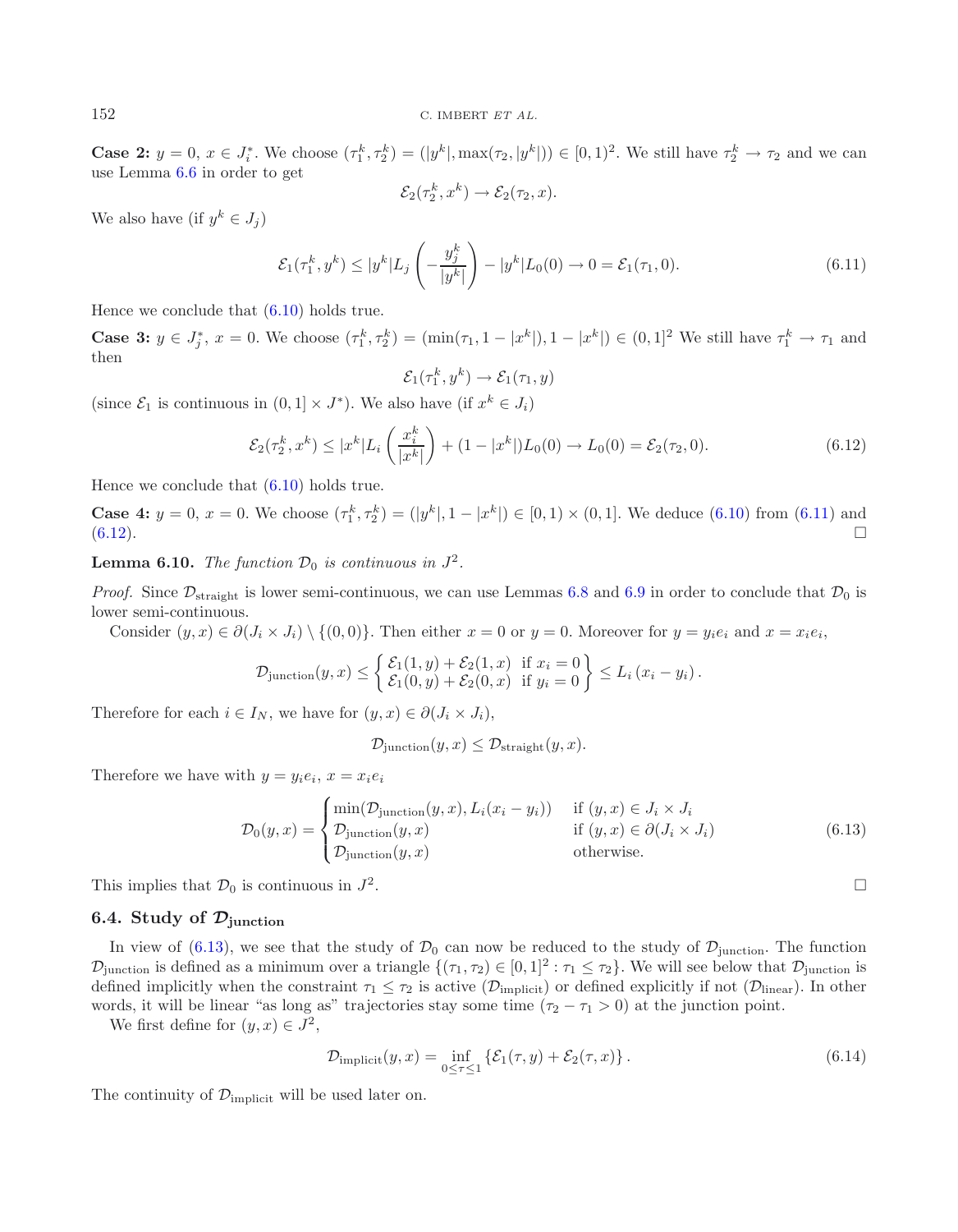**Lemma 6.11** (continuity of  $\mathcal{D}_{i}^{ji}$ ). The restrictions  $\mathcal{D}_{i}^{ji}$  of  $\mathcal{D}_{i}^{j}$  are continuous in  $(J_j \times J_i)\setminus\{(0,0)\}$ <br>and continuous at  $(0, 0)$  if  $j \in I_0$  or  $j \in I_0$ *and continuous at*  $(0, 0)$  *if*  $j \in I_0$  *or*  $i \in I_0$ *.* 

*Proof of Lemma [6.11.](#page-23-3)* From Lemma [6.7,](#page-21-2) we deduce that  $\mathcal{D}_{\text{implicit}}^{ji}$  is lower semi-continuous on  $J_j \times J_i$ . We now show that  $\mathcal{D}_{\text{implicit}}^{ji}$  is upper semi-continuous at any point  $(y, x) \in (J_j \times J_i) \setminus \{(0, 0)\}\$  and also at  $(0, 0)$  if  $j \in I_0$ <br>or  $i \in I_0$ . We first consider  $\tau \in [0, 1]$  such that or  $i \in I_0$ . We first consider  $\tau \in [0, 1]$  such that

$$
\mathcal{D}_{\text{implicit}}^{ji}(y,x) = \mathcal{E}_1(\tau, y) + \mathcal{E}_2(\tau, x) \quad \text{with} \quad 0 \le \tau \le 1.
$$

For any sequence  $(y^k, x^k) \to (y, x)$  with  $(y^k, x^k) \in J_i \times J_i$ , we want to show that

$$
\mathcal{D}_{\text{implicit}}^{ji}(y^k, x^k) \le \mathcal{D}_{\text{implicit}}^{ji}(y, x) + o_k(1). \tag{6.15}
$$

Arguing as in Lemma [6.9,](#page-22-1) we use

$$
\mathcal{D}_{\text{implicit}}^{ji}(y^k, x^k) \le \mathcal{E}_1(\tau^k, y^k) + \mathcal{E}_2(\tau^k, x^k)
$$

and we choose  $\tau^k$  as follows

if 
$$
y \in J_j^*
$$
,  $x \in J_i^*$ :  
\nif  $y = 0$ ,  $x \in J_i^*$ :  
\nif  $y = 0$ ,  $x \in J_i^*$ :  
\nif  $y \in J_j^*$ ,  $x = 0$ :  
\nif  $x = 0$ ,  $j \in I_0$ :  
\nif  $x = 0$ ,  $j \in I_0$ :  
\nif  $x = 0$ ,  $i \in I_0$ :  
\nif  $x = 0$ ,  $i \in I_0$ :  
\nif  $x = 0$ ,  $i \in I_0$ :  
\n $\tau^k = 1 - |x^k| \in (0, 1]$ ,  
\nif  $y = 0$ ,  $x = 0$ ,  $i \in I_0$ :  
\n $\tau^k = |y^k| \in [0, 1)$ .

This ends the proof of the lemma.

We next define for  $(y, x) \in J^j \times J^i$ 

<span id="page-24-3"></span>
$$
\mathcal{D}_{\text{linear}}^{ji}(y,x) = -L'_{j}(\xi_{j}^{-})y + L'_{i}(\xi_{i}^{+})x + L_{0}(0)
$$
\n(6.16)

where  $\xi_l^{\pm}$  are defined thanks to the following function (for  $l \in I_N$ )

<span id="page-24-2"></span>
$$
K_l(\xi) = L_l(\xi) - \xi L'_l(\xi) - L_0(0).
$$

Precisely,  $\xi^{\pm} = (K^{\pm}_{l})^{-1}(0) \neq 0$  when  $l \notin I_0$  (see Lem. [6.17](#page-25-0) below). We will see that  $K_l$  plays an important role<br>in the englised  $\mathcal{D}$ in the analysis of  $\mathcal{D}_{\text{junction}}$ . In particular, it allows us to define, when  $i \notin I_0$  and  $j \notin I_0$ , the following convex subset (triangle) of  $J_i \times J_i$ :

$$
\Delta^{ji} = \left\{ (y, x) \in J_j \times J_i, \quad \frac{x}{\xi_i^+} - \frac{y}{\xi_j^-} < 1 \right\}.
$$

It is convenient to set  $\Delta^{ji} = \emptyset$  if  $i \in I_0$  or  $j \in I_0$ . We next state a series of lemmas before proving them.

**Lemma 6.12** (link between  $\mathcal{D}_{\text{junction}}, \mathcal{D}_{\text{linear}}, \mathcal{D}_{\text{implicit}})$ .

$$
\mathcal{D}_{\text{junction}}^{ji}(y,x) = \begin{cases} \mathcal{D}_{\text{linear}}^{ji}(y,x) & \text{if } (y,x) \in \Delta^{ji} \\ \mathcal{D}_{\text{implicit}}^{ji}(y,x) & \text{if } (y,x) \in (J_j \times J_i) \setminus \Delta^{ji}. \end{cases} \tag{6.17}
$$

<span id="page-24-1"></span>**Lemma 6.13** (the equations in the interior). The functions  $\mathcal{D}_{\text{junction}}^{ji}$ ,  $\mathcal{D}_{\text{linear}}^{ji}$  and  $\mathcal{D}_{\text{implicit}}^{ji}$  are convex and  $C^1$  $in J_j^* \times J_i^*$  and, if  $\tilde{\mathcal{D}}$  is one of them, it satisfies for  $(y, x) \in J_j^* \times J_i^*$ 

$$
\begin{cases}\n\tilde{\mathcal{D}}(y,x) - x \partial_x \tilde{\mathcal{D}}(y,x) - y \partial_y \tilde{\mathcal{D}}(y,x) + H_i(\partial_x \tilde{\mathcal{D}}(y,x)) = 0, \\
\tilde{\mathcal{D}}(y,x) - x \partial_x \tilde{\mathcal{D}}(y,x) - y \partial_y \tilde{\mathcal{D}}(y,x) + H_j(-\partial_y \tilde{\mathcal{D}}(y,x)) = 0.\n\end{cases}
$$
\n(6.18)

<span id="page-24-0"></span> $\Box$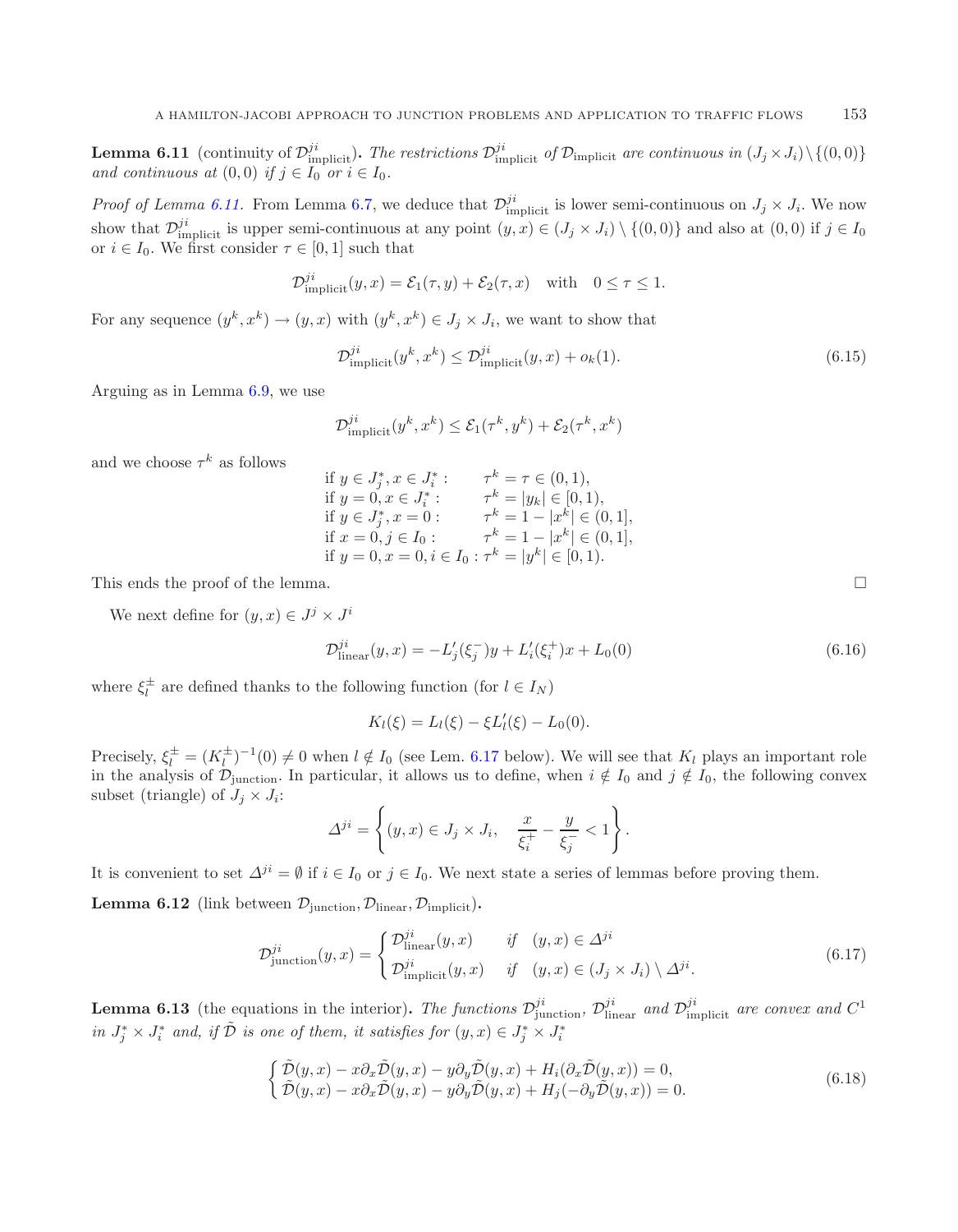<sup>154</sup> C. IMBERT *ET AL.*

**Lemma 6.14** (study of  $\mathcal{D}_{\text{implicit}}$ ). For  $(y, x) \in J_j^* \times J_i^*$ , there exists a unique  $\tau = T(y, x) \in (0, 1)$  such that

<span id="page-25-3"></span>
$$
\mathcal{D}_{\text{implicit}}^{ji}(y,x) = \mathcal{E}_1(\tau, y) + \mathcal{E}_2(\tau, x).
$$

*Moreover,*

$$
\begin{cases}\n\partial_x \mathcal{D}_{\text{implicit}}^{j^i}(y, x) = L'_i(\xi_x) & \text{with} \quad \xi_x = \frac{x}{1 - T(y, x)}, \\
\partial_y \mathcal{D}_{\text{implicit}}^{ji}(y, x) = -L'_j(\xi_y) & \text{with} \quad \xi_y = -\frac{y}{T(y, x)}.\n\end{cases}
$$

<span id="page-25-1"></span>**Lemma 6.15** (study of T). For  $(y, x) \in (J_j \times J_i) \setminus \{(0, 0)\}\$ , there is a unique  $\tau = T(y, x) \in [0, 1]$  such that

$$
\mathcal{D}_{\text{implicit}}^{ji}(y,x) = \mathcal{E}_1(\tau, y) + \mathcal{E}_2(\tau, x).
$$

<span id="page-25-4"></span>*Moreover*  $T \in C(J_j \times J_i \setminus \{(0,0)\})$  *and* 

$$
T(y,x) = \begin{cases} \max\left(0,1-\frac{x}{\xi_i^+}\right) & \text{if} \quad (y,x) \in (\{0\} \times J_i^*) \setminus \Delta^{ji}, \\ \min\left(1,-\frac{y}{\xi_j^-}\right) & \text{if} \quad (y,x) \in (J_j^* \times \{0\}) \setminus \Delta^{ji}. \end{cases}
$$

<span id="page-25-2"></span>**Lemma 6.16** ( $\mathcal{D}_{\text{junction}}^{ji}$  at the boundary). *Then we have*  $\mathcal{D}_{\text{junction}}^{ji} \in C^{1}(J_{j} \times J_{i})$  *with* 

<span id="page-25-5"></span>
$$
\begin{cases}\n\partial_x \mathcal{D}_{\text{junction}}^{ji}(y, x) = L'_i(\xi_x) \\
\partial_y \mathcal{D}_{\text{junction}}^{ji}(y, x) = -L'_j(\xi_y)\n\end{cases}
$$
\n(6.19)

*where*  $\xi_y \leq 0 \leq \xi_x$  *satisfy* 

$$
(\xi_x, \xi_y) = \begin{cases} (\max(x, \xi_i^+), (K_j^-)^{-1}(K_i(\xi_x))) & \text{if } (y, x) \in (\{0\} \times J_i) \setminus \Delta^{ji} \\ (\xi_i^+, \xi_j^-) & \text{if } (y, x) \in (\{0\} \times J_i) \cap \Delta^{ji} \\ ((K_i^+)^{-1}(K_j(\xi_y)), -\max(y, -\xi_j^-)) & \text{if } (y, x) \in (J_j \times \{0\}) \setminus \Delta^{ji} \\ (\xi_i^+, \xi_j^-) & \text{if } (y, x) \in (J_j \times \{0\}) \cap \Delta^{ji}. \end{cases} \tag{6.20}
$$

<span id="page-25-0"></span>*Moreover we have*

$$
\begin{cases}\n\mathcal{D}_{\text{junction}}^{ji}(0,x) = \frac{x}{\xi_x} \left( L_i(\xi_x) - L_0(0) \right) + L_0(0) & \text{for } x \in J_i^* \\
\mathcal{D}_{\text{junction}}^{ji}(y,0) = -\frac{y}{\xi_y} \left( L_j(\xi_y) - L_0(0) \right) + L_0(0) & \text{for } y \in J_j^* \n\end{cases}
$$
\n(6.21)

*and*

$$
\mathcal{D}_{\text{junction}}^{ji}(x,y) - x\partial_x \mathcal{D}_{\text{junction}}^{ji}(x,y) - y\partial_y \mathcal{D}_{\text{junction}}^{ji}(x,y) = \begin{cases} L_0(0) + K_i(\max(x,\xi_i^+)) & \text{if } (y,x) \in \{0\} \times J_i, \\ L_0(0) + K_j(-\max(y,-\xi_j^-)) & \text{if } (y,x) \in J_j \times \{0\}. \end{cases} \tag{6.22}
$$

Before proving these lemmas, the reader can check the following useful properties of the function  $K_l$  that will be used in their proofs.

**Lemma 6.17** (properties of  $K_l$ ). *Assume (A1). Then for any*  $l \in I_N$ *, we have* 

$$
K'_{l}(\xi) \ge \gamma |\xi| \quad \text{for} \quad \xi \in (-\infty, 0),
$$
  

$$
K'_{l}(\xi) \le -\gamma |\xi| \quad \text{for} \quad \xi \in (0, +\infty).
$$

*We define*  $(K_l^-)^{-1}$  *as the inverse of the function*  $K_l$  *restricted to*  $(-\infty,0]$ *, and*  $(K_l^+)^{-1}$  *as the inverse of the function*  $K_l$  *restricted to*  $[0, +\infty)$ *. We set* 

$$
\xi_l^{\pm} = (K_l^{\pm})^{-1}(0).
$$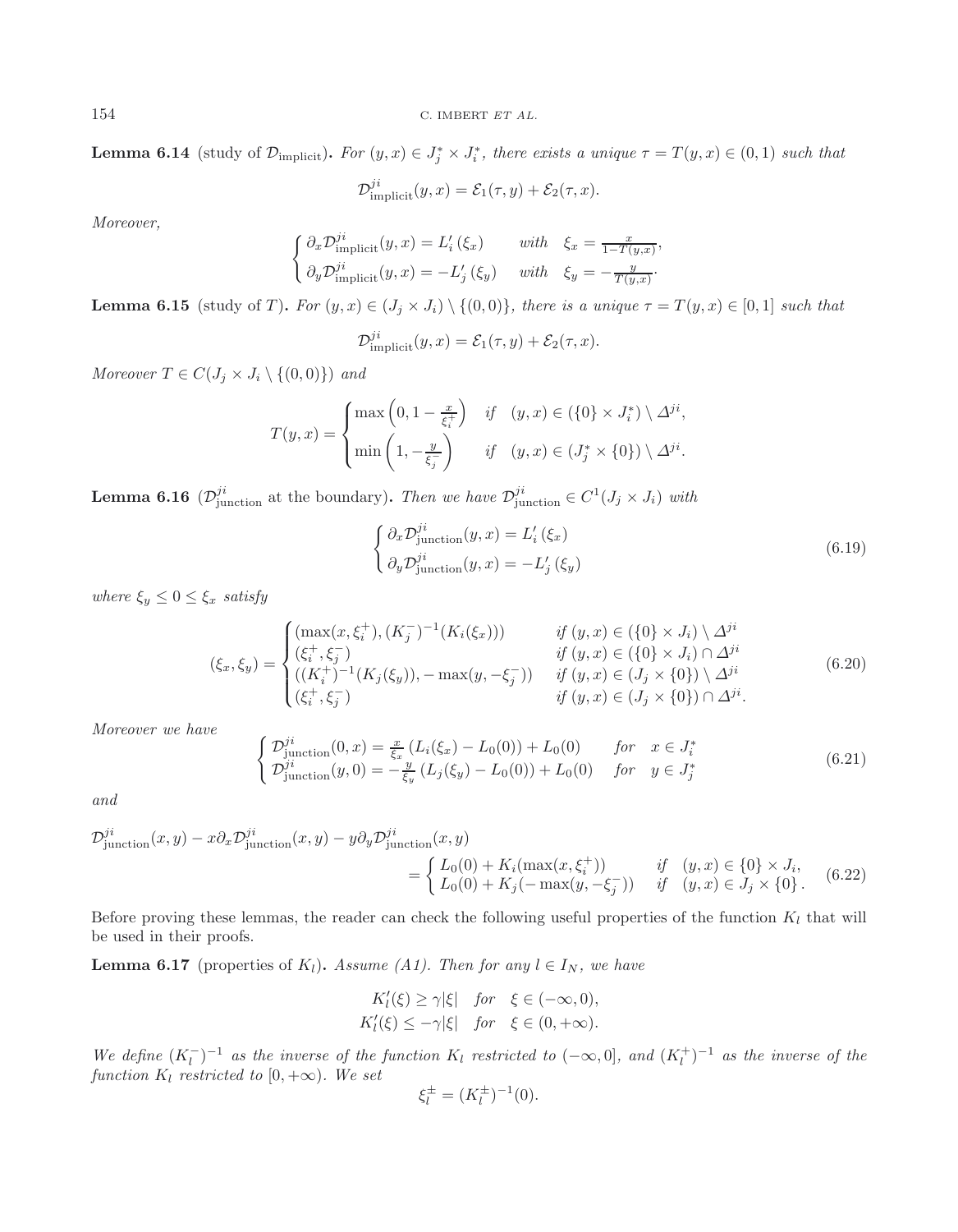<span id="page-26-2"></span><span id="page-26-1"></span>*Then we have*

$$
\pm \xi_l^{\pm} = 0 \quad \text{if} \quad l \in I_0, \pm \xi_l^{\pm} > 0 \quad \text{if} \quad l \in I_N \backslash I_0.
$$

*Moreover we have*

$$
K_l(\xi) = -H_l(L'_l(\xi)) - L_0(0). \tag{6.23}
$$

*Proof of Lemmas [6.12–](#page-24-0)[6.14.](#page-24-1)* The proof proceeds in several steps.

<span id="page-26-0"></span>**Step 1: first study of**  $\mathcal{D}_{\text{junction}}^{ji}$ **. Let us define** 

$$
G(\tau_1, \tau_2, y, x) = \mathcal{E}_1(\tau_1, y) + \mathcal{E}_2(\tau_2, x).
$$

For  $\tau_1, \tau_2 \in (0, 1)$ , and setting

$$
\xi_y = -\frac{y}{\tau_1}, \quad \xi_x = \frac{x}{1 - \tau_2} \tag{6.24}
$$

and  $V_y = (\xi_y, 0, 1, 0)$  and  $V_x = (0, \xi_x, 0, 1)$ , we compute

$$
D^{2}G(\tau_{1},\tau_{2},y,x) = \frac{L''_{j}(\xi_{y})}{\tau_{1}}V_{y}^{T}V_{y} + \frac{L''_{i}(\xi_{x})}{1-\tau_{2}}V_{x}^{T}V_{x} \geq 0.
$$

Therefore G is in particular convex on  $(0,1) \times (0,1) \times J_j^* \times J_i^*$ . Because G is in particular lower semi-continuous on  $[0,1] \times [0,1] \times J_j^* \times J_i^*$ , and

$$
G(0, \tau_2, y, x) = +\infty = G(\tau_1, 1, y, x) \quad \text{for } (y, x) \in J_j^* \times J_i^*,
$$
\n(6.25)

we deduce that

$$
\mathcal{D}_{\text{junction}}^{ji}(y,x) = \inf_{0 < \tau_1 \le \tau_2 < 1} G(\tau_1, \tau_2, y, x) \quad \text{for} \quad (y,x) \in J_j^* \times J_i^*.
$$

This implies that  $\mathcal{D}_{\text{junction}}^{ji}$  is also convex in  $J_j^* \times J_i^*$ . Notice that in particular

$$
D_{\tau_1\tau_1}^2 G(\tau_1, \tau_2, y, x) = \frac{y^2}{\tau_1^3} L_j''(\xi_y) > 0
$$

and

$$
D_{\tau_2\tau_2}^2 G(\tau_1, \tau_2, y, x) = \frac{x^2}{(1 - \tau_2)^3} L_i''(\xi_x) > 0.
$$

The map  $(\tau_1, \tau_2) \mapsto G(\tau_1, \tau_2, y, x)$  is then strictly convex on the convex set

$$
\{(\tau_1, \tau_2) \in (0, 1)^2, \quad \tau_1 \leq \tau_2\}.
$$

Therefore using again  $(6.25)$  and the lower semi-continuity of  $G$ , we deduce that it has a unique minimum that we denote by  $(\tau_1, \tau_2)$  satisfying  $0 < \tau_1 \leq \tau_2 < 1$ .

**Step 2: study of**  $\mathcal{D}_{\text{implicit}}^{ji}$ **. Let us consider the following function** 

$$
e(\tau, y, x) = G(\tau, \tau, y, x).
$$

For  $\tau \in (0,1)$ , setting

$$
\xi_y = -\frac{y}{\tau}, \quad \xi_x = \frac{x}{1-\tau}
$$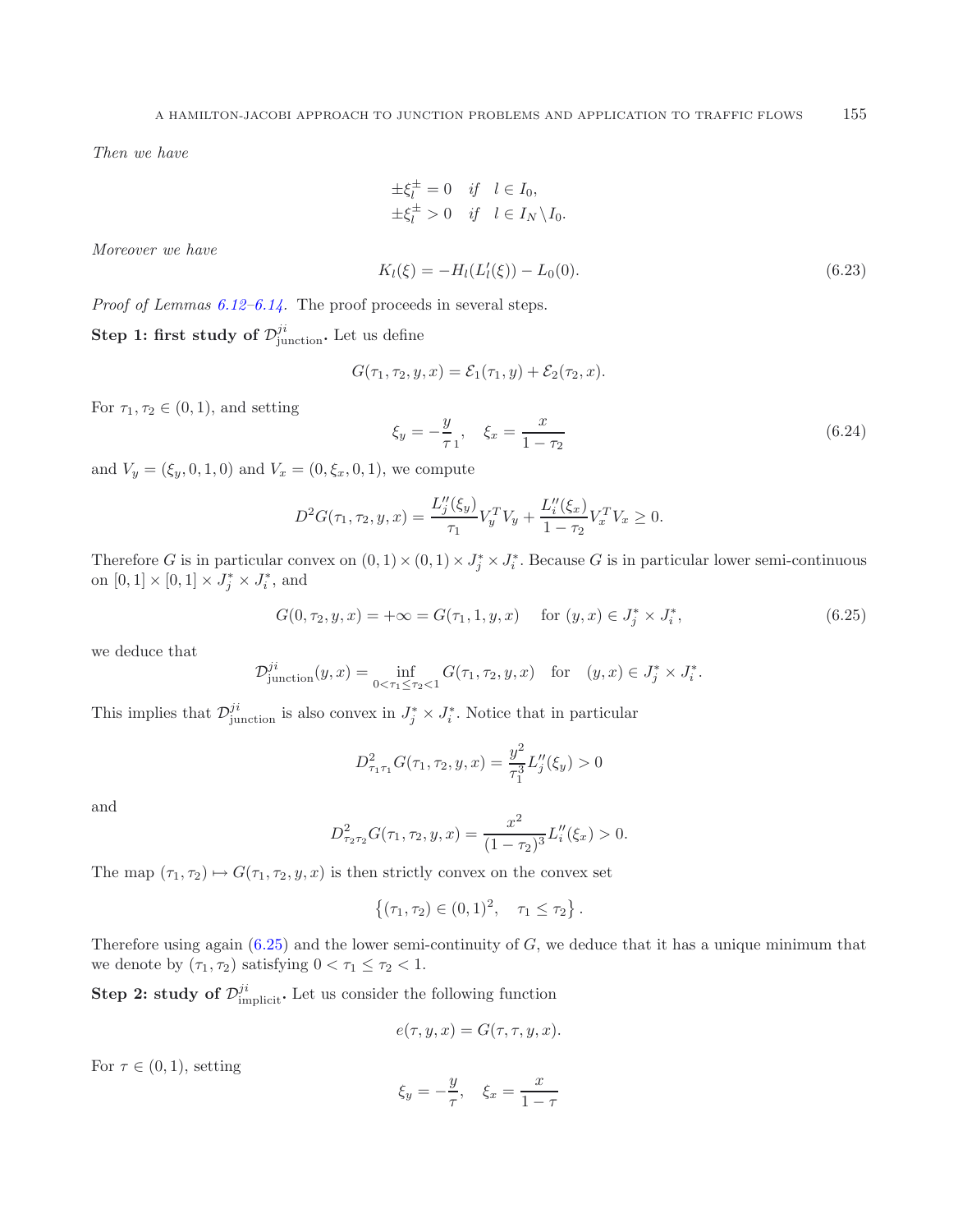and proceeding similarly as in Step 1, we can deduce that

$$
\mathcal{D}_{\text{implicit}}^{ji}(y,x) = \inf_{\tau \in (0,1)} e(\tau, y, x) \quad \text{for} \quad (y,x) \in J_j^* \times J_i^*
$$

and that  $\mathcal{D}_{\text{implicit}}^{ji}$  is also convex on  $J_j^* \times J_i^*$ . We can also deduce that the map  $\tau \mapsto e(\tau, y, x)$  is strictly convex on  $(0, 1)$  for  $(y, x) \in I^* \times I^*$  and that it has a unique minimum that we denote by  $\tau \in (0, 1)$ on  $(0,1)$  for  $(y, x) \in J_j^* \times J_i^*$  and that it has a unique minimum that we denote by  $\tau \in (0,1)$  such that

<span id="page-27-0"></span>
$$
\mathcal{D}_{\text{implicit}}^{ji}(y,x) = e(\tau, y, x).
$$

Using the derivative with respect to  $\tau$ , we see that  $\tau$  is characterized by the equation

$$
F = 0 \quad \text{with} \quad F(\tau, y, x) := K_j\left(-\frac{y}{\tau}\right) - K_i\left(\frac{x}{1-\tau}\right). \tag{6.26}
$$

Moreover

$$
\partial_{\tau} F(\tau, y, x) = D_{\tau\tau}^2 e(\tau, y, x) > 0.
$$

Using the regularity  $C^2$  of  $L_l$  given in assumption (A1), we see that the unique solution  $\tau = T(y, x)$  of  $F(\tau, y, x) =$ 0 is continuously differentiable with respect to  $(y, x)$ . Therefore we deduce that  $\mathcal{D}_{\text{implicit}}^{ji} \in C^1(\bar{J}_j^* \times \bar{J}_i^*)$ .<br>We have

<span id="page-27-2"></span>We have

$$
\mathcal{D}_{\text{implicit}}^{ji}(y,x) = \mathcal{E}_1(T(y,x),y) + \mathcal{E}_2(T(y,x),x),\tag{6.27}
$$

$$
\partial_y \mathcal{D}_{\text{implicit}}^{ji}(y,x) = (\partial_y \mathcal{E}_1)(T(y,x),y) = -L_j'(\xi_y),\tag{6.28}
$$

$$
\partial_x \mathcal{D}_{\text{implicit}}^{ji}(y, x) = (\partial_x \mathcal{E}_2)(T(y, x), x) = L_i'(\xi_x). \tag{6.29}
$$

Writing  $\tau$  for  $T(y, x)$ , and using the optimality condition [\(6.26\)](#page-27-0), we get

$$
\begin{aligned}\n(\mathcal{D}_{\text{implicit}}^{ji} - x \partial_x \mathcal{D}_{\text{implicit}}^{ji} - y \partial_y \mathcal{D}_{\text{implicit}}^{ji})(y, x) &= \tau K_j \left(-\frac{y}{\tau}\right) + (1 - \tau) K_i \left(\frac{x}{1 - \tau}\right) + L_0(0) \\
&= K_j \left(-\frac{y}{\tau}\right) + L_0(0) = -H_j \left(L'_j \left(-\frac{y}{\tau}\right)\right) \\
&= -H_j \left(-\partial_y \mathcal{D}_{\text{implicit}}^{ji}(y, x)\right) \\
&= K_i \left(\frac{x}{1 - \tau}\right) + L_0(0) = -H_i \left(L'_i \left(\frac{x}{1 - \tau}\right)\right) \\
&= -H_i(\partial_x \mathcal{D}_{\text{implicit}}^{ji}(y, x))\n\end{aligned}
$$

<span id="page-27-1"></span>where we have used [\(6.23\)](#page-26-1) in the second and in the fourth line. Hence  $\mathcal{D}_{\text{implicit}}^{ji}$  satisfies [\(6.18\)](#page-24-2) on  $J_j^* \times J_i^*$ . **Step 3: further study of**  $\mathcal{D}_{\text{junction}}^{ji}$ **. We concluded at the end of Step 1 that for**  $(y, x) \in J_j^* \times J_i^*$  **we have** 

$$
\mathcal{D}_{\text{junction}}^{ji}(y,x) = \mathcal{E}_1(\tau_1, y) + \mathcal{E}_2(\tau_2, x)
$$

with  $0 < \tau_1 \leq \tau_2 < 1$ . Then we can distinguish two cases. **Case 1:**  $\tau_1 < \tau_2$ . In that case this implies that

$$
\partial_{\tau_1} \mathcal{E}_1(\tau_1, y) = 0, \quad \partial_{\tau_2} \mathcal{E}_2(\tau_2, x) = 0
$$

which can be written as

$$
K_j(\xi_y) = 0, \quad K_i(\xi_x) = 0 \tag{6.30}
$$

with  $\xi_y \leq 0 \leq \xi_x$  defined in [\(6.24\)](#page-26-2).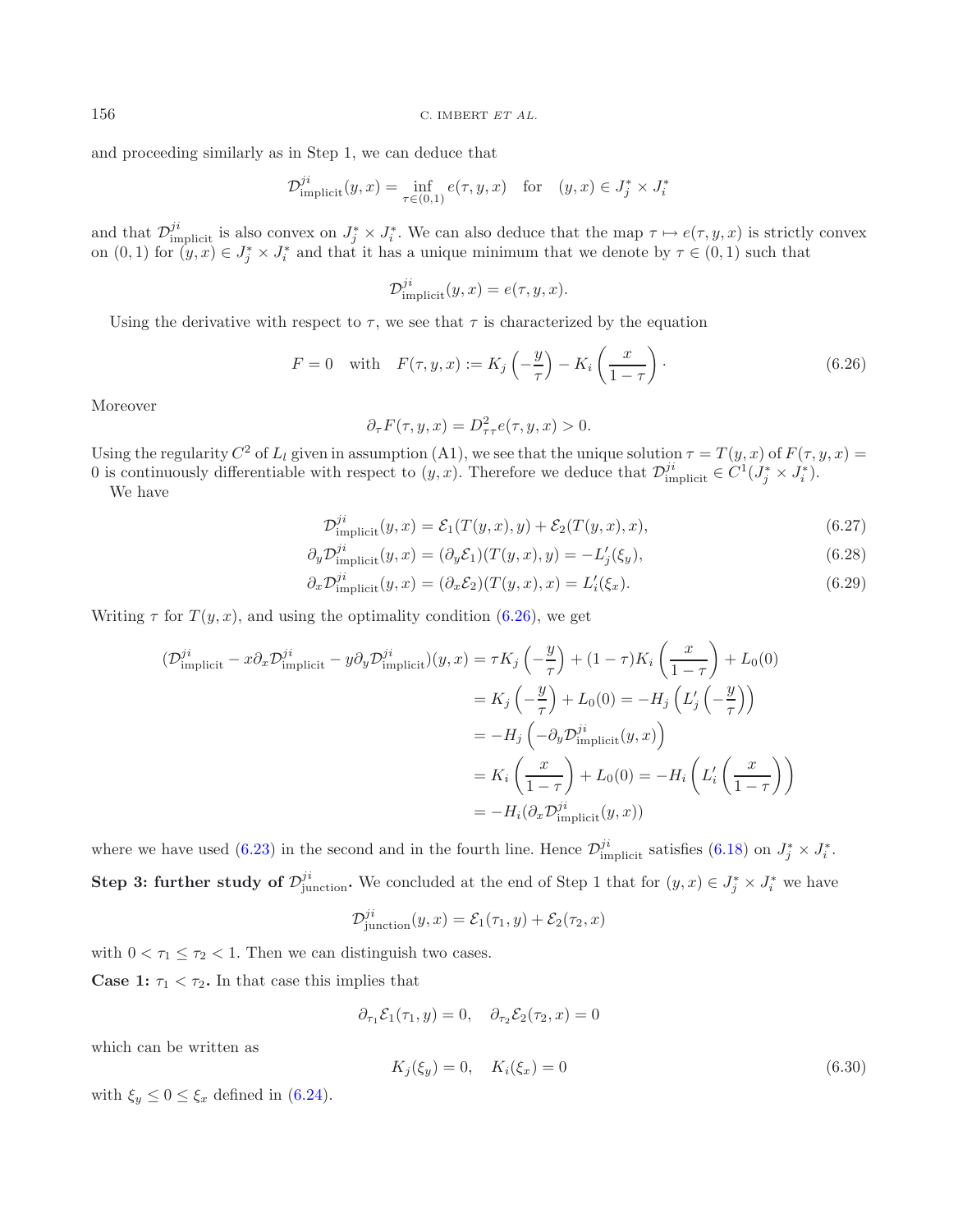Using Lemma [6.17,](#page-25-0) we conclude that  $(6.30)$  holds true if and only if  $K_i(0) > 0$  and  $K_i(0) > 0$ ; *i.e.* j,  $i \in I_N \setminus I_0$ . In this case we have  $\xi_y = \xi_j^-$  and  $\xi_x = \xi_i^+$  and then

<span id="page-28-3"></span><span id="page-28-0"></span>
$$
\tau_1 = -\frac{y}{\xi_j^-}, \quad \tau_2 = 1 - \frac{x}{\xi_i^+}.\tag{6.31}
$$

Moreover, we have in this case  $\mathcal{D}_{\text{junction}}^{ji}(y, x) = \mathcal{D}_{\text{linear}}^{ji}(y, x)$ .<br>Line Lexandre Fenchal's equality together with  $K(\zeta^{-})$ .

Using Legendre-Fenchel's equality together with  $K_j(\xi_j^-) = 0$  and  $K_i(\xi_i^+) = 0$ , we have

$$
\mathcal{D}_{\text{linear}}^{ji}(y,x) - y\partial_y \mathcal{D}_{\text{linear}}^{ji}(y,x) - x\partial_x \mathcal{D}_{\text{linear}}^{ji}(y,x) = L_0(0),\tag{6.32}
$$

and

$$
H_i(\partial_x \mathcal{D}_{\text{linear}}^{ji}(y, x)) = H_i(L'_i(\xi_i^+)) = \xi_i^+ L'_i(\xi_i^+) - L_i(\xi_i^+) = -L_0(0),
$$
  

$$
H_j(-\partial_y \mathcal{D}_{\text{linear}}^{ji}(y, x)) = H_j(L'_j(\xi_j^-)) = \xi_j^- L'_j(\xi_j^-) - L_j(\xi_j^-) = -L_0(0).
$$

Hence  $\mathcal{D}_{\text{linear}}^{ji}$  satisfies (6.18) on  $J_j^* \times J_i^*$ .  $\frac{J^i}{\text{linear}}$  satisfies [\(6.18\)](#page-24-2) on  $J^*_j$ <br>w we deduce from (6.31) +

Finally we deduce from [\(6.31\)](#page-28-0) that the condition:  $0 < \tau_1 < \tau_2 < 1$  is equivalent to  $(y, x) \in \Delta^{ji} \cap (J^*)^2$  and then by continuity of  $\mathcal{D}_{\text{junction}}^{ji}$  and  $\mathcal{D}_{\text{linear}}^{ji}$ , we get

$$
\mathcal{D}_{\text{junction}}^{ji} = \mathcal{D}_{\text{linear}}^{ji} \quad \text{on} \quad \Delta^{ji}.
$$

**Case 2:**  $\tau_1 = \tau_2$ . If for  $(y, x) \in J_j^* \times J_i^*$  we have

$$
\mathcal{D}_{\text{junction}}^{ji}(y,x) = \mathcal{E}_1(\tau_1, y) + \mathcal{E}_2(\tau_2, x)
$$

with  $\tau_1 = \tau_2$ , then we have seen that  $(y, x) \in (J^*_j \times J^*_i) \setminus \Delta^{ji}$  and  $\mathcal{D}^{ji}_{\text{junction}}(y, x) = \mathcal{D}^{ji}_{\text{implicit}}(y, x)$ . From Lemma [6.11,](#page-23-3) we also have that  $\mathcal{D}_{\text{implicit}}^{ji} \in C(J_j \times J_i)$  if  $j \in I_0$  or  $i \in I_0$  and in that case  $\Delta^{ji} = \emptyset$ . On the other hand, we have  $\mathcal{D}_{\text{implicit}}^{ji} \in C((J_j \times J_i) \setminus \{(0,0)\})$  if  $j, i \in I_N \setminus I_0$  with  $\{(0,0)\}\in \Delta^{ij}$  in that case. Therefore in all cases we have

<span id="page-28-1"></span>
$$
\mathcal{D}_{\text{implicit}}^{ji} \in C((J_j \times J_i) \setminus \Delta^{ji}).
$$

Now from the continuity of  $\mathcal{D}_{\text{junction}}$ , we deduce that

$$
\mathcal{D}_{\text{junction}}^{ji} = \mathcal{D}_{\text{implicit}}^{ji} \quad \text{on} \quad (J_j \times J_i) \backslash \Delta^{ji}.
$$

**Step 4: on the boundary**  $(\partial \Delta^{ji}) \cap (J^*)^2$ . We already know that  $\mathcal{D}_{\text{junction}}$  is continuous, therefore if  $j, i \in I_N \setminus I_0$ :

<span id="page-28-2"></span>
$$
\mathcal{D}_{\text{linear}}^{ji} = \mathcal{D}_{\text{implicit}}^{ji} \quad \text{on} \quad \left\{ (y, x) \in J_j \times J_i, \quad \frac{x}{\xi_i^+} - \frac{y}{\xi_j^-} = 1 \right\}.
$$

On the other hand, recall that  $(y, x) \in J_j^* \times J_i^*$ , the real  $\tau \in (0, 1)$  is characterized by  $(6.26)$ , *i.e.* 

$$
K_j(\xi_y) = K_i(\xi_x)
$$
 with  $\xi_y = -\frac{y}{\tau}, \quad \xi_x = \frac{x}{1-\tau}$ . (6.33)

Notice that if we choose

$$
\tau=-\frac{y}{\xi_j^-}
$$

we deduce from  $\frac{x}{\xi_i^+} - \frac{y}{\xi_j^-} = 1$  that

$$
\xi_y = \xi_j^- \quad \text{and} \quad \xi_x = \xi_i^+ \tag{6.34}
$$

which are obvious solutions of  $(6.33)$ . Therefore we conclude that this is the solution. Using  $(6.28)$ – $(6.29)$  and the expression of  $\mathcal{D}_{\text{linear}}^{ji}$ , [\(6.34\)](#page-28-2) implies the equality of the gradients of  $\mathcal{D}_{\text{linear}}^{ji}$  and  $\mathcal{D}_{\text{implicit}}^{ji}$  on the boundary  $(\partial \Delta^{ji}) \cap (J^*)^2$ . Finally this shows that  $\mathcal{D}_{\text{junction}}^{ji} \in C^1(J^*_j \times J^*_i)$ . This ends the proof of the lemmas.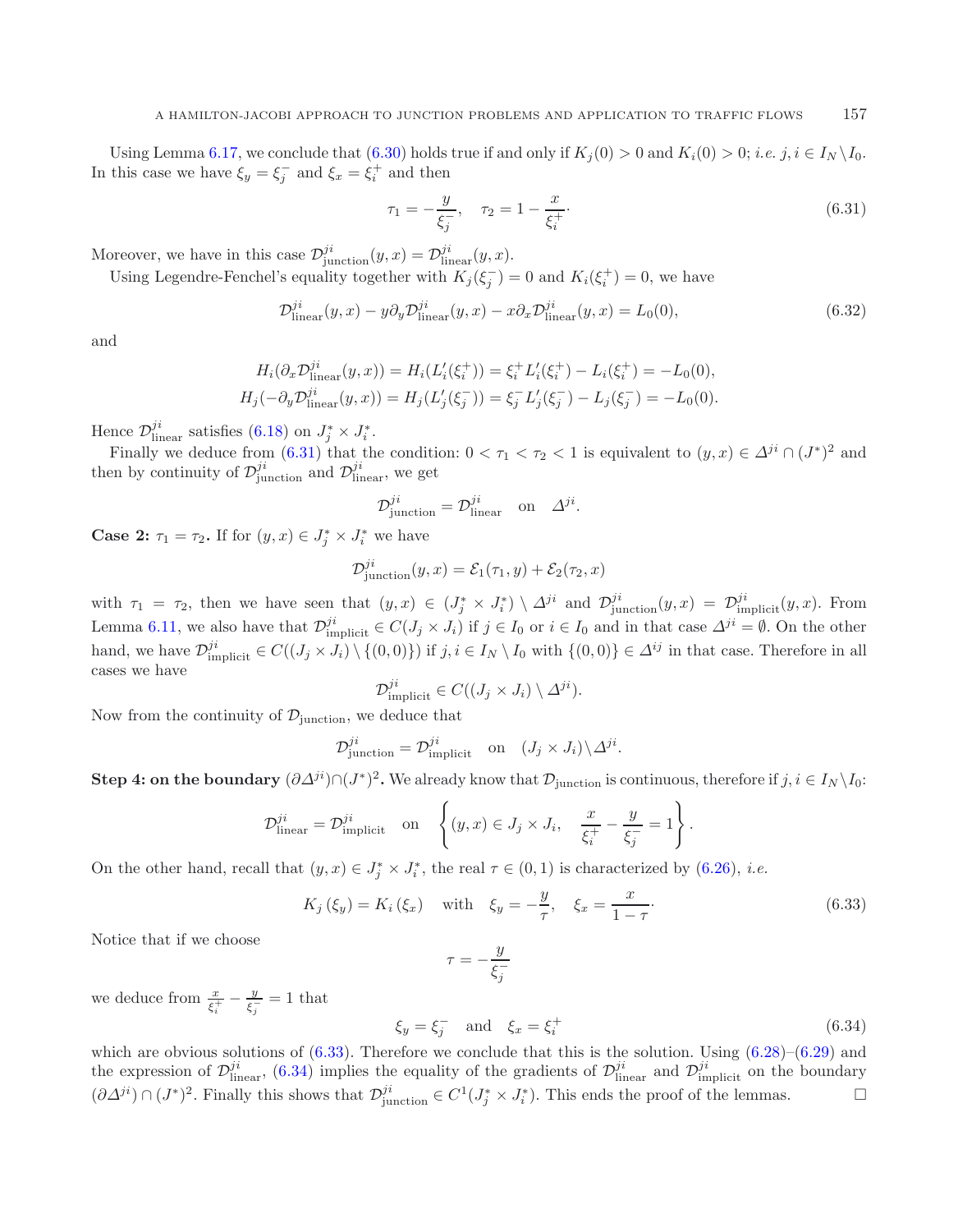<span id="page-29-1"></span>*Proof of Lemma [6.15.](#page-25-1)* The proof proceeds in several steps.

**Continuity of T.** We set for  $(\tau, y, x) \in [0, 1] \times J_i \times J_i$ 

<span id="page-29-0"></span>
$$
e(\tau, y, x) = \mathcal{E}_1(\tau, y) + \mathcal{E}_2(\tau, x).
$$

From Proposition [6.12,](#page-24-0) we already know that there exists a unique  $\tau \in [0, 1]$  such that

$$
\mathcal{D}_{\text{implicit}}^{ji}(y,x) = e(\tau, y, x) \quad \text{if} \quad (y,x) \in J_j^* \times J_i^*.
$$

On the other hand, we have

$$
e(\tau, y, x) = \begin{cases} (1 - \tau)L_i \left(\frac{x}{1 - \tau}\right) + \tau L_0(0) & \text{if } (y, x) \in \{0\} \times J_i^* \text{ (case 1)},\\ \tau L_j \left(-\frac{y}{\tau}\right) + (1 - \tau)L_0(0) & \text{if } (y, x) \in J_j^* \times \{0\} \text{ (case 2)}. \end{cases}
$$
(6.35)

Notice that in Cases 1 and 2, there is a unique  $\tau \in [0, 1]$  such that

$$
\mathcal{D}_{\text{implicit}}^{ji}(y,x) = e(\tau, y, x) \tag{6.36}
$$

and  $\tau \in [0,1)$  in case 1,  $\tau \in (0,1]$  in case 2. Then the continuity of  $\tau = T(y,x)$  in  $(J_j \times J_i) \setminus \{(0,0)\}\)$  follows from the lower semi-continuity of e on  $[0, 1] \times J_i \times J_i$  and the uniqueness of  $\tau$  such that [\(6.36\)](#page-29-0) holds.

**Computation of T.** We distinguish cases.

**Case 1:**  $(y, x) \in (\{0\} \times J_i^*) \setminus \Delta^{ji}$ . Notice that we have

$$
\partial_{\tau} e(\tau, 0, x) = -K_i(\xi_x)
$$
 with  $\xi_x = \frac{x}{1 - \tau}$ .

If  $x \geq \xi_i^+$ , then  $\partial_\tau e(\tau, 0, x) \geq 0$  and  $T(0, x) = 0$ .

If  $x < \xi_i^+$ , then  $\xi_x = \xi_i^+$  is a solution of  $\partial_\tau e(\tau, 0, x) = -K_i(\xi_x) = 0$  and  $T(0, x) = 1 - \frac{x}{\xi_i^+}$ . **Case 2:**  $(y, x) \in (J_j^* \times \{0\}) \setminus \Delta^{ji}$ . Notice that we have

$$
\partial_{\tau}e(\tau, y, 0) = K_j(\xi_y)
$$
 with  $\xi_y = -\frac{y}{\tau}$ .

If  $y \geq -\xi_j^-$ , then  $\partial_\tau e(\tau, y, 0) \leq 0$  and  $T(y, 0) = 1$ .

If  $y < -\xi_j^-$ , then  $\xi_y = \xi_j^-$  is a solution of  $\partial_\tau e(\tau, y, 0) = K_j(\xi_y) = 0$  and  $T(y, 0) = -\frac{y}{\xi_j^-}$ . This ends the proof of the lemma.  $\Box$ 

*Proof of Lemma [6.16.](#page-25-2)* The proof proceeds in several steps.

**Step 1: continuity.** From Proposition [6.12,](#page-24-0) we already know that  $\mathcal{D}_{\text{junction}}^{ji} \in C^1((J_j^* \times J_i^*) \cup \Delta^{ji})$  and [\(6.19\)](#page-25-3) holds true with holds true with

$$
\begin{cases} \xi_x = \frac{x}{1-\tau}, & \xi_y = -\frac{y}{\tau} \quad \text{if} \quad (y, x) \in (J_j^* \times J_i^*) \setminus \Delta^{ji} \\ \xi_x = \xi_i^+, & \xi_y = \xi_j^- \quad \text{if} \quad (y, x) \in \Delta^{ji} \end{cases}
$$

where  $\tau = T(y, x)$  in the first line. Therefore, in order to prove that  $\mathcal{D}^{ji}_{\text{junction}} \in C^1(J_j \times J_i)$ , it is sufficient to prove that if  $(y, x) \in (\partial (J_j \times J_i)) \setminus \Delta^{ji} = ((\{0\} \times J_i) \times (J_j \times \{0\})) \setminus \Delta^{ji}$ , and if  $(y^k, x^k) \in (J_j^* \times J_i^*) \setminus \Delta^{ji}$  is a sequence of points such that  $(y^k, x^k) \rightarrow (y, x)$ , then we have with  $\tau^k = T(y^k, x^k)$ 

$$
-\frac{y^k}{\tau^k} \to \xi_y \quad \text{and} \quad \frac{x^k}{1 - \tau^k} \to \xi_x \tag{6.37}
$$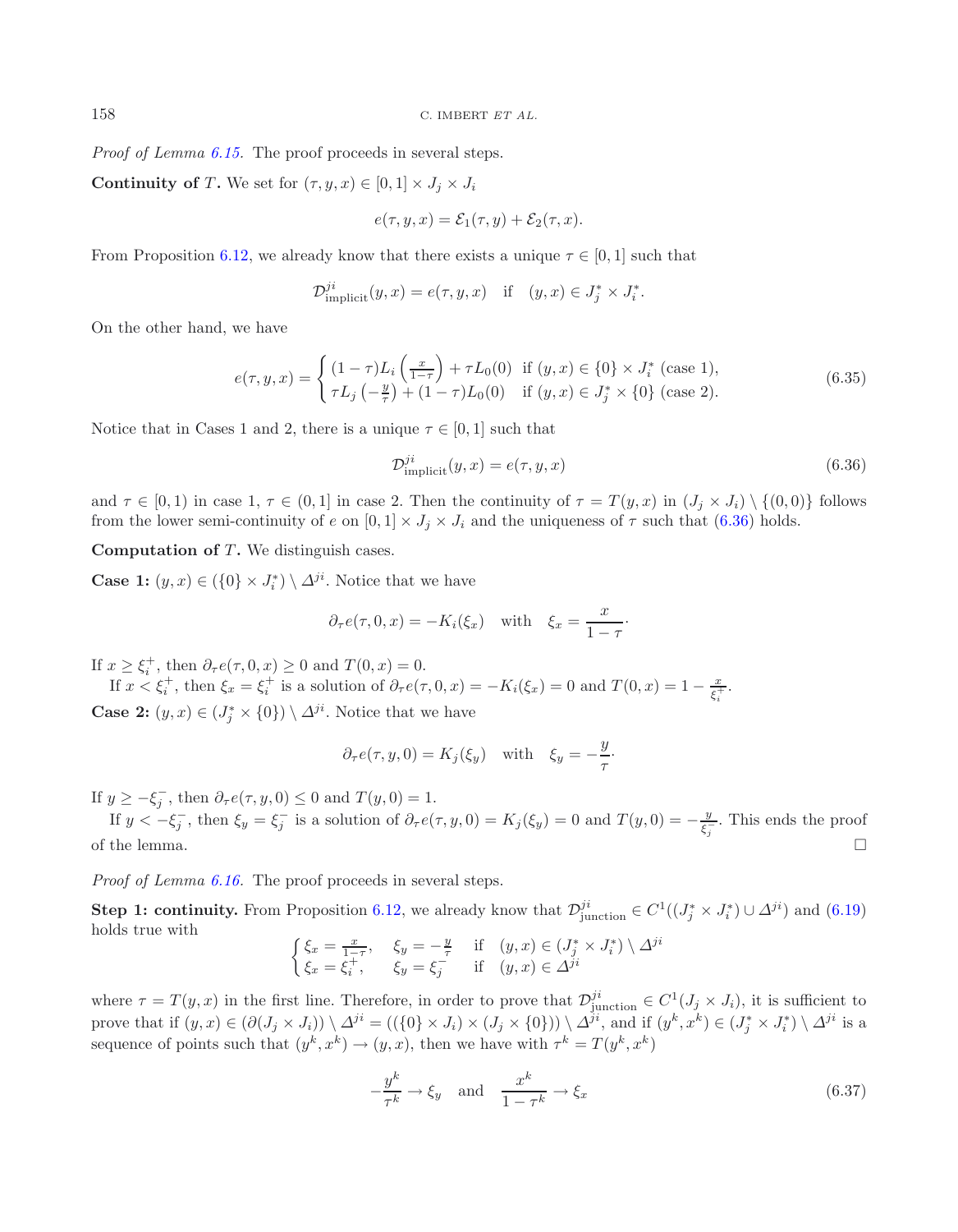where  $(\xi_y, \xi_x)$  is given by [\(6.20\)](#page-25-4). Let us recall that  $\tau^k$  is characterized by the equation

<span id="page-30-1"></span><span id="page-30-0"></span>
$$
K_j\left(-\frac{y^k}{\tau^k}\right) = K_i\left(\frac{x^k}{1-\tau^k}\right). \tag{6.38}
$$

We will assume (up to extract a subsequence) that  $\tau^k \to \tau_0$  for some limit  $\tau_0 \in [0,1]$ . Because we have  $|x^k|^2 + |y^k|^2 \leq R^2$ , it is easy to deduce from  $(6.38)$ , that there exists a constant  $C_R$  such that

$$
\left| -\frac{y^k}{\tau^k} \right| + \left| \frac{x^k}{1 - \tau^k} \right| \le C_R. \tag{6.39}
$$

<span id="page-30-2"></span>This can be proved by contradiction, distinguishing the cases  $\tau_0 = 0$ ,  $\tau_0 = 1$  and  $\tau_0 \in (0,1)$ . Up to extract a subsequence, we can then pass to the limit in [\(6.38\)](#page-30-0) and get

$$
K_j(\xi_y) = K_i(\xi_x) \quad \text{with} \quad \xi_y \le 0 \le \xi_x. \tag{6.40}
$$

<span id="page-30-3"></span>In the following cases, we now identify one of the two quantities  $\xi_y$  or  $\xi_x$ , the other one being determined by  $(6.40).$  $(6.40).$ 

**Case 1:** 
$$
(y, x) \in (\{0\} \times J_i^*) \setminus \Delta^{ji}
$$
. From Lemma 6.15, we know that  $\tau_0 = \max\left(0, 1 - \frac{x}{\xi_i^+}\right)$ , and then

$$
\xi_x = \max(x, \xi_i^+), \quad \xi_y = (K_j^-)^{-1}(K_i(\xi_x))
$$

and from  $(6.35)$ , we get

$$
\mathcal{D}_{\text{junction}}^{ji}(0,x) = \frac{x}{\xi_x} \left( L_i(\xi_x) - L_0(0) \right) + L_0(0). \tag{6.41}
$$

**Case 2:**  $(y, x) \in (J_j^* \times \{0\}) \setminus \Delta^{ji}$ . From Lemma [6.15,](#page-25-1) we know that  $\tau_0 = \min\left(1, -\frac{y}{\xi_j}\right)$  $\Big)$ , and then

$$
-\xi_y = \max(y, -\xi_j^-), \quad \xi_x = (K_i^+)^{-1}(K_j(\xi_y))
$$

and from  $(6.35)$ , we get

$$
\mathcal{D}_{\text{junction}}^{ji}(y,0) = -\frac{y}{\xi_y} \left( L_j(\xi_y) - L_0(0) \right) + L_0(0). \tag{6.42}
$$

**Case 3:**  $(y, x) \in \{(0, 0)\} \setminus \Delta^{ji}$ . This case only occurs if  $j \in I_0$  or  $i \in I_0$ . Moreover at least one of the two quantities  $-\frac{y^k}{\tau^k}$  and  $\frac{x^k}{1-\tau^k}$  tends to zero.<br>If  $\xi_y = 0$ , then  $K_i(\xi_x) = K_j(0)$  and hence

$$
\xi_y = 0 \quad \Longrightarrow \quad L_i(0) \ge L_j(0) = L_0(0).
$$

If  $\xi_x = 0$ , then  $K_i(\xi_y) = K_i(0)$  and hence

$$
\xi_x = 0 \quad \Longrightarrow \quad L_j(0) \ge L_i(0) = L_0(0).
$$

This implies that

$$
\begin{cases} \xi_x = \xi_i^+ = 0, & \xi_y = \xi_j^- < 0, \text{ if } L_i(0) = L_0(0) < L_j(0), \\ \xi_x = \xi_i^+ > 0, & \xi_y = \xi_j^- = 0, \text{ if } L_i(0) > L_j(0) = L_0(0), \\ \xi_x = \xi_i^+ = 0, & \xi_y = \xi_j^- = 0, \text{ if } L_i(0) = L_j(0) = L_0(0). \end{cases}
$$

By the uniqueness of the limit, this finally shows that  $\mathcal{D}_{\text{junction}}^{ji} \in C^1(J_j \times J_i)$  and [\(6.20\)](#page-25-4) holds.

**Step 2: checking**  $(6.35)$  **and**  $(6.22)$ **. From**  $(6.41)$  **and**  $(6.42)$ **, we deduce**  $(6.35)$  **on**  $((J_j^* \times \{0\}) \cup (\{0\} \times J_i^*)) \setminus \Delta^{ji}$ **.** From  $\mathcal{D}_{\text{junction}}^{ji} = \mathcal{D}_{\text{jinear}}^{ji}$  on  $\Delta^{ji}$ , we deduce that [\(6.35\)](#page-29-1) is also true on  $((J_j^* \times \{0\}) \cup (\{0\} \times J_i^*)) \cap \Delta^{ji}$ .<br>Then (6.22) follows from a simple computation for  $(u, x) \neq (0, 0)$ . This is still true for  $(u, x) =$ 

Then [\(6.22\)](#page-25-5) follows from a simple computation for  $(y, x) \neq (0, 0)$ . This is still true for  $(y, x) = 0$ , because  $\mathcal{D}_{\text{junction}}^{ji}$  is  $C^1$ . This ends the proof of the lemma.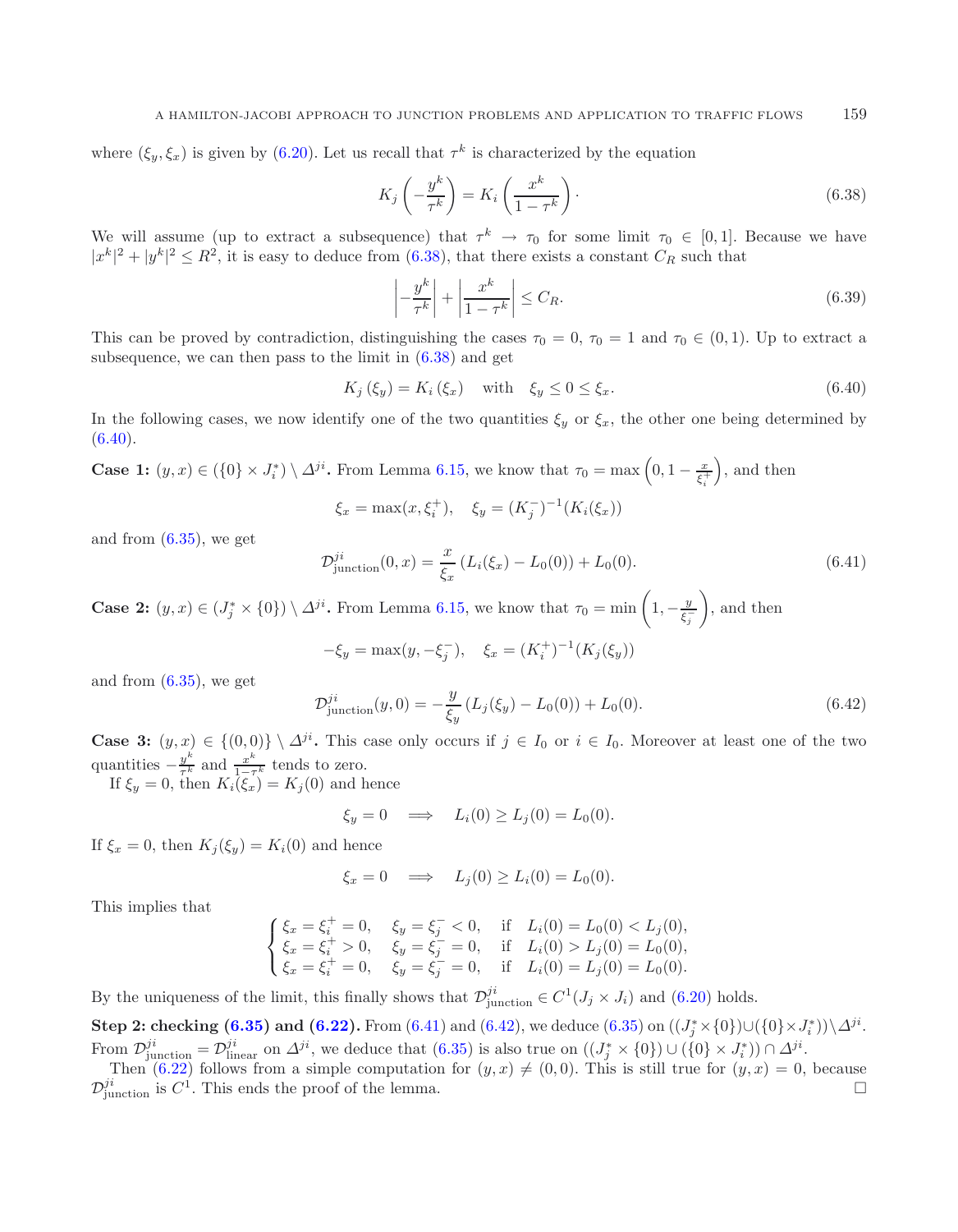<span id="page-31-4"></span><span id="page-31-0"></span>

FIGURE 3.  $i \in I_0$  or  $j \in I_0$ : trajectories never stay at the junction point.

# **6.5. Study of**  $\mathcal{D}_{\text{straight}}$

The following lemma will be used below. Since it is elementary, its proof is omitted.

**Lemma 6.18** (properties of  $\mathcal{D}_{\text{straight}}^{ji}$ ). For  $j = i \in I_N$ , we have for  $(y, x) \in J_j \times J_i$  with  $(y, x) \neq (0, 0)$  *if*  $i = i \in I_N \setminus I_0$ .  $j = i \in I_N \setminus I_0$ :

$$
\mathcal{D}_{\text{straight}}^{ji}(y,x) - x \partial_x \mathcal{D}_{\text{straight}}^{ji}(y,x) - y \partial_y \mathcal{D}_{\text{straight}}^{ji}(y,x) = L_0(0) + K_i(x - y)
$$
  
= 
$$
-H_i(\partial_x \mathcal{D}_{\text{straight}}^{ji}(y,x)) - H_j(-\partial_y \mathcal{D}_{\text{straight}}^{ji}(y,x))
$$

*and*

<span id="page-31-3"></span><span id="page-31-1"></span>
$$
\partial_x \mathcal{D}_{\text{straight}}^{ji}(y, x) = L'_i(x - y), \quad \partial_y \mathcal{D}_{\text{straight}}^{ji}(y, x) = -L'_j(x - y).
$$

### **6.6. Proof of Theorem [6.2](#page-19-1)**

We are now in position to prove Theorem [6.2.](#page-19-1) We prove several lemmas successively.

**Lemma 6.19** (properties of  $\mathcal{D}_0^{ji}$ ). *For*  $(y, x) \in J_j \times J_i$ *, we have* 

$$
\mathcal{D}_0^{ji}(y,x) = \begin{cases} L_i(x-y) & \text{if } i = j \in I_0, \\ \mathcal{D}_{\text{junction}}^{ji}(y,x) & \text{if } i \neq j, \\ \min(\mathcal{D}_{\text{junction}}^{ji}(y,x), L_i(x-y)) & \text{if } i = j \in I_N \setminus I_0. \end{cases}
$$

*In particular*  $\mathcal{D}_0^{ji} \in C^1(J_j \times J_i)$  *in the first two cases.* 

<span id="page-31-2"></span>**Lemma 6.20** (singularities of the gradient of  $\mathcal{D}_0$ ). *In the case*  $i = j \in I_N \setminus I_0$ *, we have* 

$$
\mathcal{D}_0^{ji}(y,x) = \begin{cases} \mathcal{D}_{\text{linear}}^{ji} & \text{in a neighborhood of } (\partial (J_j \times J_i)) \cap \Delta^{ji}, \\ L_i(x-y) & \text{in a neighborhood of } (\partial (J_j \times J_i)) \setminus \overline{\Delta^{ji}}; \end{cases}
$$
(6.43)

moreover, in this case there exists a curve  $\Gamma^{ji}$  such that  $\mathcal{D}_0^{ji} \in C^1((J_j \times J_i) \setminus (\Gamma^{ji} \cup \{Y_j, X_i\}))$ . This curve connects  $Y_j = (-\xi_j^-, 0)$  and  $X_i = (0, \xi_i^+)$  and is contained in  $(J_j^* \times J_i^*) \cap \Delta^{ji}$ 

The results of these two lemmas are illustrated in Figures [3](#page-31-0) and [4.](#page-32-0)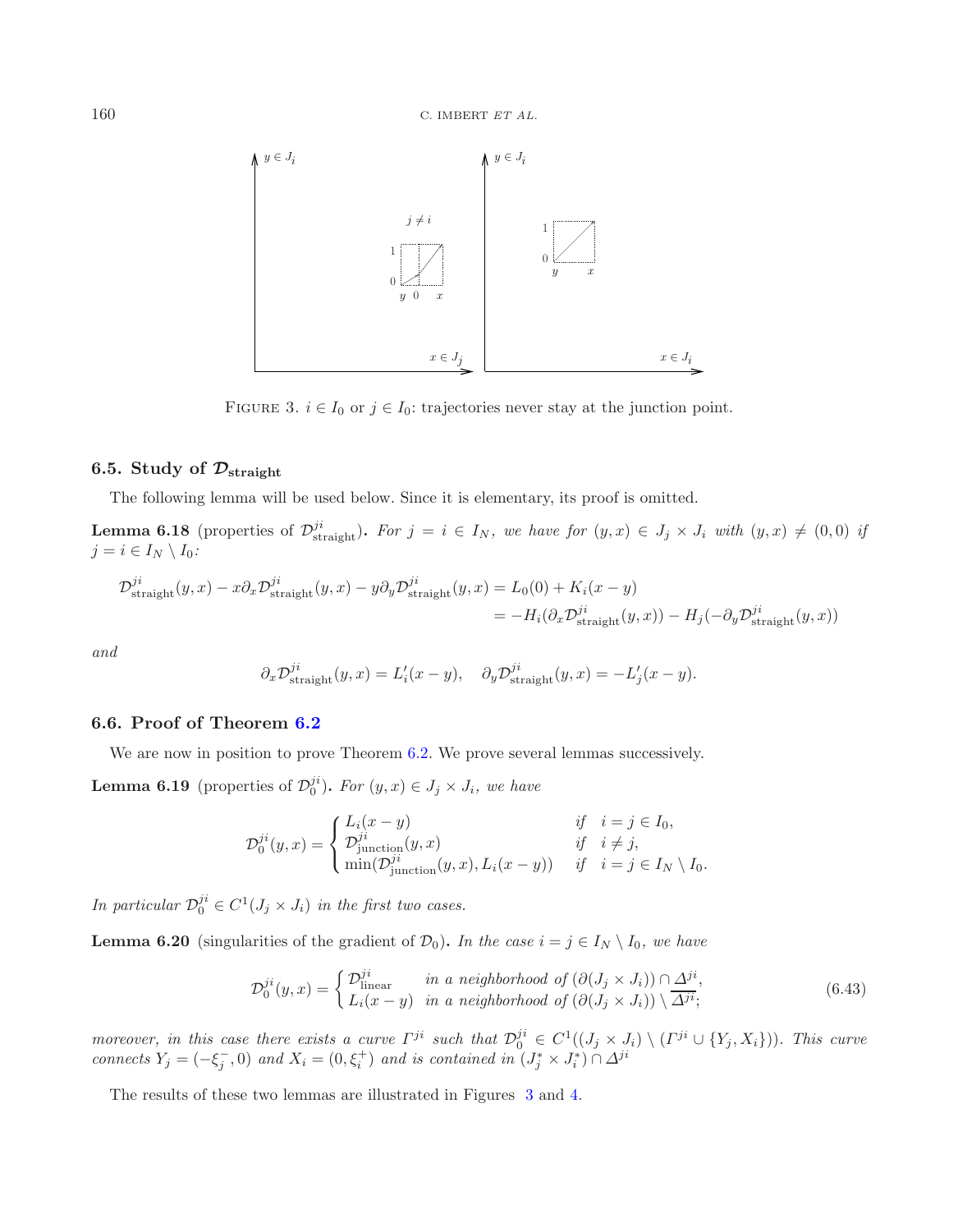<span id="page-32-0"></span>

FIGURE 4.  $i, j \in I_N \setminus I_0$ : trajectories do stay at the junction point if  $(y, x) \sim (0, 0)$ .

*Proof of Lemma [6.19.](#page-31-1)* We only have to treat the case  $i = j$ . The convexity of  $L_i$  implies that for  $\tau \in (0,1)$ :

$$
e(\tau, y, x) = \tau L_i\left(-\frac{y}{\tau}\right) + (1-\tau)L_i\left(\frac{x}{1-\tau}\right) \ge L_i(x-y).
$$

Therefore for  $(y, x) \in J_j^* \times J_i^*$  with  $j = i$ , we have

$$
\mathcal{D}_{\text{implicit}}^{ji}(y,x) = \inf_{0 < \tau < 1} e(\tau, y, x) \ge L_i(x - y).
$$

When  $i = j \in I_0$ , we have  $\mathcal{D}_{\text{junction}}^{ji}(y, x) = \mathcal{D}_{\text{implicit}}^{ji}(y, x)$ , and then

$$
\mathcal{D}_{\text{junction}}^{ji}(y,x) \ge L_i(x-y) = \mathcal{D}_{\text{straight}}^{ji}(y,x) = \mathcal{D}_0^{ji}(y,x)
$$

for  $(y, x) \in J_j^* \times J_i^*$  and then also for  $(y, x) \in J_j \times J_i$ , by continuity of the functions.

<span id="page-32-2"></span>*Proof of Lemma [6.20.](#page-31-2)* We first prove [\(6.43\)](#page-31-3) and then describe the curve  $\Gamma_{j,i}$ . Proof of  $(6.43)$ . Combining  $(6.13)$  and  $(6.17)$ , we obtain

$$
\mathcal{D}_0^{ji}(y,x) = \min(\mathcal{D}_{\text{junction}}^{ji}(y,x), \mathcal{D}_{\text{straight}}^{ji}(y,x))
$$
  
= 
$$
\begin{cases} \mathcal{D}_{\text{straight}}^{ji}(y,x) = L_i(x-y) & \text{for } (y,x) \in (J_j \times J_i) \setminus \Delta^{ji}, \\ \min(\mathcal{D}_{\text{linear}}^{ji}(y,x), \mathcal{D}_{\text{straight}}^{ji}(y,x)) & \text{for } (y,x) \in \Delta^{ji}. \end{cases}
$$
(6.44)

On the other hand, we have (a strictly convex function being above its tangent) for  $x \neq \xi_i^+$  and  $y \neq -\xi_j^-$ 

$$
L_i(x) > L_i(\xi_i^+) + (x - \xi_i^+) L'_i(\xi_i^+) = x L'_i(\xi_i^+) + L_0(0) = \mathcal{D}_{\text{linear}}^{ji}(0, x)
$$
  

$$
L_j(-y) > L_j(\xi_j^-) + (-y - \xi_j^-) L'_j(\xi_j^-) = -y L'_j(\xi_j^-) + L_0(0) = \mathcal{D}_{\text{linear}}^{ji}(y, 0).
$$

This shows that

$$
\mathcal{D}_{\text{straight}}^{ji} > \mathcal{D}_{\text{linear}}^{ji} \quad \text{on} \quad (\partial (J_j \times J_i)) \cap \Delta^{ji}.\tag{6.45}
$$

<span id="page-32-1"></span> $\Box$ 

We see that  $(6.44)$  and  $(6.45)$  imply  $(6.43)$ .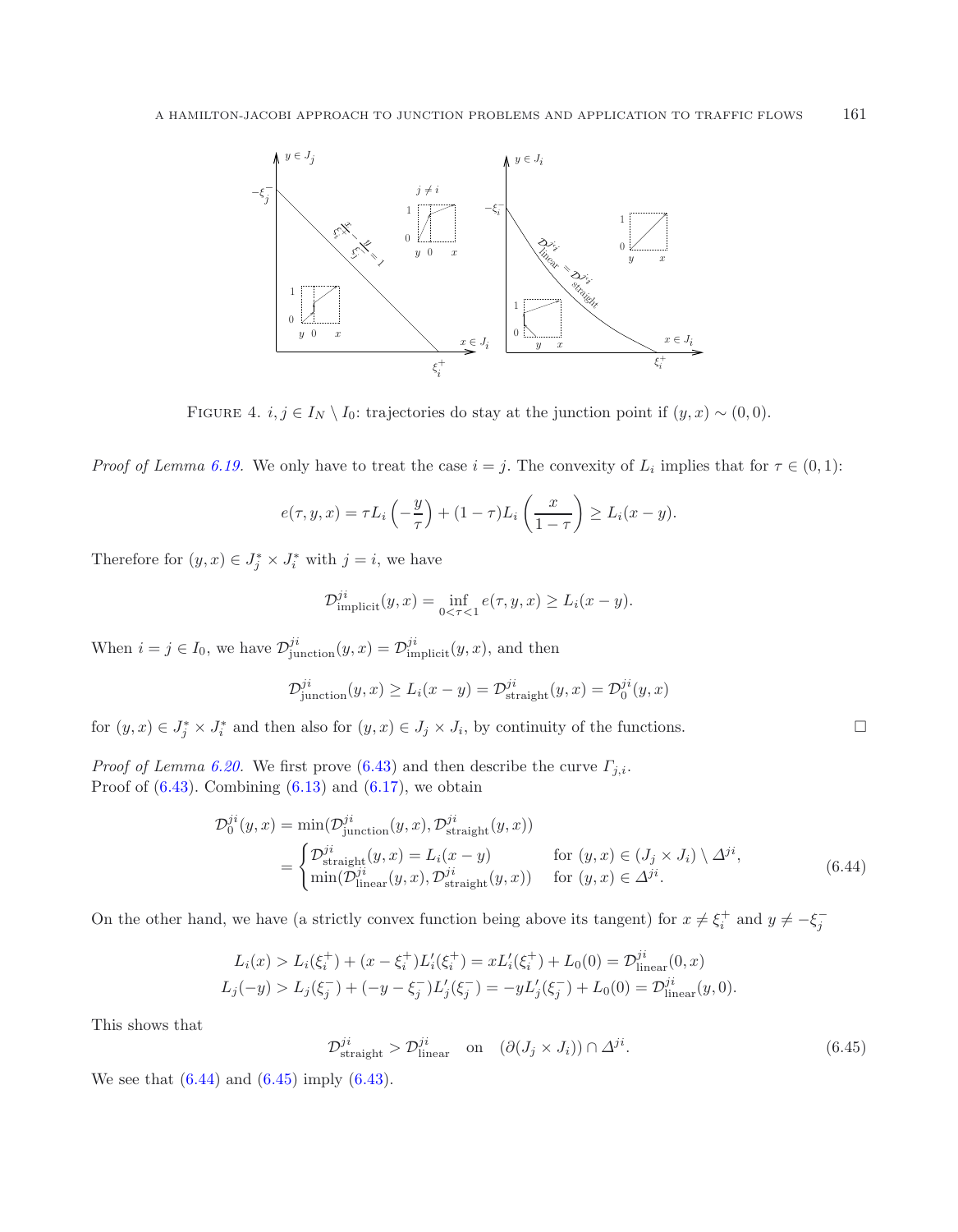**Description of**  $\left\{\mathcal{D}_{\text{linear}}^{ji} = \mathcal{D}_{\text{straight}}^{ji}\right\} \cap \varDelta^{ji}$ . Notice that

$$
\begin{cases}\n\mathcal{D}_{\text{linear}}^{ji}(0,\xi_i^+) = \xi_i^+ L_i'(\xi_i^+) + L_0(0) = L_i(\xi_i^+) = \mathcal{D}_{\text{straight}}^{ji}(0,\xi_i^+), \\
\mathcal{D}_{\text{linear}}^{ji}(-\xi_j^-,0) = \xi_j^- L_j'(\xi_j^-) + L_0(0) = L_j(\xi_j^-) = \mathcal{D}_{\text{straight}}^{ji}(-\xi_j^-,0).\n\end{cases}
$$

This means that the functions  $\mathcal{D}_{\text{linear}}^{ji}$  and  $\mathcal{D}_{\text{straight}}^{ji}$  coincide at the two points  $X_i = (0, \xi_i^+)$  and  $Y_j = (-\xi_j^-, 0)$ .<br>Therefore we have Therefore we have

 $\mathcal{D}_{\text{straight}}^{ji} < \mathcal{D}_{\text{linear}}^{ji}$  on the open interval  $|X_i, Y_j|$ 

because  $\mathcal{D}_{\text{linear}}^{ji}$  is linear and  $\mathcal{D}_{\text{straight}}^{ji}$  is strictly convex as a function of  $y - x$ .

The function  $(y, x) \mapsto \mathcal{D}_{\text{straight}}^{ji}(y, x) - \mathcal{D}_{\text{linear}}^{ji}(y, x)$  being convex because  $\mathcal{D}_{\text{linear}}^{ji}(y, x)$  is linear, we can consider the convex set

$$
K^{ji} = \left\{ (y, x) \in J_j \times J_i, \quad \mathcal{D}_{\text{straight}}^{ji}(y, x) \leq \mathcal{D}_{\text{linear}}^{ji}(y, x) \right\}.
$$

Then for  $i = j \in I_N \setminus I_0$ , the set

$$
\Gamma^{ji} = \left\{ (y, x) \in \Delta^{ji}, \quad \mathcal{D}_{\text{linear}}^{ji}(y, x) = \mathcal{D}_{\text{straight}}^{ji}(y, x) \right\}
$$

is contained in the boundary of the convex set  $K^{ji}$ . More precisely, we have

<span id="page-33-2"></span><span id="page-33-1"></span><span id="page-33-0"></span>
$$
\varGamma^{ji} = ((\partial K^{ji}) \cap \varDelta^{ji}) \subset J_j^* \times J_i^*
$$

which shows that  $\Gamma^{ji}$  is a curve and

$$
\overline{\varGamma^{ji}} = \varGamma^{ji} \cup \{X_i, Y_j\}.
$$

<span id="page-33-3"></span>**Lemma 6.21** (the equations for  $\mathcal{D}_0$ ). For all i, j, and x, y where  $\mathcal{D}_0^{ji}$  is  $C^1$ :

<span id="page-33-4"></span>
$$
(\mathcal{D}_0^{ji} - x \partial_x \mathcal{D}_0^{ji} - y \partial_y \mathcal{D}_0^{ji})(y, x) = -H_i((\partial_x \mathcal{D}_0^{ji})(y, x)) = -H_j((-\partial_y \mathcal{D}_0^{ji})(y, x)).
$$
\n(6.46)

*Moreover for all*  $x \in J_i$  *(with*  $x \neq \xi_i^+$  *if*  $j = i \in I_N \setminus I_0$ )

$$
(\mathcal{D}_0^{ji} - x \partial_x \mathcal{D}_0^{ji} - y \partial_y \mathcal{D}_0^{ji})(0, x) = L_0(0) + K_i(\max(x, \xi_i^+))
$$
\n(6.47)

<span id="page-33-5"></span>*and for all*  $y \in J_j$  *(with*  $y \neq -\xi_j^-$  *if*  $j = i \in I_N \setminus I_0$ )

$$
(\mathcal{D}_0^{ji} - x \partial_x \mathcal{D}_0^{ji} - y \partial_y \mathcal{D}_0^{ji})(y,0) = L_0(0) + K_j(-\max(y, -\xi_j^-)).
$$
\n(6.48)

*We also have*

$$
\partial_x \mathcal{D}_0^{ji}(y, x) = L'_i(\xi_x), \quad \partial_y \mathcal{D}_0^{ji}(y, x) = -L'_j(\xi_y) \tag{6.49}
$$

*for all*  $(y, x) \in \partial (J_j \times J_i)$  *except for*  $i = j \in I_N \setminus I_0$  *for which we exclude points*  $(y, x) \in \{Y_j, X_i\}$ *. Moreover for*  $j = i \in I_0$ *, we have* 

$$
\xi_x = \xi_y = x - y \quad \text{for all} \quad (y, x) \in \partial(J_j \times J_i) \tag{6.50}
$$

*and*  $j = i \in I_N \setminus I_0$ *, we have* 

$$
\begin{cases} \xi_y = x - y, & \xi_x = x - y \\ \xi_y = \xi_j^-, & \xi_x = \xi_i^+ \end{cases} \quad \text{for} \quad (y, x) \in (\partial (J_j \times J_i)) \cap \overline{\Delta^{ji}}. \tag{6.51}
$$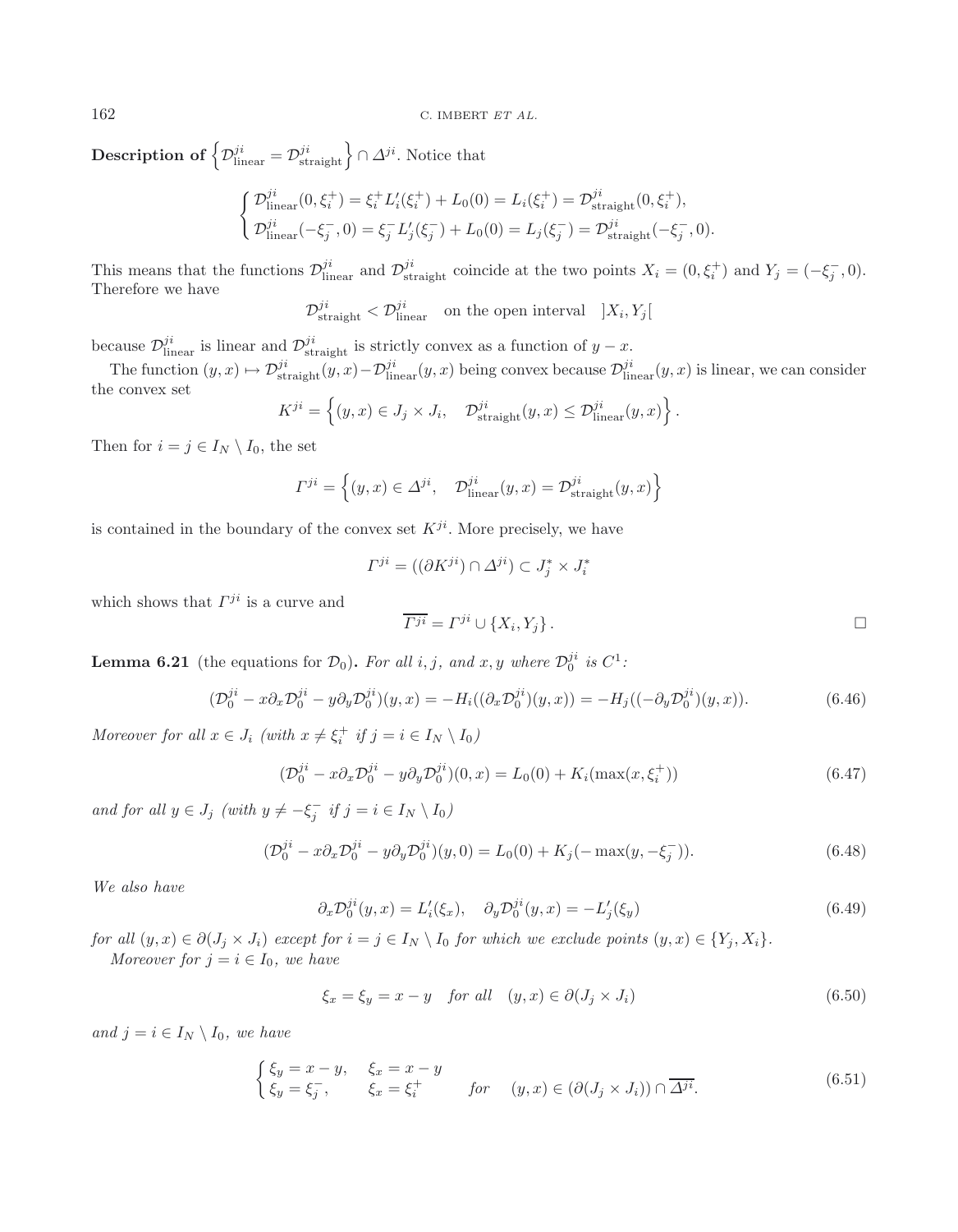*Proof.* Using Proposition [6.12](#page-24-0) for  $\mathcal{D}_{\text{junction}}^{ji}$ , Lemma [6.18](#page-31-4) for  $\mathcal{D}_{\text{straight}}^{ji}$ , and [\(6.32\)](#page-28-3) for  $\mathcal{D}_{\text{linear}}^{ji}$  and the property (6.43) we get [\(6.43\)](#page-31-3), we get

<span id="page-34-0"></span>
$$
(\mathcal{D}_0^{ji} - x \partial_x \mathcal{D}_0^{ji} - y \partial_y \mathcal{D}_0^{ji})(0, x) = \begin{cases} L_0(0) + K_i(\max(x, \xi_i^+)) & \text{if } i \neq j \\ L_0(0) + K_i(x) & \text{if } i = j \in I_0 \\ \begin{cases} L_0(0) + K_i(x) & \text{if } x > \xi_i^+ \\ L_0(0) & \text{if } x < \xi_i^+ \end{cases} & \text{if } i = j \in I_N \setminus I_0 \end{cases}
$$

<span id="page-34-1"></span>which implies  $(6.47)$ . Similarly we get

<span id="page-34-4"></span>
$$
(\mathcal{D}_0^{ji} - x \partial_x \mathcal{D}_0^{ji} - y \partial_y \mathcal{D}_0^{ji})(y,0) = \begin{cases} L_0(0) + K_j(-\max(y, -\xi_j^-)) & \text{if } i \neq j \\ L_0(0) + K_j(-y) & \text{if } i = j \in I_0 \\ \begin{cases} L_0(0) + K_j(-y) & \text{if } y > -\xi_j^- \\ L_0(0) & \text{if } y < -\xi_j^- \end{cases} & \text{if } i = j \in I_N \setminus I_0 \end{cases}
$$

which implies  $(6.48)$ . Relations  $(6.46)$  and  $(6.49)$  follow both from Proposition [6.12](#page-24-0) and Lemma [6.18.](#page-31-4) Finally  $(6.50)$  and  $(6.51)$  follows from the previous results. This ends the proof of the lemma.

We now can check the equations satisfied by  $\mathcal{D}_0$  at the boundary.

**Lemma 6.22** (boundary properties of  $\mathcal{D}_0$ ). At any point  $(y, x) \in \{0\} \times J_i$  with  $x \neq \xi_i^+$  if  $i \in I_N \setminus I_0$ , we have *for any*  $j \in I_N$ 

$$
(\mathcal{D}_0^{ji} - x \partial_x \mathcal{D}_0^{ji} - y \partial_y \mathcal{D}_0^{ji})(y, x) = \begin{cases} -\max_{k \in I_N} H_k^-(-\partial_y \mathcal{D}_0^{ki}(y, x)) & \text{if } N \ge 2, \\ -H_1(-\partial_y \mathcal{D}_0^{ki}(y, x)) & \text{if } N = 1. \end{cases}
$$
(6.52)

<span id="page-34-3"></span>**Lemma 6.23** (boundary properties of  $\mathcal{D}_0$  (continued)). At any point  $(y, x) \in J_j \times \{0\}$  with  $y \neq -\xi_j^-$  is  $j \in I_N \setminus I_0$ , we have for any  $i \in I_N$ 

<span id="page-34-2"></span>
$$
(\mathcal{D}_0^{ji} - x\partial_x \mathcal{D}_0^{ji} - y\partial_y \mathcal{D}_0^{ji})(y, x) = -\max_{k \in I_N} H_k^-(\partial_x \mathcal{D}_0^{jk}(y, x)).
$$
\n
$$
(6.53)
$$

*Proof of Lemma [6.22.](#page-34-0)* We first remark the general fact that

$$
H_k(L'_k(\xi)) = H_k^-(L'_k(\xi)) \quad \text{if} \quad \xi \le 0.
$$

On the one hand, from Lemma [6.19,](#page-31-1) we have for points  $(y, x) \in \{0\} \times J_i$  where  $\mathcal{D}_0^{ki}$  is  $C^1$ 

$$
-(\mathcal{D}_0^{ki} - x\partial_x \mathcal{D}_0^{ki} - y\partial_y \mathcal{D}_0^{ki})(y, x) = H_k(-\partial_y \mathcal{D}_0^{ki}(y, x)) \ge H_k^-(-\partial_y \mathcal{D}_0^{ki}(y, x))
$$

and this common quantity is independent on k. Therefore to conclude to  $(6.52)$  in the case  $N \geq 2$ , it is enough to show that there exists at least an index  $k$  such that

$$
H_k(-\partial_y \mathcal{D}_0^{ki}(y, x)) = H_k^-(-\partial_y \mathcal{D}_0^{ki}(y, x)).
$$
\n(6.54)

**Case 1:**  $N \geq 2$  and  $k \neq i$ . Then we have  $\xi_y \leq 0$  and then

$$
H_k(-\partial_y \mathcal{D}_0^{ki}(y, x)) = H_k(L'_k(\xi_y)) = H_k^-(L'_k(\xi_y)) = H_k^-(-\partial_y \mathcal{D}_0^{ki}(y, x)).
$$

Therefore [\(6.54\)](#page-34-2) holds true for  $k \neq i$ .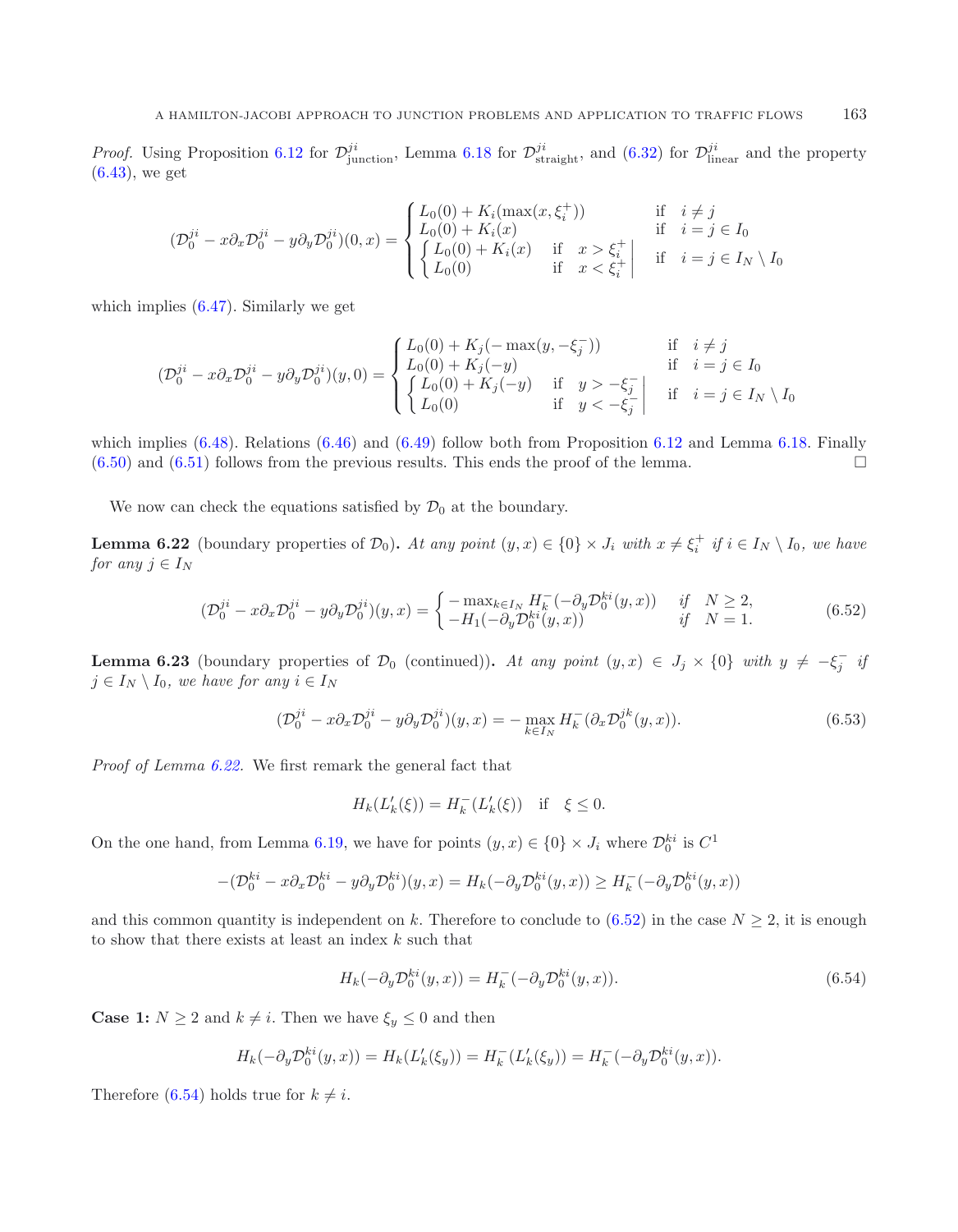**Case 2:**  $N = 1$  and  $k = i = 1 \in I_0$ . Then we have

<span id="page-35-0"></span>
$$
\mathcal{D}_0(y, x) = \mathcal{D}_0^{11}(y, x) = L_1(x - y)
$$

and by Lemma [6.18,](#page-31-4) we have for

$$
(\mathcal{D}_0^{11} - x \partial_x \mathcal{D}_0^{11} - y \partial_y \mathcal{D}_0^{11})(y, x) = -H_1(-\partial_y \mathcal{D}_0^{11}(y, x))
$$

which is in particular true for  $y = 0$ . This shows [\(6.52\)](#page-34-1) in the case  $N = 1$ .

*Proof of Lemma [6.23.](#page-34-3)* From Lemma [6.19,](#page-31-1) we have for points  $(y, x) \in J_j \times \{0\}$  where  $\mathcal{D}_0^{jk}$  is  $C^1$ 

$$
-(\mathcal{D}_0^{jk} - x\partial_x \mathcal{D}_0^{jk} - y\partial_y \mathcal{D}_0^{jk})(y, x) = H_k(\partial_x \mathcal{D}_0^{jk}(y, x)) \ge H_k^-(\partial_x \mathcal{D}_0^{jk}(y, x))
$$

and this common quantity is independent on k. Therefore to conclude to  $(6.53)$ , it is enough to show that there exists at least an index k such that

$$
H_k(\partial_x \mathcal{D}_0^{jk}(y, x)) = H_k^-(\partial_x \mathcal{D}_0^{jk}(y, x)).
$$
\n(6.55)

**Case 1:**  $j \in I_0$ . Then from Lemma [6.19,](#page-31-1) we have with  $k = j$ 

$$
\partial_x \mathcal{D}_0^{jk}(y, x) = L'_k(\xi_x) \quad \text{with} \quad \xi_x = x - y \le 0. \tag{6.56}
$$

Therefore [\(6.53\)](#page-34-4) holds true for  $k = j$ .

**Case 2:**  $j \in I_N \setminus I_0$ . We distinguish sub-cases.

Subcase 2.1:  $y > -\xi_j^-$ . From Lemma [6.19,](#page-31-1) we still have [\(6.56\)](#page-35-0) with  $k = j$ , which again implies [\(6.53\)](#page-34-4) for  $k = j$ . Subcase 2.2:  $y < -\xi_j^-$ . Then we choose an index  $k \in I_0$ , and Lemma [6.19](#page-31-1) implies that

$$
\partial_x \mathcal{D}_0^{jk}(y, x) = L'_k(\xi_x) \quad \text{with} \quad \xi_x = \xi_k^+ = 0
$$

which again implies [\(6.53\)](#page-34-4) for such  $k \in I_0$ . This ends the proof of the lemma.  $\Box$ 

We can now prove Theorem  $6.2$ .

*Proof of Theorem [6.2.](#page-19-1)* From Lemma [6.19,](#page-31-1) we know that  $\mathcal{D}_0$  has the regularity  $C^1_*$  except on certain curves  $\Gamma^{ji} \cup \{Y_j, X_i\}$  for  $j = i \in I_N \setminus I_0$ . So if  $(y, x)$  is a point of local  $C^1_*$  regularity of  $\mathcal{D}_0$ , then we simply set

 $\varphi_0 = \mathcal{D}_0$  locally around  $(y, x)$ .

If  $(y, x)$  is a point where  $\mathcal{D}_0$  is not  $C^1_*$ , then we have  $\mathcal{D}_0(y, x) = \mathcal{D}_{\text{junction}}(y, x)$ , and we can simply set

$$
\varphi_0 = \mathcal{D}_{\text{junction}} \quad \text{on} \quad J^2.
$$

The required equalities follow from Lemmas [6.19,](#page-31-1) [6.22](#page-34-0) and [6.23.](#page-34-3) Estimate [\(6.6\)](#page-20-1) follows from the fact that  $\mathcal{D}_0$  is the minimum of  $\mathcal{D}_{\text{junction}} \in C^1_*(J^2)$  and of functions in  $C^1(J^2_i)$  for some *i*. This ends the proof of the theorem.  $\Box$ 

# Appendix A. Stability and Perron's method

This section contains classical results from viscosity solutions, whose statements are adapted to the equation studied in the present paper.

 $\Box$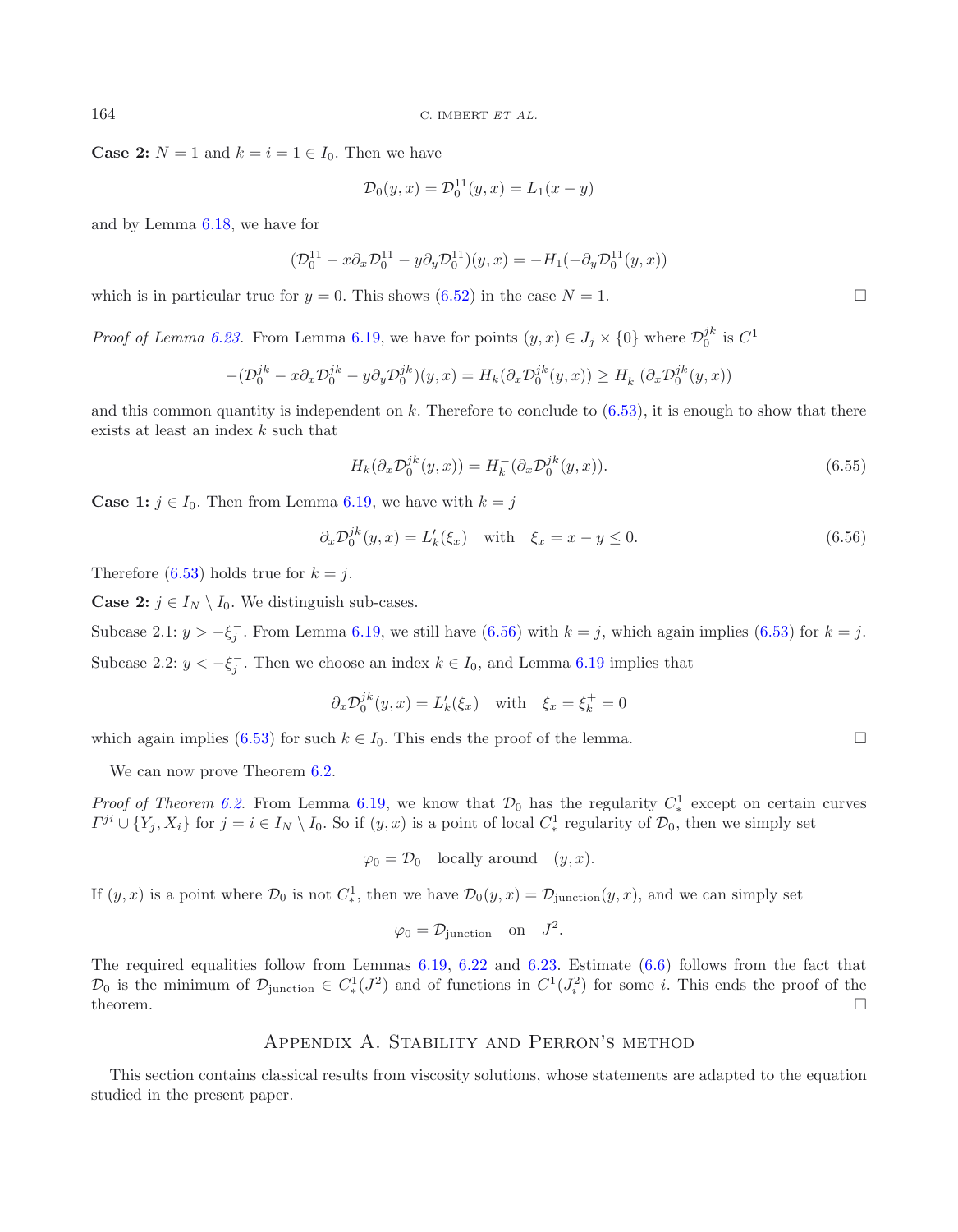### **A.1. Stability results**

In view of Proposition [3.3,](#page-10-3) the following stability results are classical in the viscosity solution framework. See for instance [\[7\]](#page-36-3).

### **Proposition A.1** (stability). *Assume (A1') and let*  $T > 0$ .

• *Consider a family of sub-solutions (resp. super-solutions)*  $(u_\alpha)_{\alpha \in A}$  *of* [\(1.1\)](#page-2-0) *on*  $J_T$  *such that the u.s.c. (resp. l.s.c.) envelope* u *of*

$$
\sup_{\alpha \in A} u_{\alpha} \qquad (resp. \inf_{\alpha \in A} u_{\alpha})
$$

*is finite everywhere. Then* u *is a sub-solution (resp. super-solution) of* [\(1.1\)](#page-2-0) *on*  $J_T$ ;

• *consider a family of sub-solutions (resp. super-solutions)*  $(u_{\varepsilon})_{\varepsilon \in (0,1)}$  *of*  $(1.1)$  *on*  $J_T$  *such that the upper (resp. lower) relaxed semi-limit* u *is finite everywhere. Then* u *is a sub-solution (resp. super-solution) of* [\(1.1\)](#page-2-0) *on*  $J_T$ .

#### **A.2. Perron's method**

In this subsection, we state the existence of a solution of  $(1.1)$ – $(1.2)$  which can be constructed by using Perron's method. This method is the classical way to get existence in a viscosity solution framework.

**Theorem A.2** (existence). Assume  $(A0)$ – $(A1')$  and let  $T > 0$ . Then there exists an upper semi-continuous *function*  $u: [0, T) \times J \to \mathbb{R}$  *which is a viscosity solution of*  $(1.1)$ – $(1.2)$  *on*  $J_T$  *and satisfies* 

$$
|u(t,x) - u_0(x)| \le Ct \quad \text{for} \quad (t,x) \in [0,T) \times J.
$$

*Acknowledgements.* The first author is partially supported by the KAMFAIBLE project (ANR-07-BLAN-0361). The authors thank A. Briani for useful discussions and important indications on the recent literature on the subject. The authors are very grateful to J.-P. Lebacque for fruitful and enlightening discussions on the modeling of traffic flows and indications on the related literature. The second author thanks M. Khoshyaran for discussions on the topic. The authors also thank Y. Achdou, G. Barles, P. Cardaliaguet, E. Chasseigne, H. Frankowska and M. Garavello for discussions about this work.

### **REFERENCES**

- <span id="page-36-1"></span>[1] Y. Achdou, F. Camilli, A. Cutri and N. Tchou, Hamilton-Jacobi equations on networks. Tech. Rep., preprint HAL 00503910  $(2010).$
- <span id="page-36-10"></span>[2] Y. Achdou, F. Camilli, A. Cutri and N. Tchou, Hamilton-Jacobi equations on networks, in 18th IFAC World Congress. Milano, Italy (2011).
- <span id="page-36-7"></span>[3] F. Bachmann and J. Vovelle, Existence and uniqueness of entropy solution of scalar conservation laws with a flux function involving discontinuous coefficients. Comm. Partial Differential Equations **31** (2006) 371–395.
- <span id="page-36-2"></span>[4] M. Bardi and I. Capuzzo-Dolcetta, *Optimal control and viscosity solutions of Hamilton-Jacobi-Bellman equations*. Systems & Control: Foundations & Applications, Birkhäuser Boston Inc., Boston, MA (1997). With appendices by Maurizio Falcone and Pierpaolo Soravia.
- <span id="page-36-11"></span>[5] C. Bardos, A.Y. le Roux and J.-C. Nédélec, First order quasilinear equations with boundary conditions. Comm. Partial Differential Equations **4** (1979) 1017–1034.
- <span id="page-36-4"></span>[6] G. Barles, Discontinuous viscosity solutions of first-order Hamilton-Jacobi equations: a guided visit. Nonlinear Anal. **20** (1993) 1123–1134.
- <span id="page-36-3"></span>[7] G. Barles, Solutions de viscosité des équations de Hamilton-Jacobi, Mathématiques & Applications (Berlin) [Mathematics & Applications] **17**, Springer-Verlag, Paris (1994).
- [8] A. Bressan and Y. Hong, Optimal control problems on stratified domains. Netw. Heterog. Media **2** (2007) 313–331 (electronic).
- [9] A. Briani and A. Davini, Monge solutions for discontinuous Hamiltonians. ESAIM: COCV **11** (2005) 229–251 (electronic).
- <span id="page-36-8"></span><span id="page-36-5"></span><span id="page-36-0"></span>[10] R. B¨urger and K.H. Karlsen, Conservation laws with discontinuous flux: a short introduction. J. Engrg. Math. **60** (2008) 241–247.
- <span id="page-36-9"></span>[11] F. Camilli and D. Schieborn, Viscosity solutions of eikonal equations on topological networks. Preprint.
- <span id="page-36-6"></span>[12] X. Chen and B. Hu, Viscosity solutions of discontinuous Hamilton-Jacobi equations. Interfaces and Free Boundaries **10** (2008) 339–359.